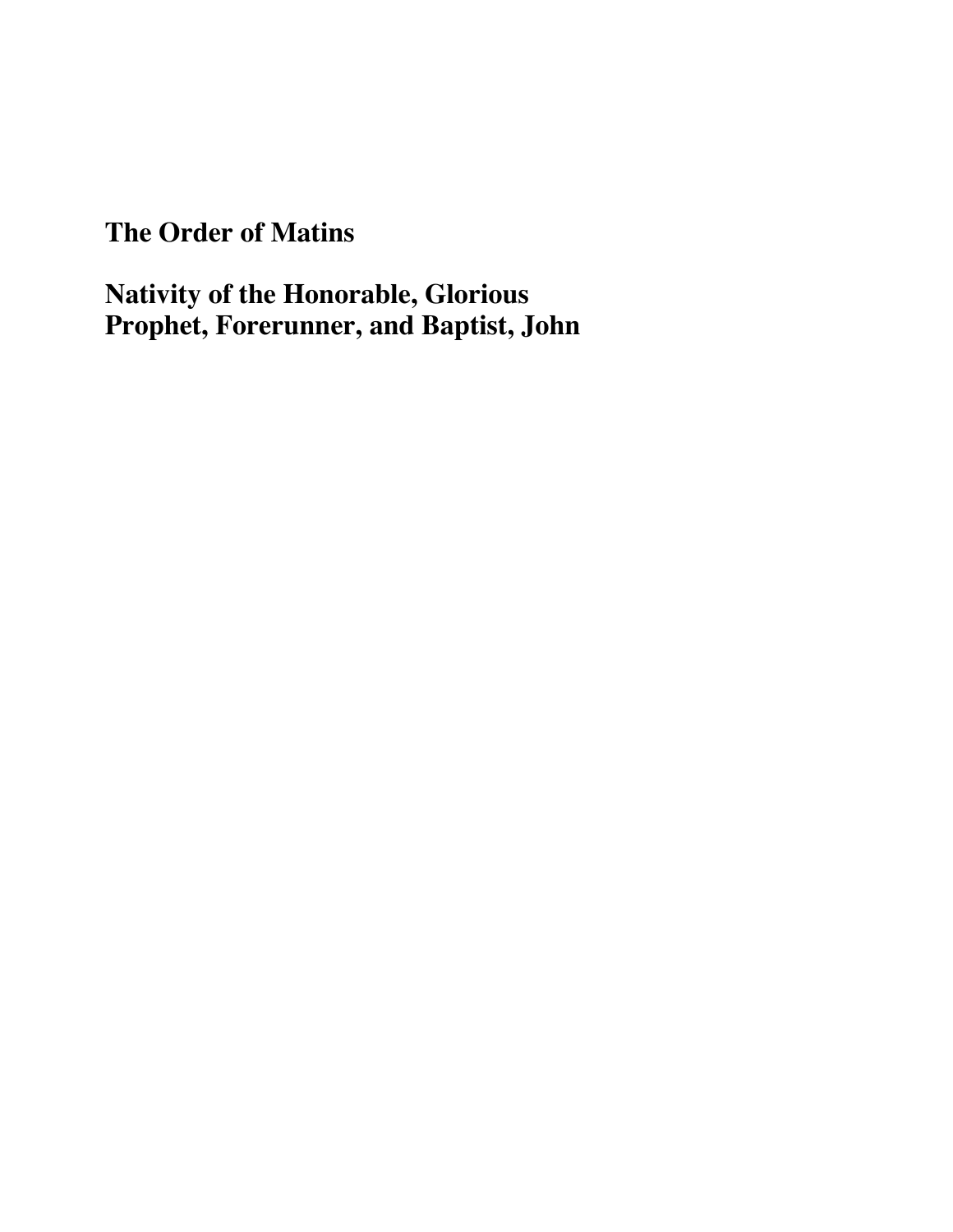*The priest, vested in epitrachilion and phelonion, incenses the Holy Table, Icon Screen, the whole church, and the people. The deacon precedes him with a lighted candle. The priest then stands before the Holy Doors, holding the censer.*

*The deacon stands to his right and says:*

**Deacon:** In the name of the Lord, Father, give the blessing.

*While making the sign of the cross with the censer, the priest says:*

**Priest:** Glory to the holy, consubstantial, life-creating and undivided Trinity,  $\cdot \cdot$ always, now and ever and forever.



*The Lector, holding a lighted candle and standing in the midst of the church, reads Psalm 3. During this psalm, the priest, having removed his phelonion, says the Prayers of Light of Matins in front of the Royal Doors. The deacon returns to the altar.*

How many are my foes, O Lord! How many are rising up against me! **Psalm 3**

> How many are saying about me: "There is no help for him in God."

But you, Lord, are a shield about me, my glory, who lift up my head.

I cry aloud to you, Lord. He answers from his holy mountain.

I lie down to rest, and I sleep. I wake, for the Lord upholds me.

I will not fear even thousands of people who are ranged on every side against me.

Arise, Lord; save me, my God, you who strike my foes on the mouth, you who break the teeth of the wicked!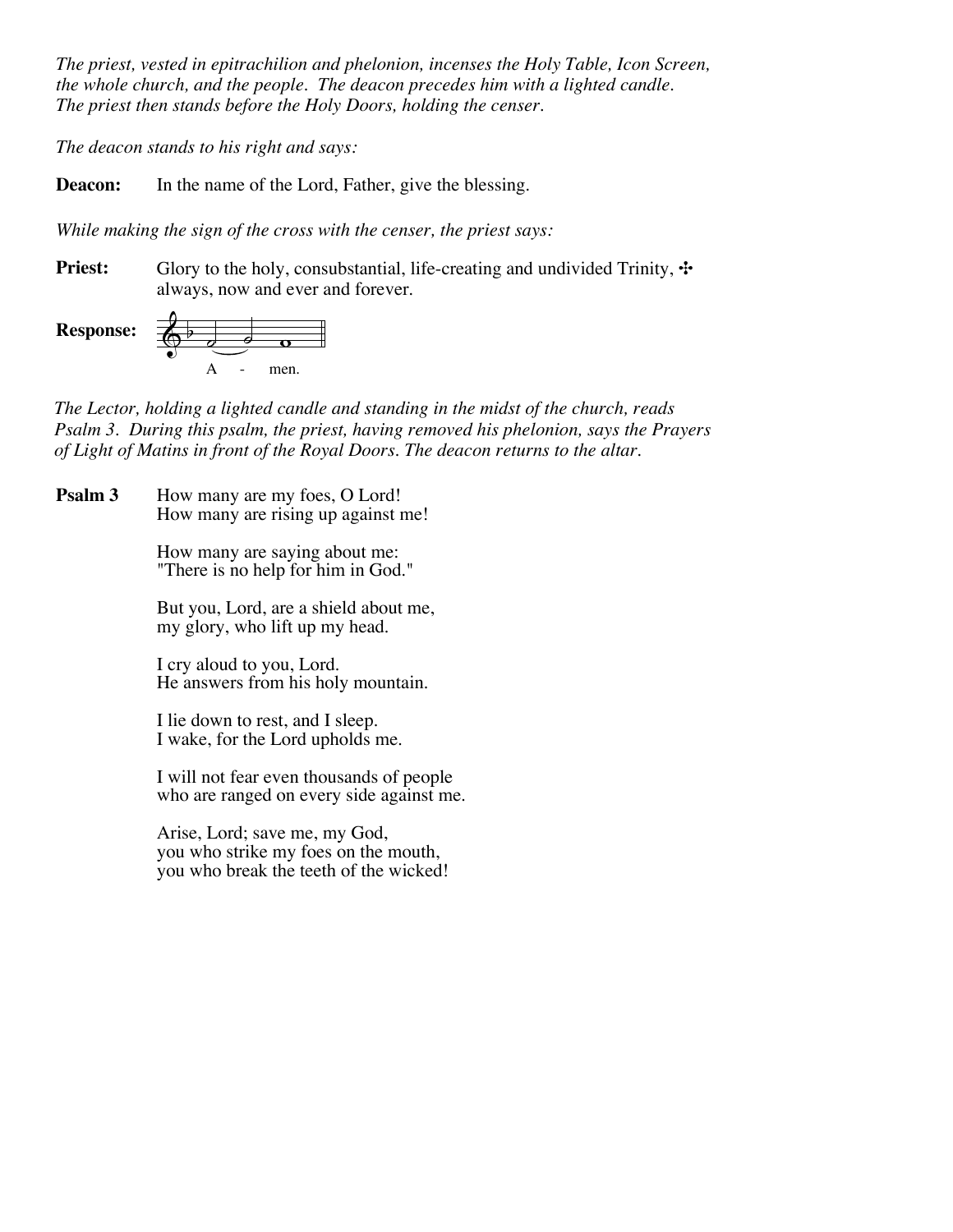O Lord of salvation, bless your people!

I lie down to rest, and I sleep. I wake, for the Lord upholds me.

Glory to the Father and to the Son and to the Holy Spirit: now and ever and forever. Amen.

*And then three times, with a bow each time:*

Alleluia! Alleluia! Alleluia! Glory to you, O God!

*The third time, with melody:*



*The deacon comes to the ambon to say the Litany of Peace. He and the priest bow to each other, and the priest returns to the altar. If there is no deacon, the priest says this litany before the Holy Doors, remaining outside the altar.*

## **Litany of Peace**

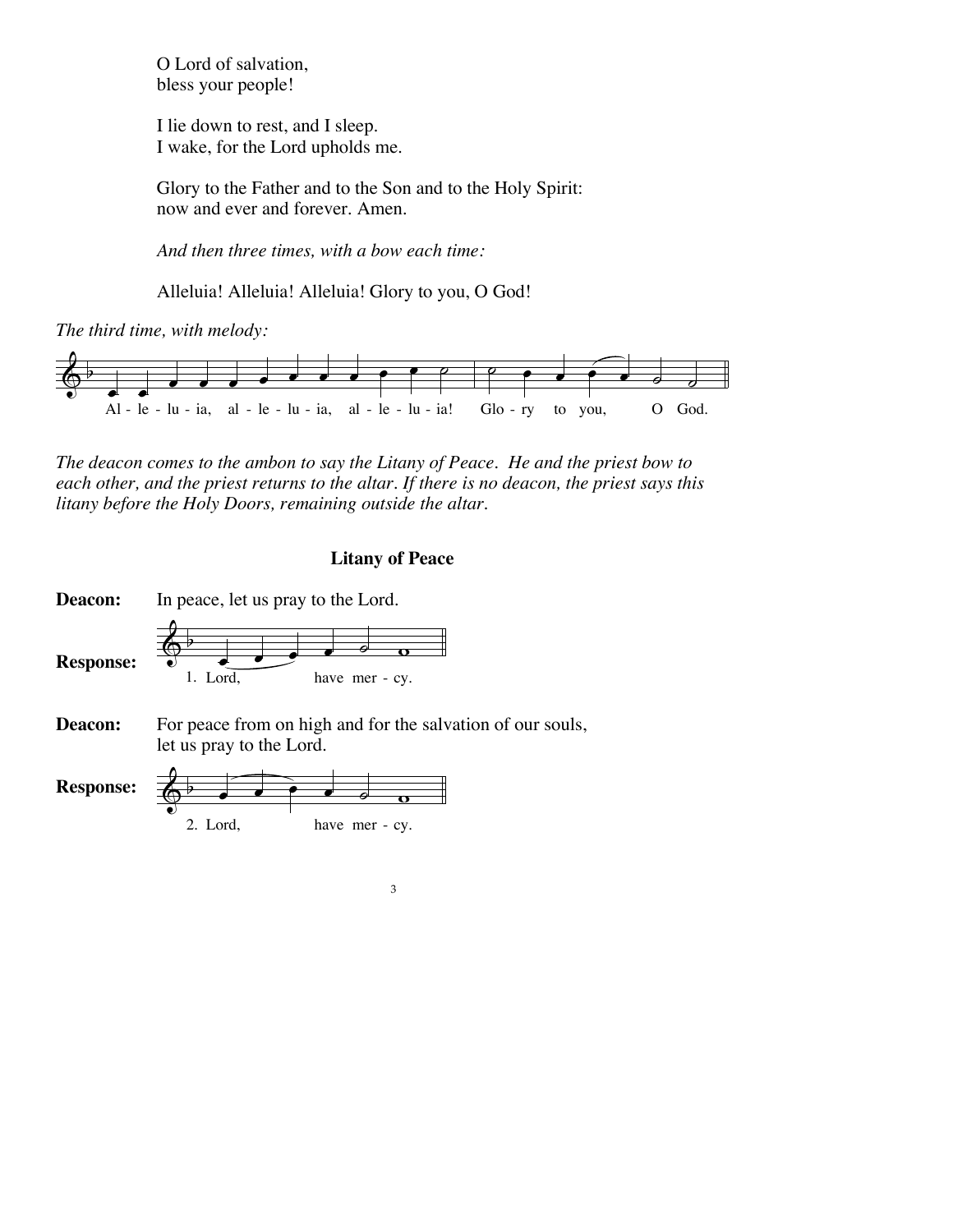| Deacon:          | For peace in the whole world, for the stability of the holy Churches of God,<br>and for the union of all, let us pray to the Lord.                                                                         |
|------------------|------------------------------------------------------------------------------------------------------------------------------------------------------------------------------------------------------------|
| <b>Response:</b> | Lord, have mercy. $(1)$                                                                                                                                                                                    |
| Deacon:          | For this holy church and for all who enter it with faith, reverence,<br>and fear of God, let us pray to the Lord.                                                                                          |
| <b>Response:</b> | Lord, have mercy. $(2)$                                                                                                                                                                                    |
| Deacon:          | For our holy father, (Name), pope of Rome, let us pray to the Lord.                                                                                                                                        |
| <b>Response:</b> | Lord, have mercy. $(1)$                                                                                                                                                                                    |
| Deacon:          | For our most reverend metropolitan, (Name), for our bishop, (Name),<br>whom God loves, for the venerable presbyterate, the diaconate in Christ,<br>and all the clergy and people, let us pray to the Lord. |
| <b>Response:</b> | Lord, have mercy. (2)                                                                                                                                                                                      |
| Deacon:          | For our government and for all in the service of our country,<br>let us pray to the Lord.                                                                                                                  |
| <b>Response:</b> | Lord, have mercy. $(1)$                                                                                                                                                                                    |
| Deacon:          | For this city, for every city, community, and for the faithful living in them,<br>let us pray to the Lord.                                                                                                 |
| <b>Response:</b> | Lord, have mercy. $(2)$                                                                                                                                                                                    |
| Deacon:          | For favorable weather, for an abundance of the fruits of the earth,<br>and for peaceful times, let us pray to the Lord.                                                                                    |
| <b>Response:</b> | Lord, have mercy. $(1)$                                                                                                                                                                                    |
| Deacon:          | For those who travel by sea, air, and land, for the sick, the suffering,<br>the captive, and for their salvation, let us pray to the Lord.                                                                 |
| <b>Response:</b> | Lord, have mercy. $(2)$                                                                                                                                                                                    |

4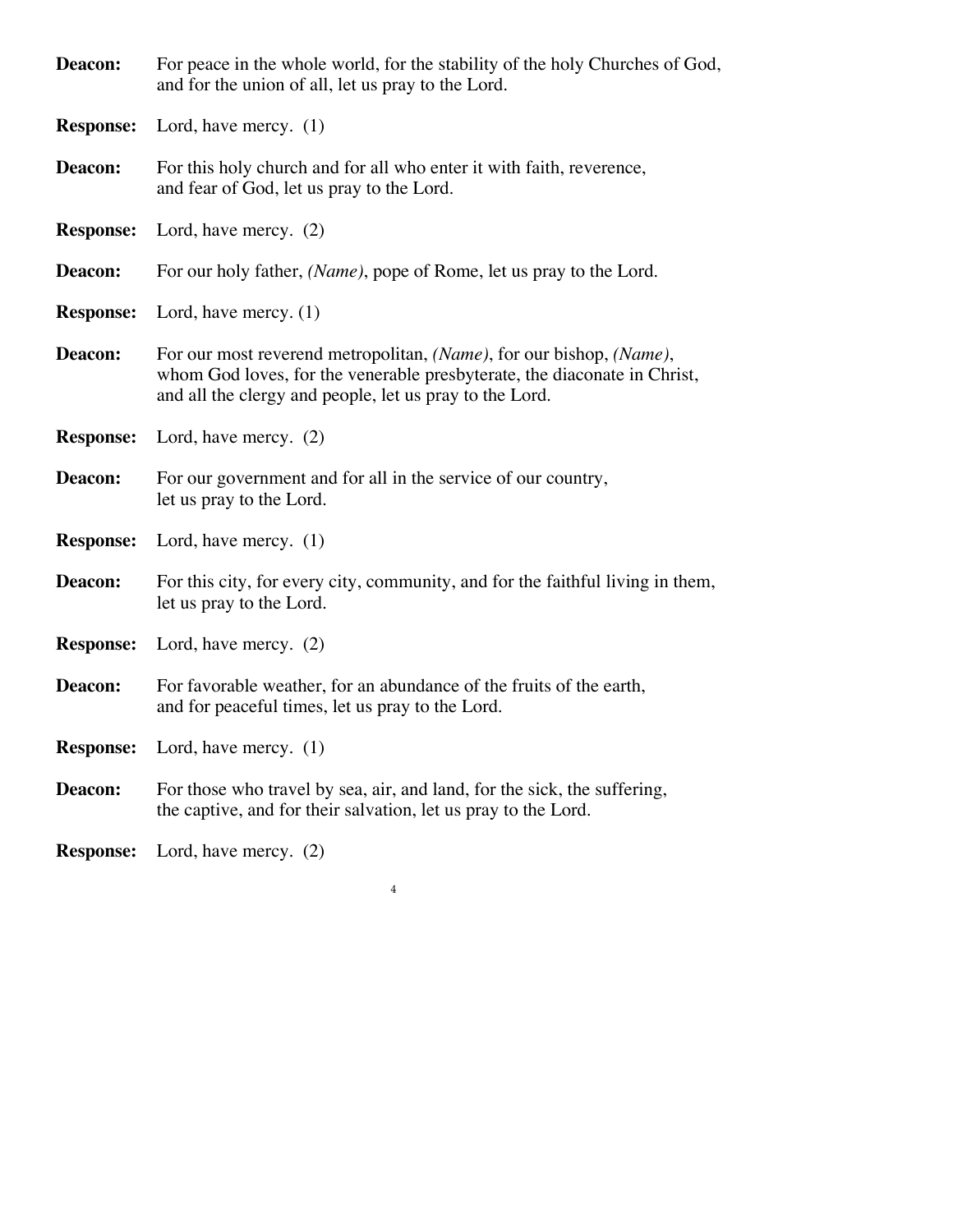That we be delivered from all affliction, wrath, and need, let us pray to the Lord. **Deacon:**

Lord, have mercy. (1) **Response:**

Protect us, save us, have mercy on us, and preserve us, O God, by your grace. **Deacon:**

Lord, have mercy. (2) **Response:**

Commemorating our most holy, most pure, most blessed and glorious Lady, the Theotokos and ever-Virgin Mary with all the Saints, let us commit ourselves and one another, and our whole life to Christ our God. **Deacon:**

**Response:** 
$$
\begin{array}{|c|c|c|}\n\hline\n\end{array}
$$
 To you, O Lord.

We thank you, Lord, our God, for you have wakened us from our sleep, and have filled our lips with praise that we might worship you and call upon your holy name. We beg of your compassion that you have always shown towards us, hear us now and send help to those who stand before your holy glory, awaiting your abundant mercy. O Lord, grant that those who serve you in fear and love may praise your ineffable goodness. For to you is due all glory, honor, and worship, Father, Son, and Holy Spirit, now and ever and forever. **Priest:**

**Response:** 
$$
\begin{array}{c|c}\n\hline\n\end{array}\n\qquad\n\begin{array}{c}\n\hline\n\end{array}\n\qquad\n\begin{array}{c}\n\hline\n\end{array}\n\qquad\n\begin{array}{c}\n\hline\n\end{array}\n\qquad\n\begin{array}{c}\n\hline\n\end{array}\n\qquad\n\begin{array}{c}\n\hline\n\end{array}\n\qquad\n\begin{array}{c}\n\hline\n\end{array}\n\qquad\n\begin{array}{c}\n\hline\n\end{array}\n\qquad\n\begin{array}{c}\n\hline\n\end{array}\n\qquad\n\begin{array}{c}\n\hline\n\end{array}\n\qquad\n\begin{array}{c}\n\hline\n\end{array}\n\qquad\n\begin{array}{c}\n\hline\n\end{array}\n\qquad\n\begin{array}{c}\n\hline\n\end{array}\n\qquad\n\begin{array}{c}\n\hline\n\end{array}\n\qquad\n\end{array}\n\qquad\n\begin{array}{c}\n\hline\n\end{array}\n\qquad\n\begin{array}{c}\n\hline\n\end{array}\n\qquad\n\begin{array}{c}\n\hline\n\end{array}\n\qquad\n\begin{array}{c}\n\hline\n\end{array}\n\qquad\n\begin{array}{c}\n\hline\n\end{array}\n\qquad\n\begin{array}{c}\n\hline\n\end{array}\n\qquad\n\begin{array}{c}\n\hline\n\end{array}\n\qquad\n\begin{array}{c}\n\hline\n\end{array}\n\qquad\n\begin{array}{c}\n\hline\n\end{array}\n\qquad\n\begin{array}{c}\n\hline\n\end{array}\n\qquad\n\begin{array}{c}\n\hline\n\end{array}\n\qquad\n\begin{array}{c}\n\hline\n\end{array}\n\qquad\n\begin{array}{c}\n\hline\n\end{array}\n\qquad\n\begin{array}{c}\n\hline\n\end{array}\n\qquad\n\begin{array}{c}\n\hline\n\end{array}\n\qquad\n\begin{array}{c}\n\hline\n\end{array}\n\qquad\n\begin{array}{c}\n\hline\n\end{array}\n\qquad\n\begin{array}{c}\n\hline\n\end{array}\n\qquad\n\begin{array}{c}\n\hline\n\end{array}\n\qquad\n\begin{array}{c}\n\hline\n\end{array}\n\
$$

*"The Lord is God" is intoned recto-tono by the deacon, and then sung by the faithful in the Tone of the Troparion that follows it. The deacon remains at the ambon and chants the verses (also recto-tono); the faithful repeat "The Lord is God" after each verse. If there is no deacon, the priest remains at the Royal Doors and chants the verses.*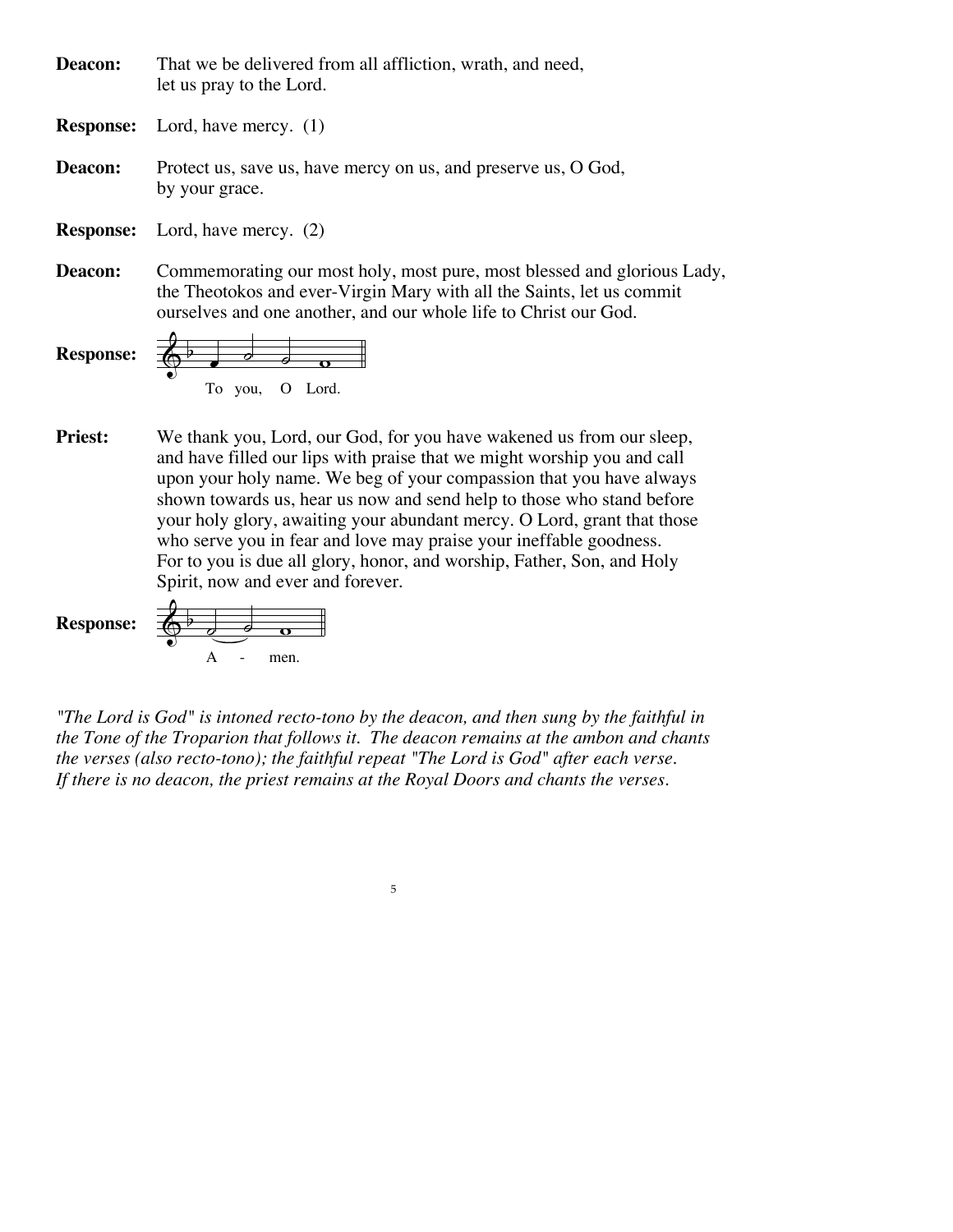## $\textcolor{blue}{\bigcirc}^*$ # *; , , , , , , , , , , , ,* The Lord is God and has re-vealed him-self to us:  $\bullet$   $\bullet$   $\circ$   $\bullet$   $\circ$ bless-ed is he who comes  $\&$  $\overrightarrow{a}$   $\overrightarrow{c}$   $\overrightarrow{c}$   $\overrightarrow{c}$   $\overrightarrow{c}$ in the name of the Lord. **Tone 4**

**"The Lord is God" with Troparion and Theotokion**

verse: Give thanks to the Lord, for he is good; for his love endures forever.

verse: They encircled me, compassed me about; in the Lord's name I crushed them.

verse: The stone which the builders rejected has become the corner stone. This is the work of the Lord, a marvel in our eyes.



verse: I shall not die, I shall live and recount the deeds of the Lord.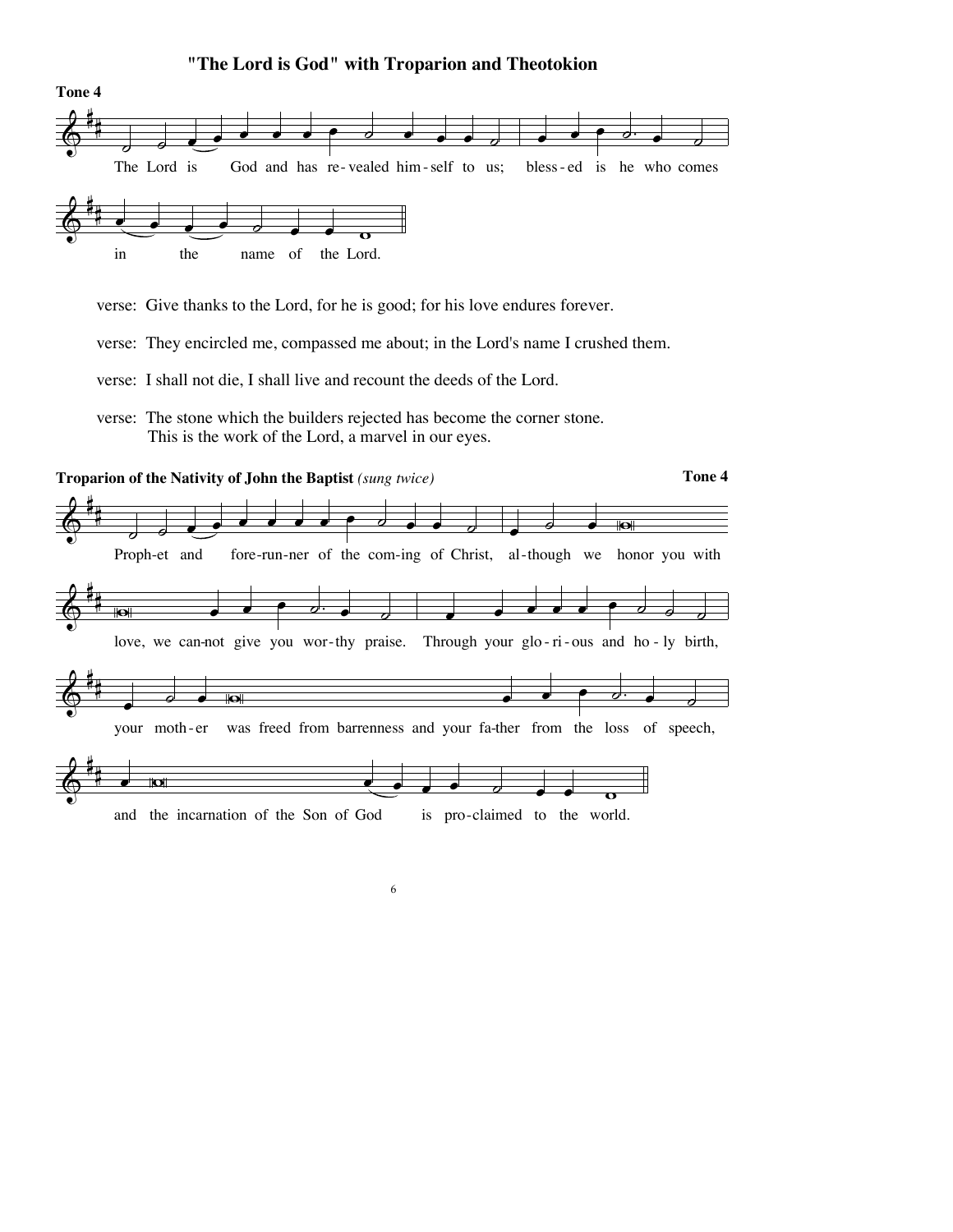

## **First Psalter Reading**

*The deacon returns to the altar. Psalm 92 is read by the lector*

It is good to give thanks to the Lord, to make music to your name, O Most High, to proclaim your love in the morning and your truth in the watches of the night, on the ten-stringed lyre and the lute, with the murmuring sound of the harp. **Psalm 92**

> Your deeds, O Lord, have made me glad; for the work of your hands I shout with joy. O Lord, how great are your works! How deep are your designs! The foolish man cannot know this and the fool cannot understand.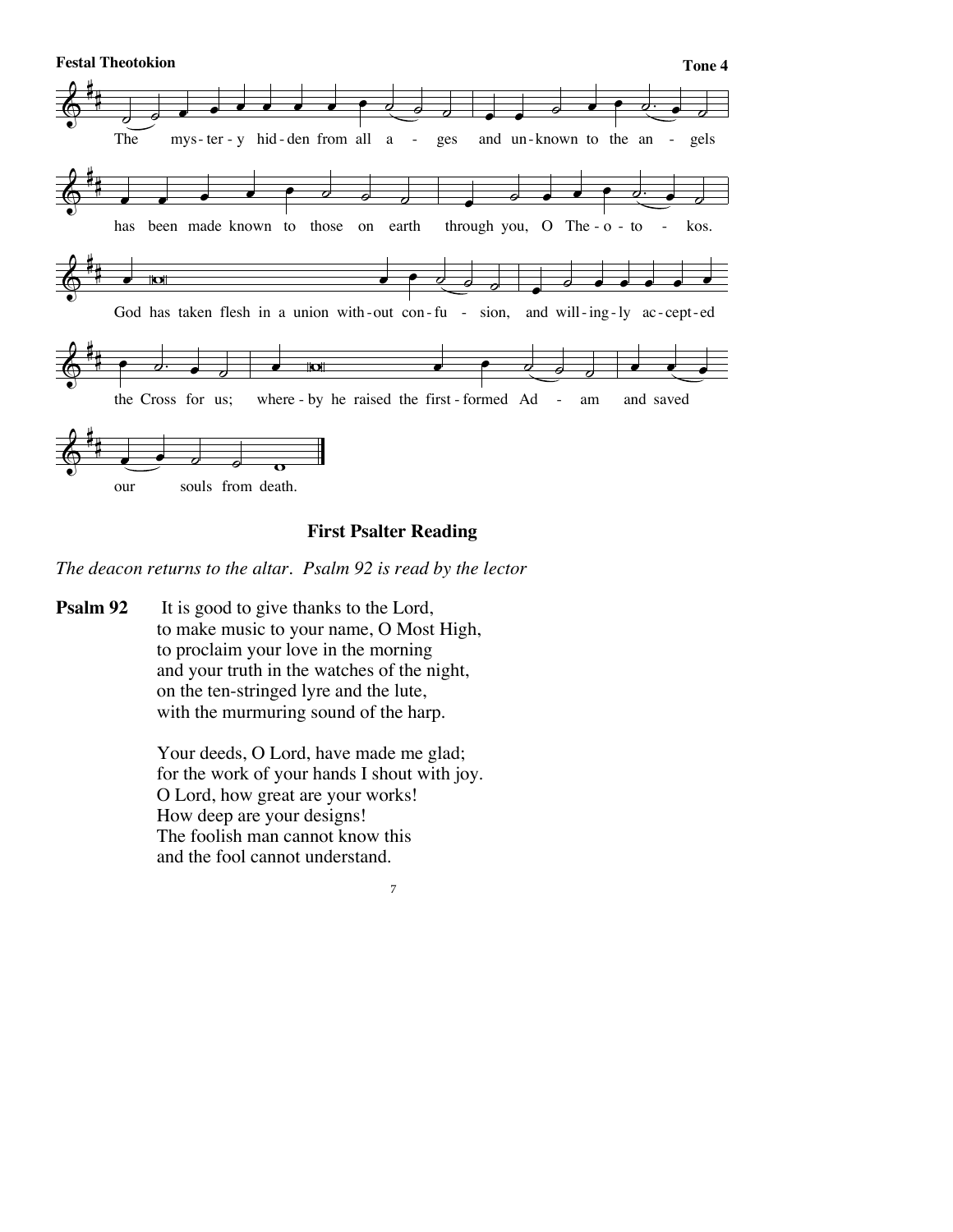Though the wicked spring up like grass and all who do evil thrive, they are doomed to be eternally destroyed. But you, Lord, are eternally on high. See how your enemies perish; all doers of evil are scattered.

To me you give the wild ox's strength; you anoint me with the purest oil. My eyes looked in triumph on my foes; my ears heard gladly of their fall. The just will flourish like the palm tree and grow like a Lebanon cedar.

Planted in the house of the Lord they will flourish in the courts of our God, still bearing fruit when they are old, still full of sap, still green, to proclaim that the Lord is just. In him, my rock, there is no wrong.

Glory to the Father and to the Son and to the Holy Spirit: now and ever and forever. Amen.

*And then three times, with a bow each time:*

Alleluia! Alleluia! Alleluia! Glory to you, O God!

*Third time, with melody:*



*The deacon (or priest) stands before the Holy Doors and says the Small Litany at the ambon.*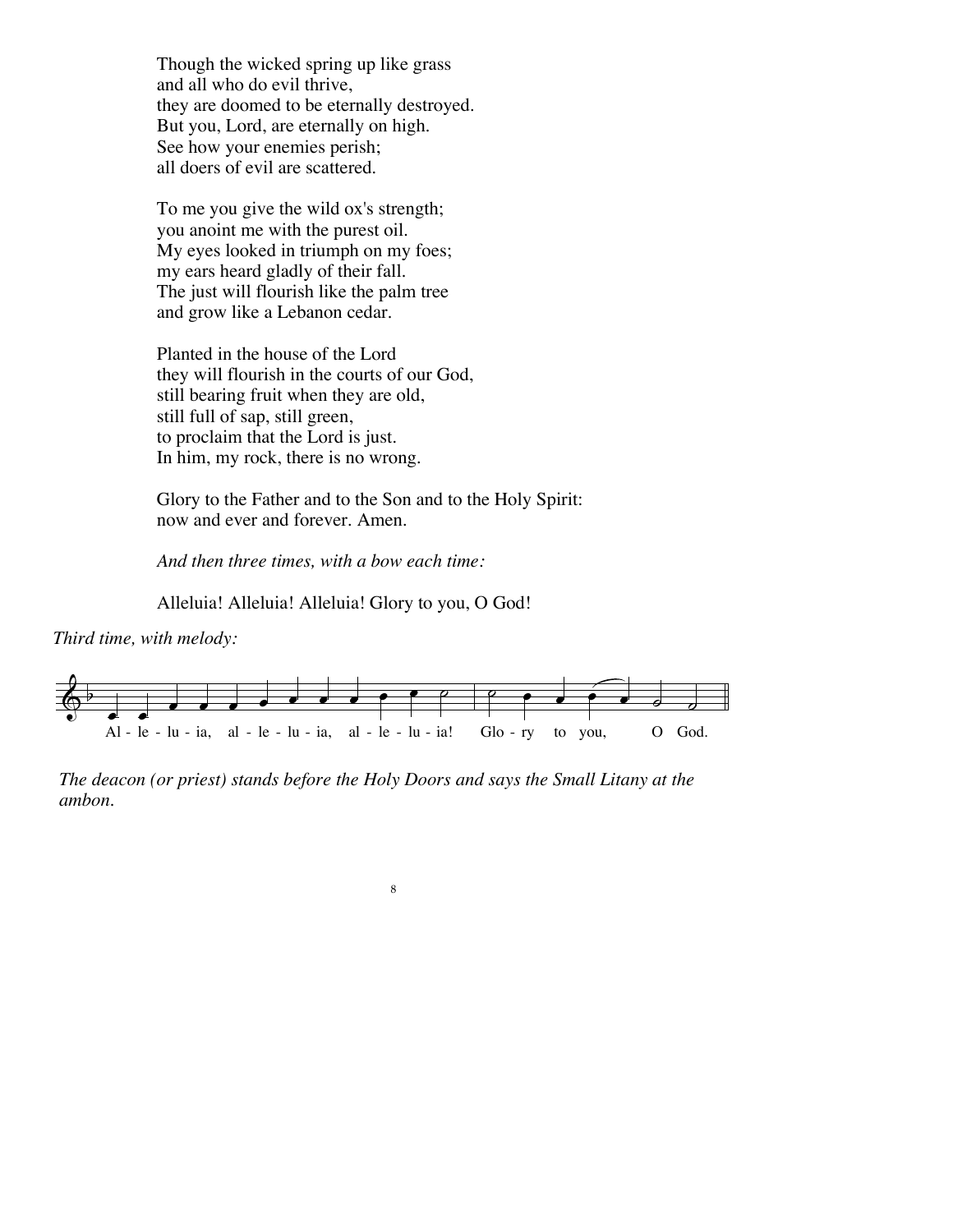

Commemorating our most holy, most pure, most blessed and glorious Lady, the Theotokos and ever-Virgin Mary with all the saints, let us commit ourselves and one another and our whole life to Christ our God. **Deacon:**



For yours are the might and the kingdom and the power and the glory, Father, Son, and Holy Spirit, now and ever and forever. **Priest:**



#### **Sessional Hymn 1**

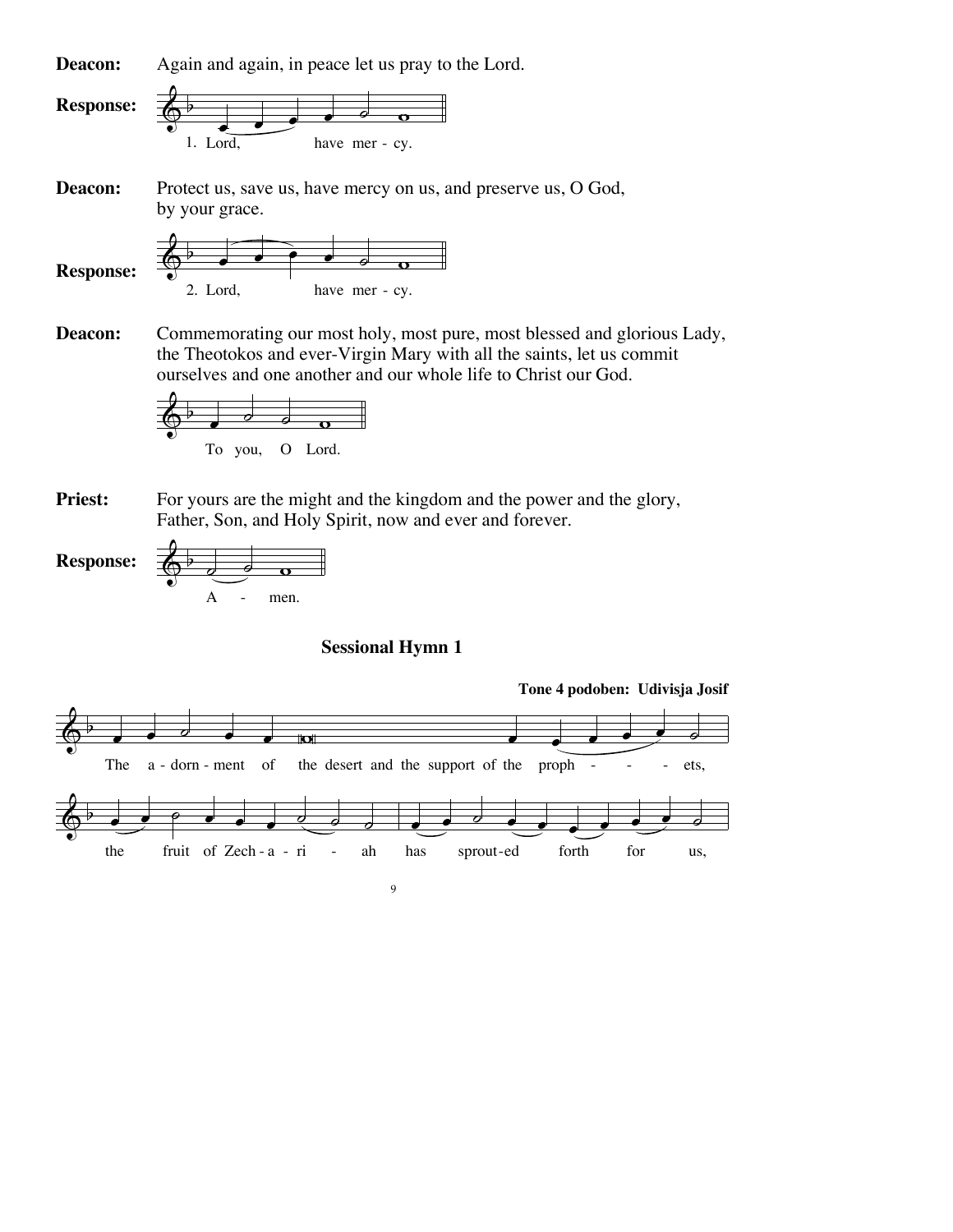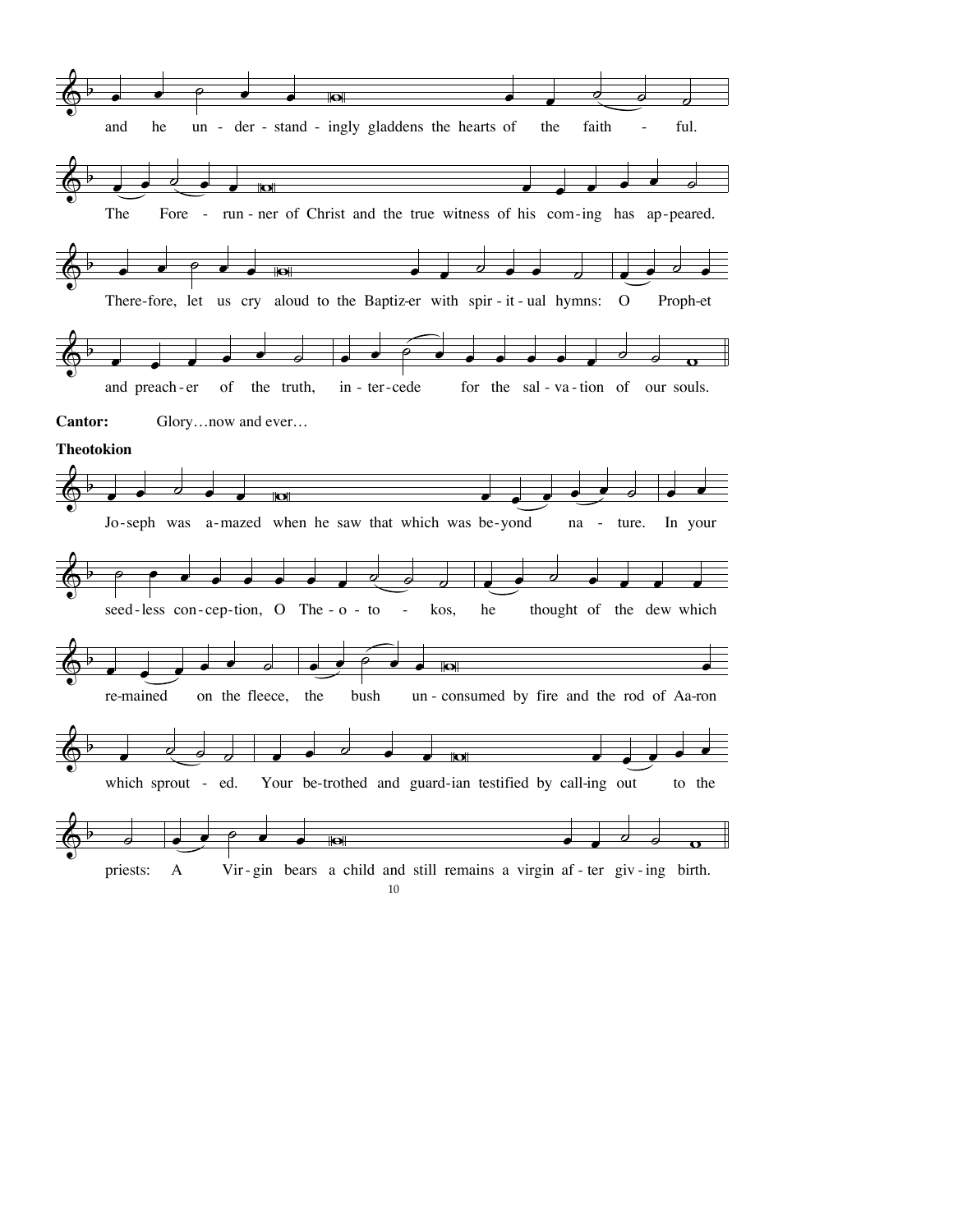## **Second Psalter Reading**

#### *The lector reads Psalm 97.*

Sing a new song to the Lord for he has worked wonders. His right and hand his holy arm have brought salvation. **Psalm 97**

> The Lord has made known his salvation; has shown his justice to the nations. He has remembered his truth and love for the house of Israel.

All the ends of the earth have seen the salvation of our God. Shout to the Lord, all the earth, ring out your joy.

Sing psalms to the Lord with the harp with the sound of music. With trumpets and the sound of the horn acclaim the King, the Lord.

Let the sea and all within it, thunder; the world, and all its peoples. Let the rivers clap their hands and the hills ring out their joy

at the presence of the Lord: for he comes, he comes to rule the earth. He will rule the world with justice and the peoples with fairness.

Glory to the Father and to the Son and to the Holy Spirit: now and ever and forever. Amen.

*And then three times, with a bow each time:*

Alleluia! Alleluia! Alleluia! Glory to you, O God!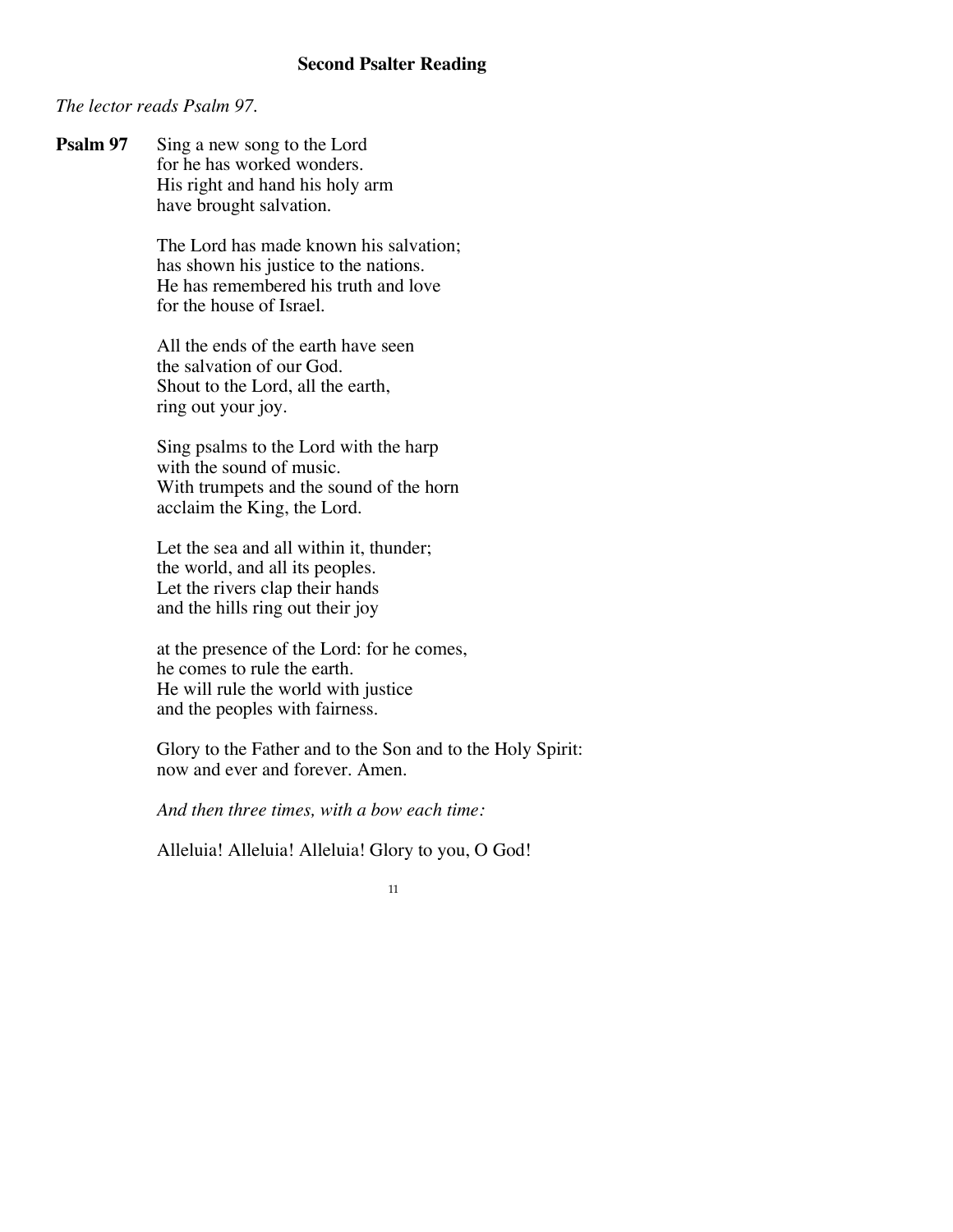

*The deacon (or priest) stands before the Holy Doors and says the Small Litany at the ambon:*

 $\overline{\mathbb{Q}}^{\flat}$ 1. Lord,  $\bullet$   $\bullet$   $\circ$   $\circ$ have mer - cy.  $\overline{\mathbb{Q}}^{\flat}$ 2. Lord.  $\bullet$   $\bullet$   $\bullet$   $\circ$   $\circ$ have mer - cy. Again and again, in peace let us pray to the Lord. Protect us, save us, have mercy on us, and preserve us, O God, by your grace. Commemorating our most holy, most pure, most blessed and glorious Lady, the Theotokos and ever-Virgin Mary with all the saints, let us commit ourselves and one another and our whole life to Christ our God. **Deacon: Response: Deacon: Response: Deacon:**



For you are a merciful and loving God, and we give glory to you, Father, Son, and Holy Spirit, now and ever and forever. **Priest:**

 $\phi$   $\circ$   $\circ$   $\circ$ A - men. **Response:**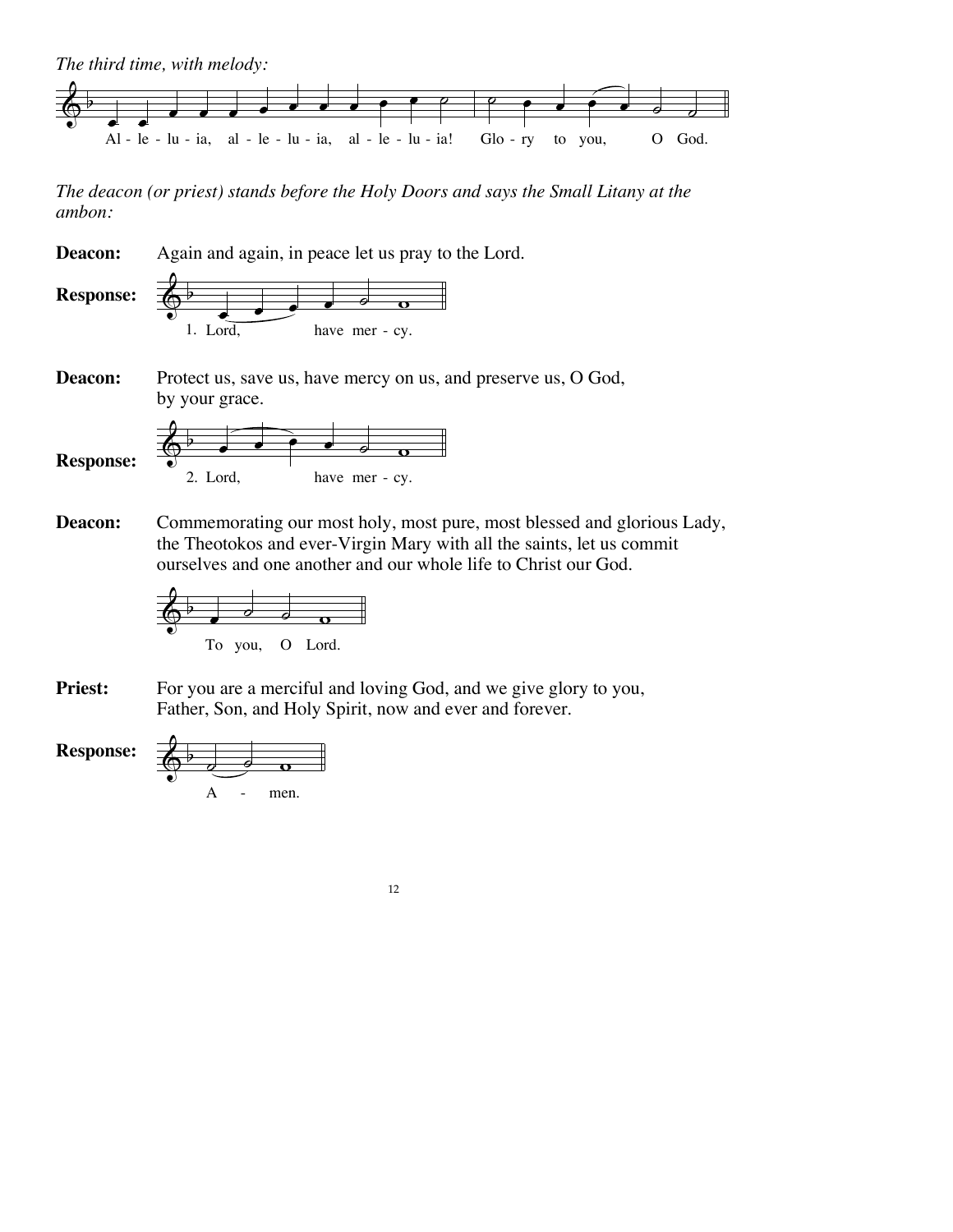#### **Sessional Hymn 2**



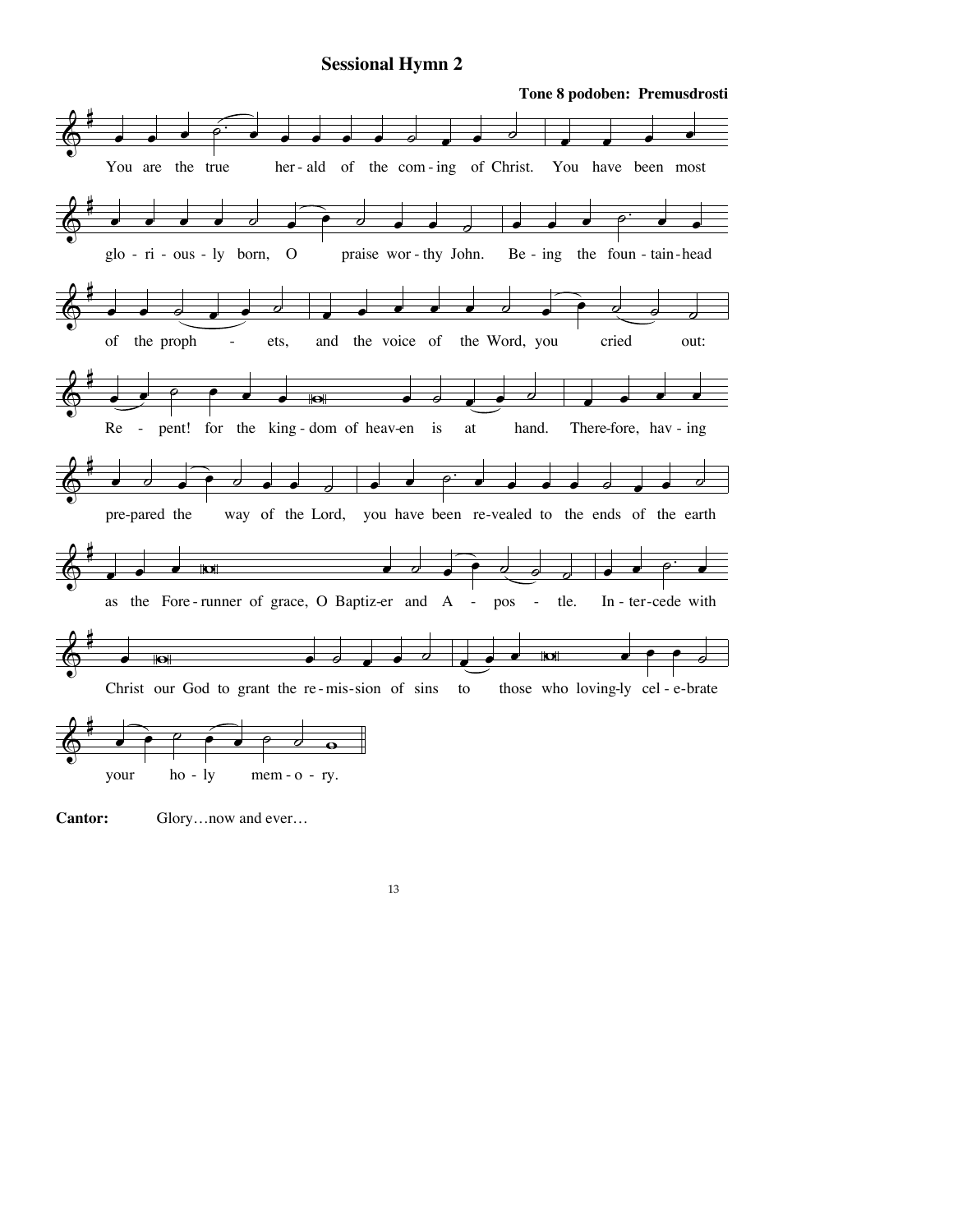**Theotokion** 



**Third Psalter Reading** 

Before the Polyeleos, the priest vests in the phelonion. The deacon opens the Holy Doors, and, when the Polyeleos is sung, the priest incenses the Holy Table, the icon screen, the church, and the people, proceeded by the deacon carrying a lighted candle.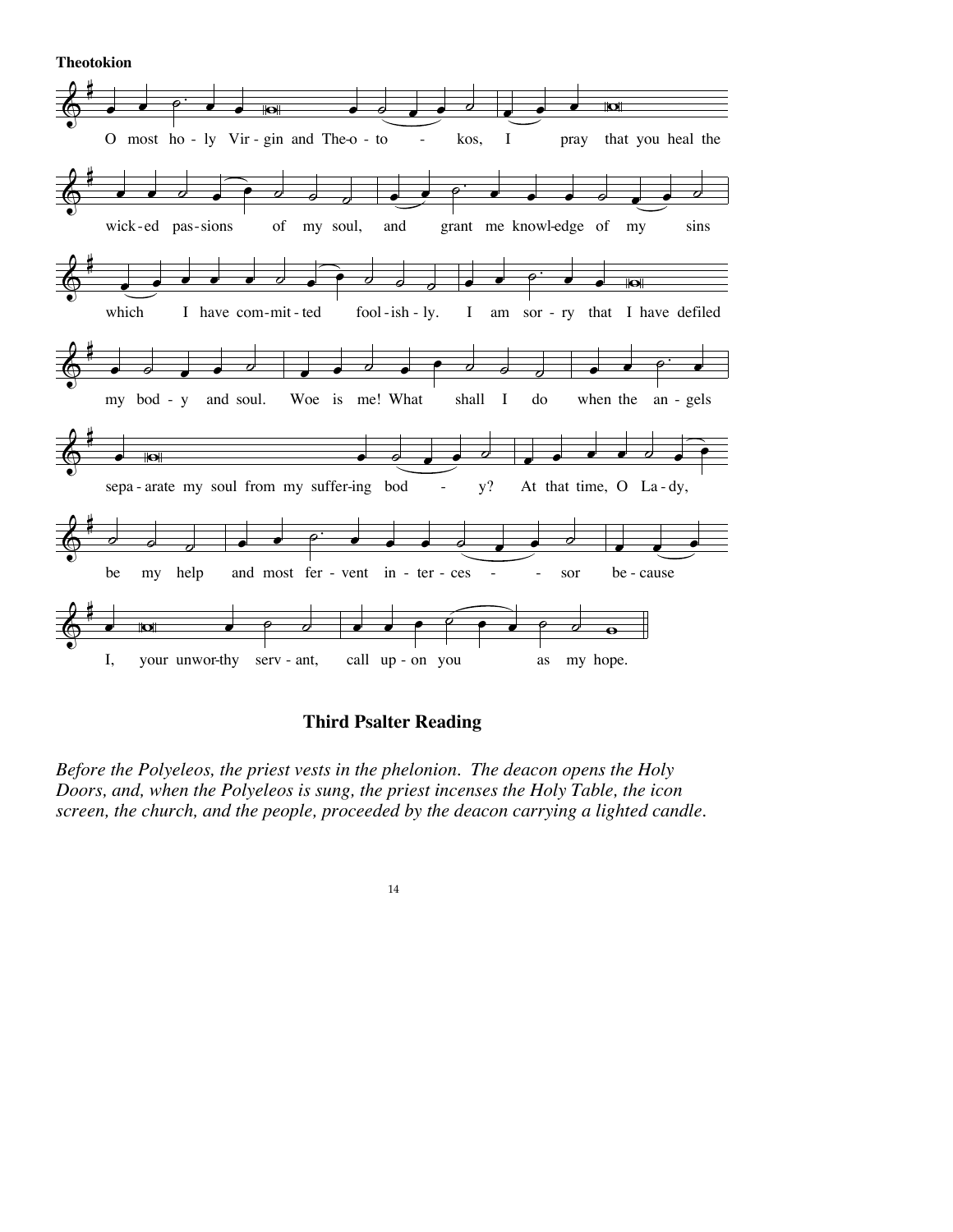## **Polyeleos (Psalms 134 and 135)**

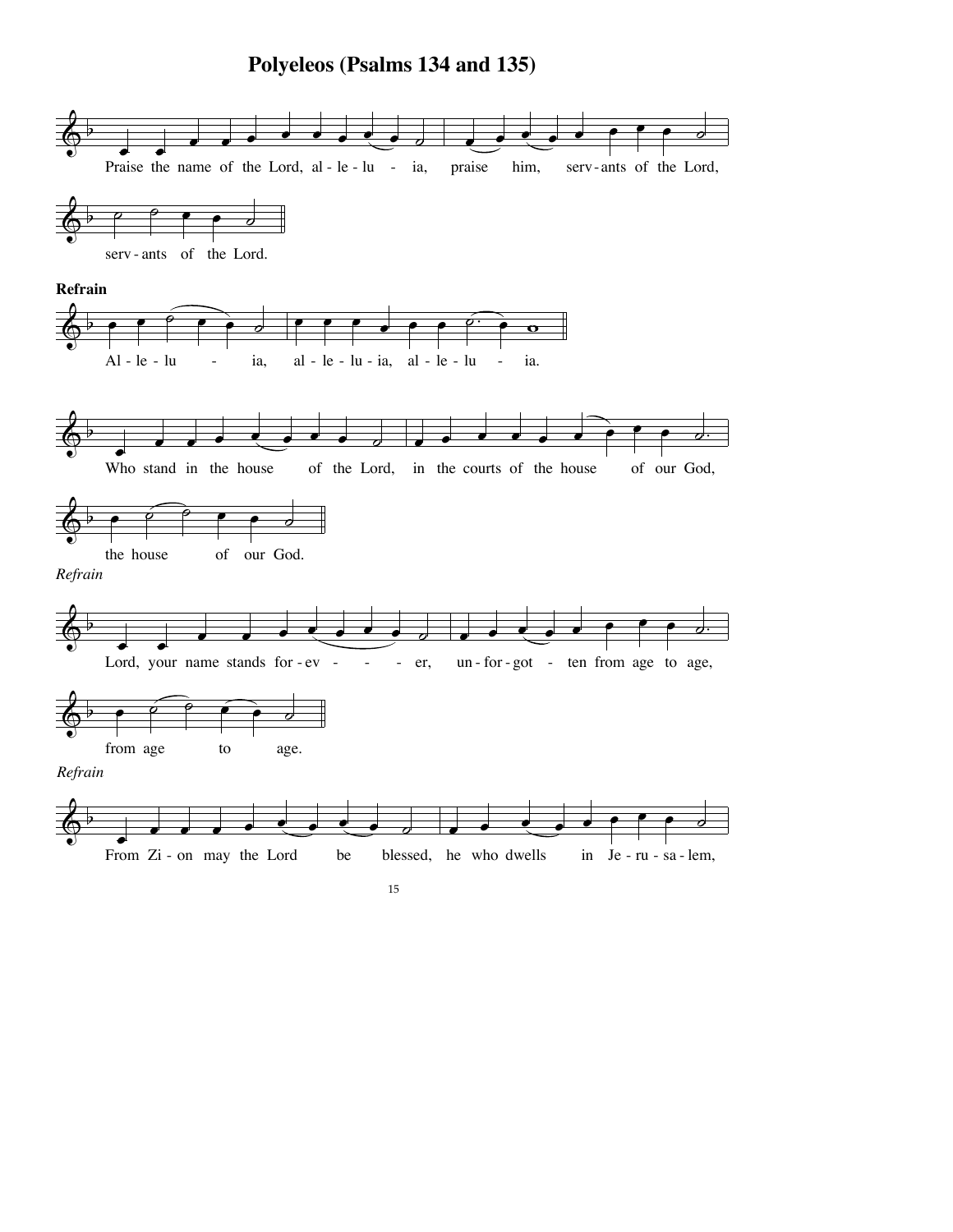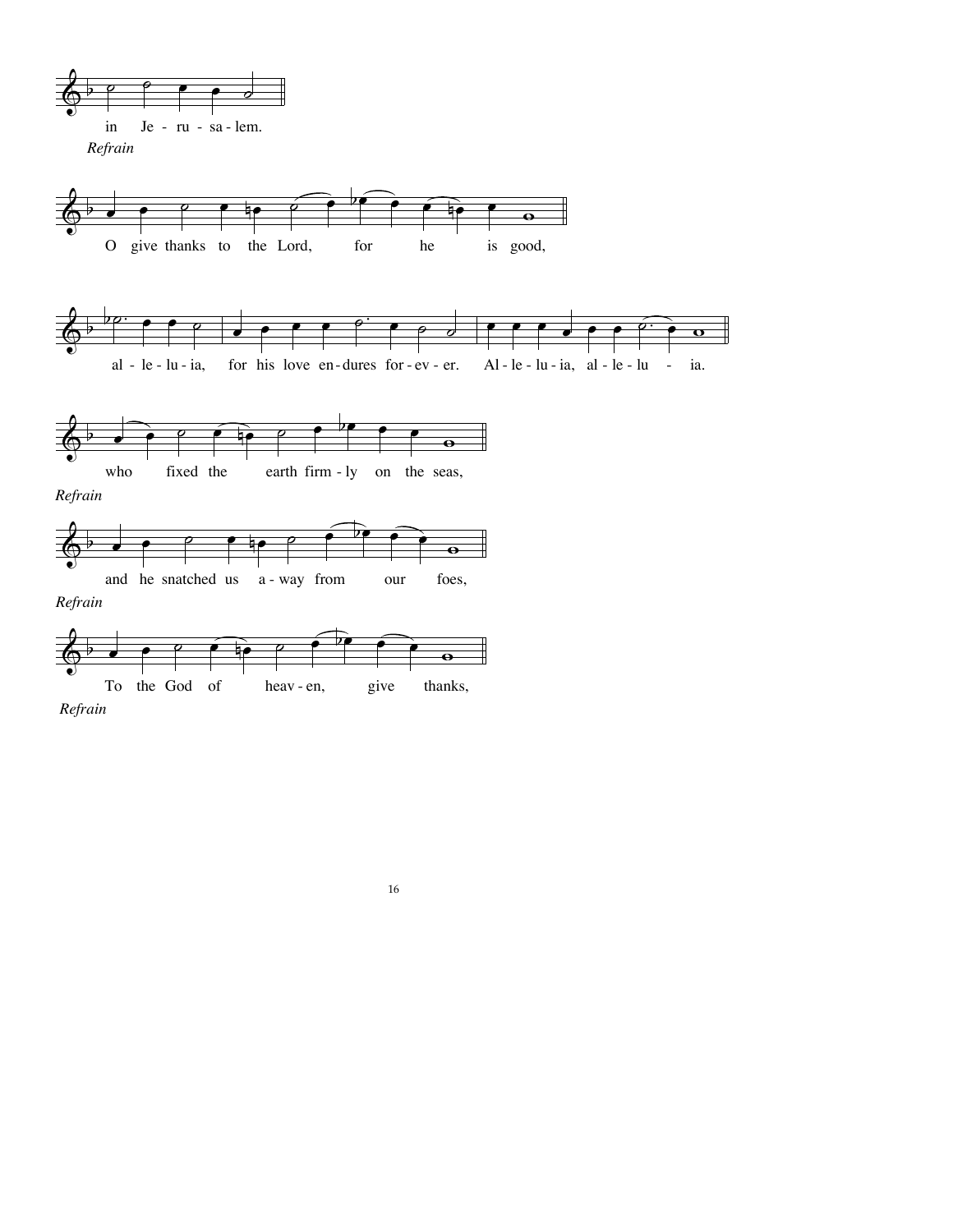## **Exaltation**



verse: Blessed be the Lord, the God of Israel, because he has visited and ransomed his people

verse: He has raised a horn of saving strength for us in the house of David.

verse: And you, O child, shall be called the prophet of the Most High.

verse: For you shall go before the Lord to prepare straight paths for him.

verse: Glory…now and ever…

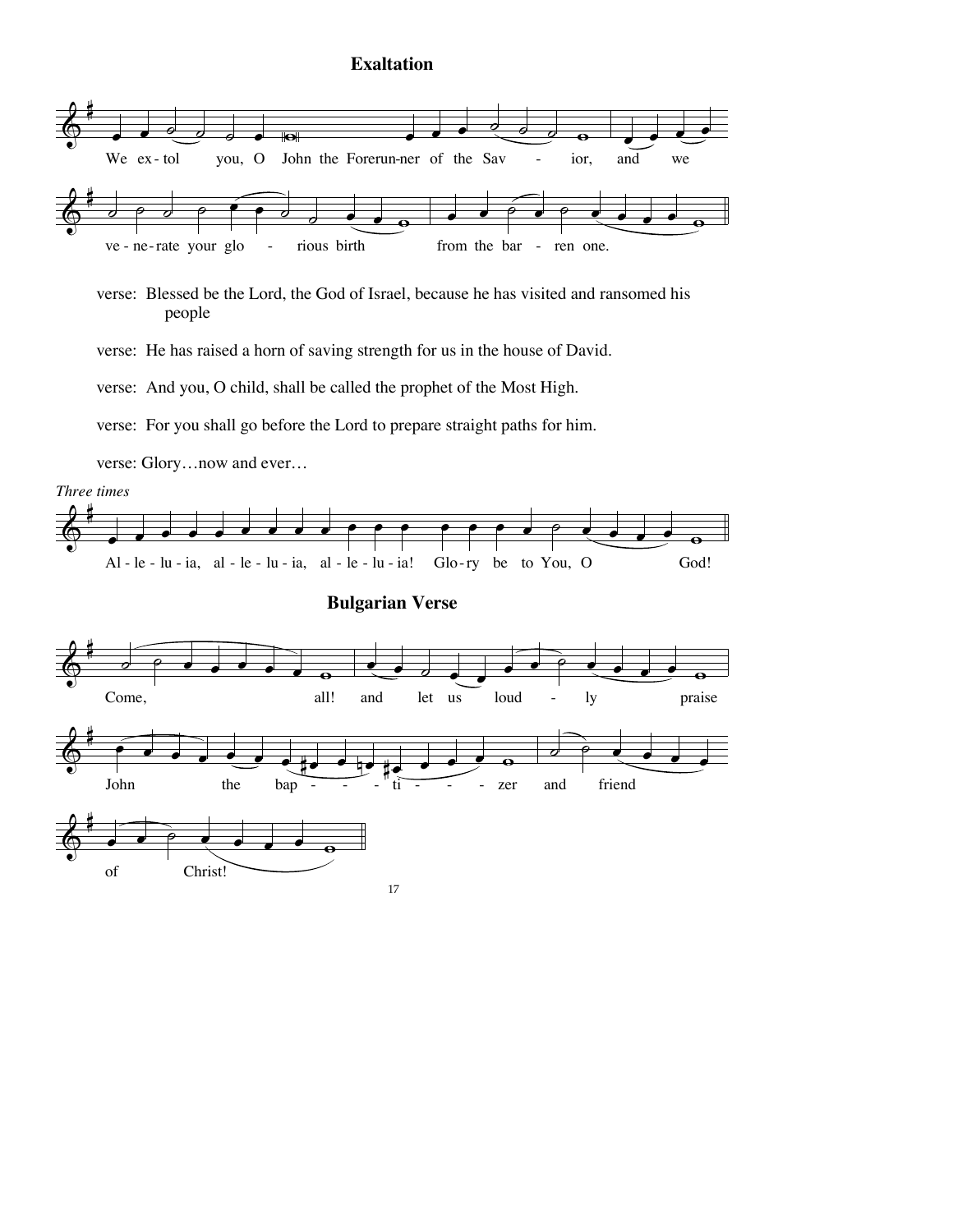### **Sessional Hymn 3**



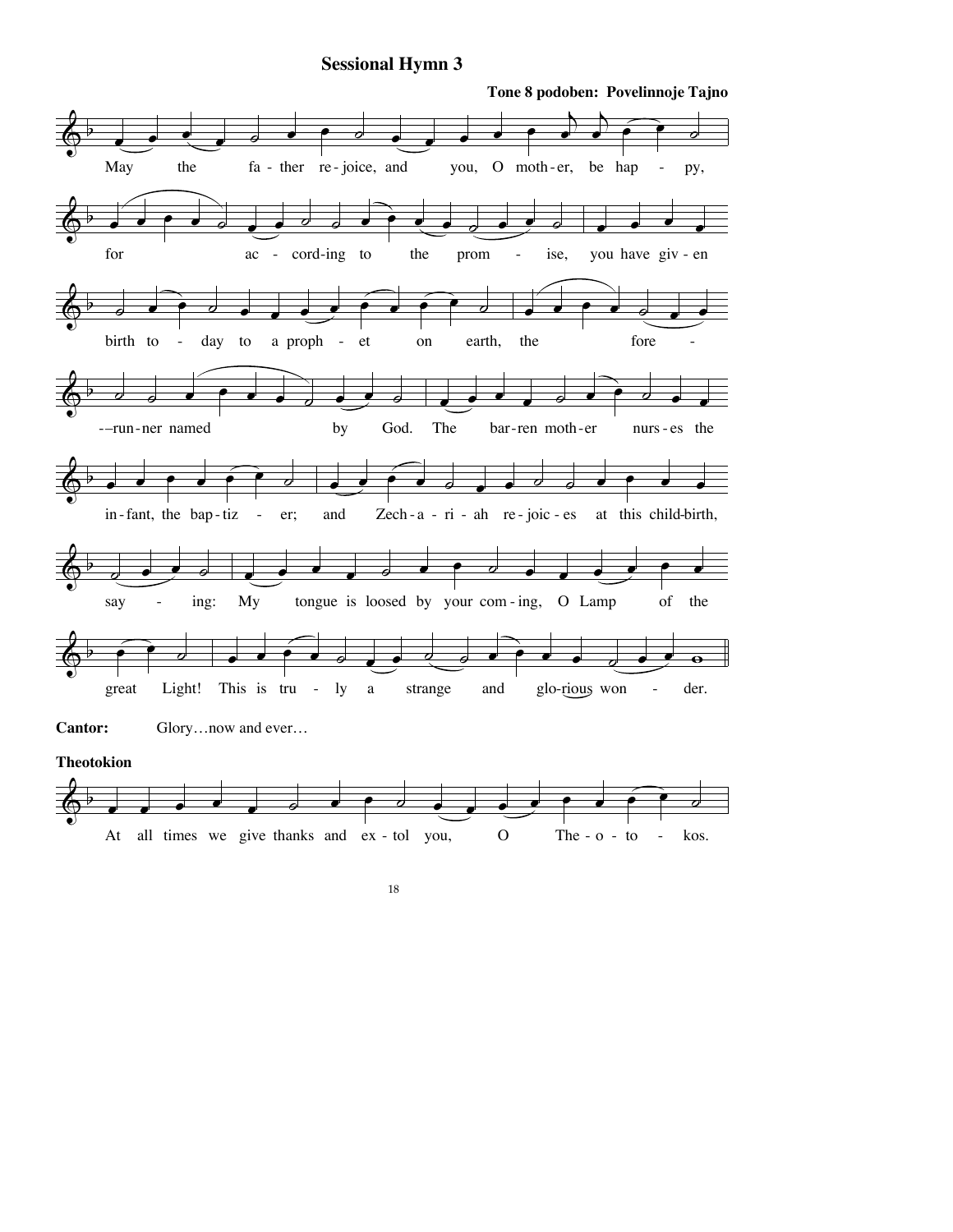

**Gradual Hymns** 

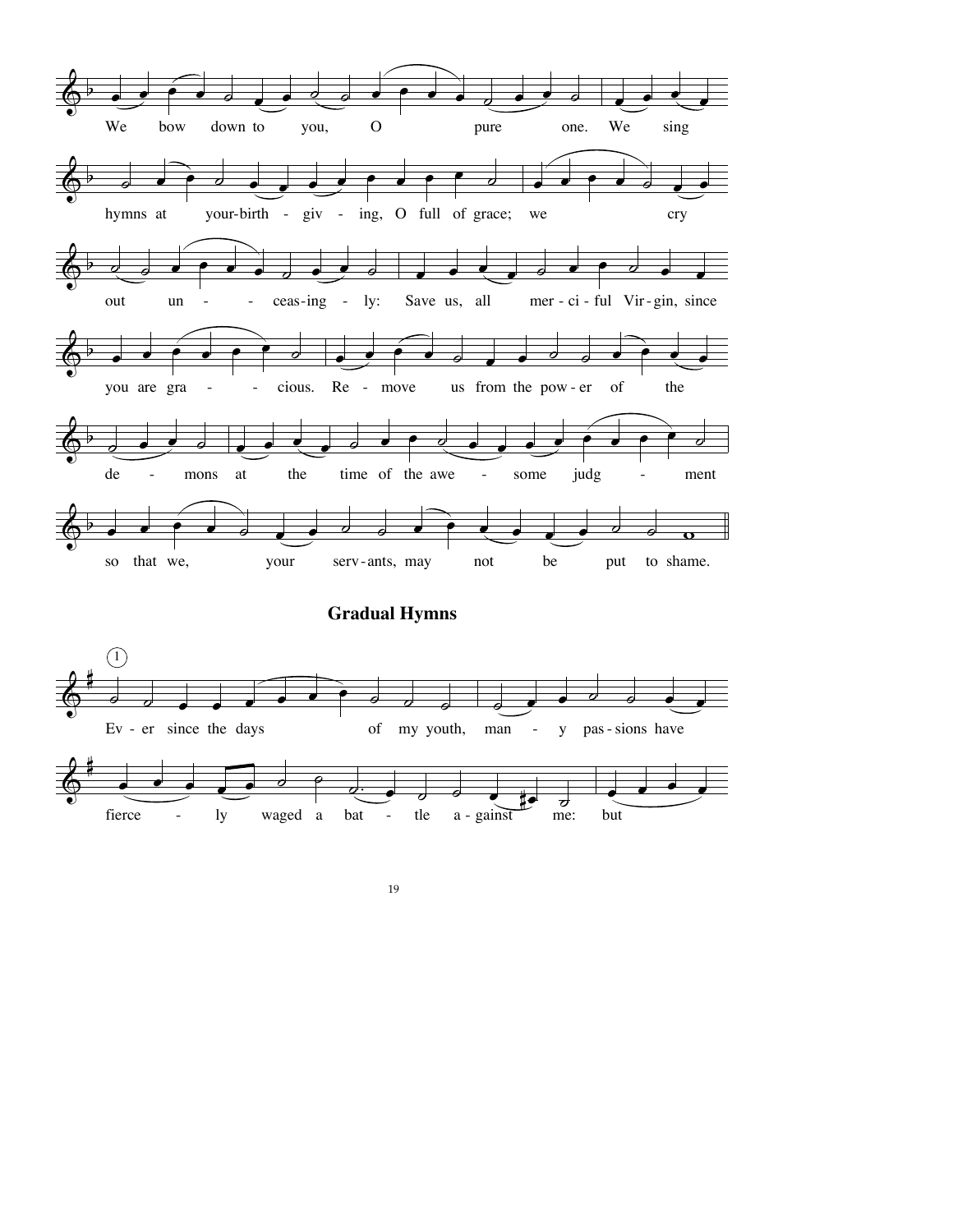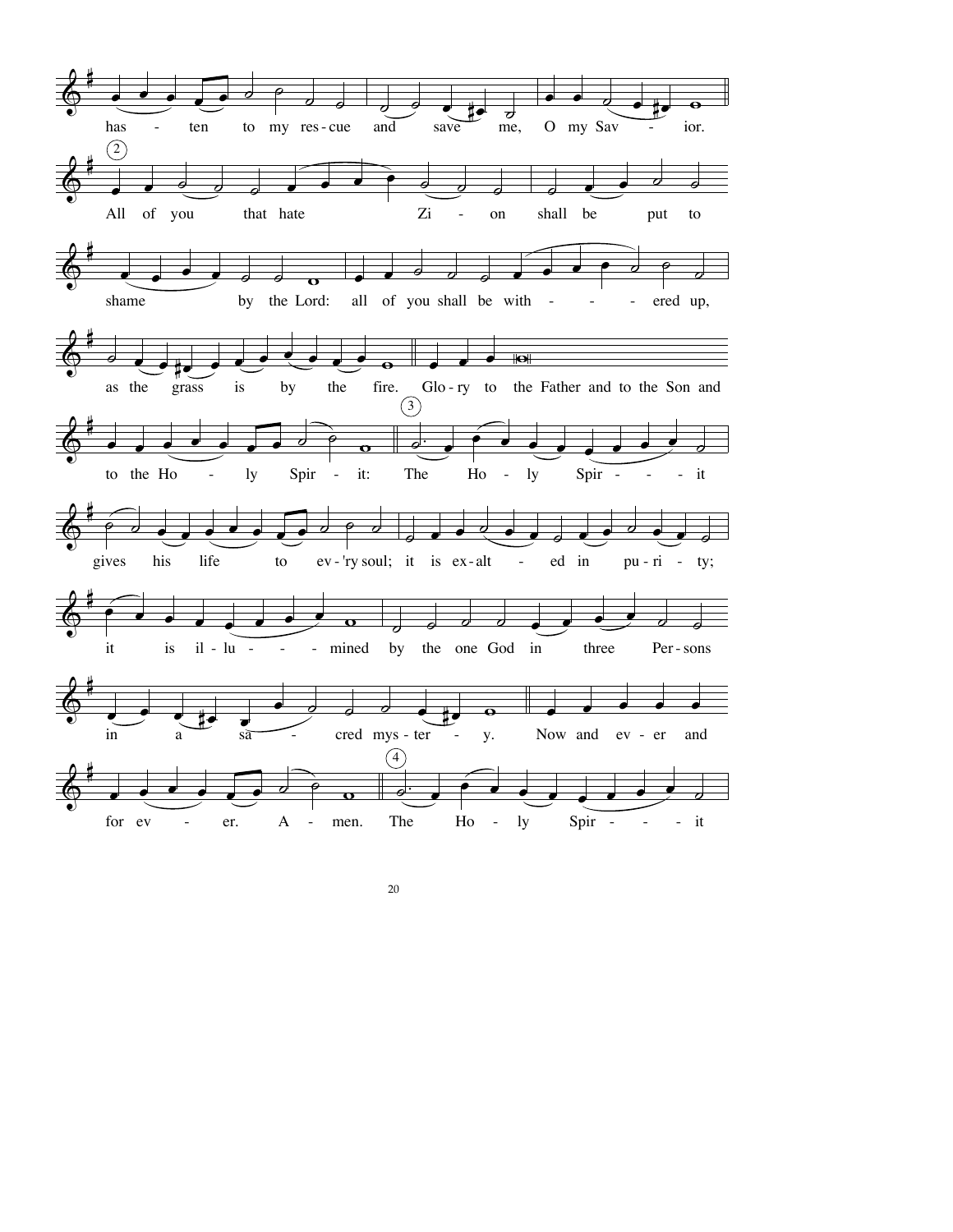

**Prokeimenon**

Let us be attentive! **Deacon:**

Peace **<sup>\*</sup>** be to all! **Priest:**

Wisdom! Be attentive! **Deacon:**



verse: Blessed be the Lord, the God of Israel, because he has visited and ransomed his people.

## **Preparation for the Gospel**

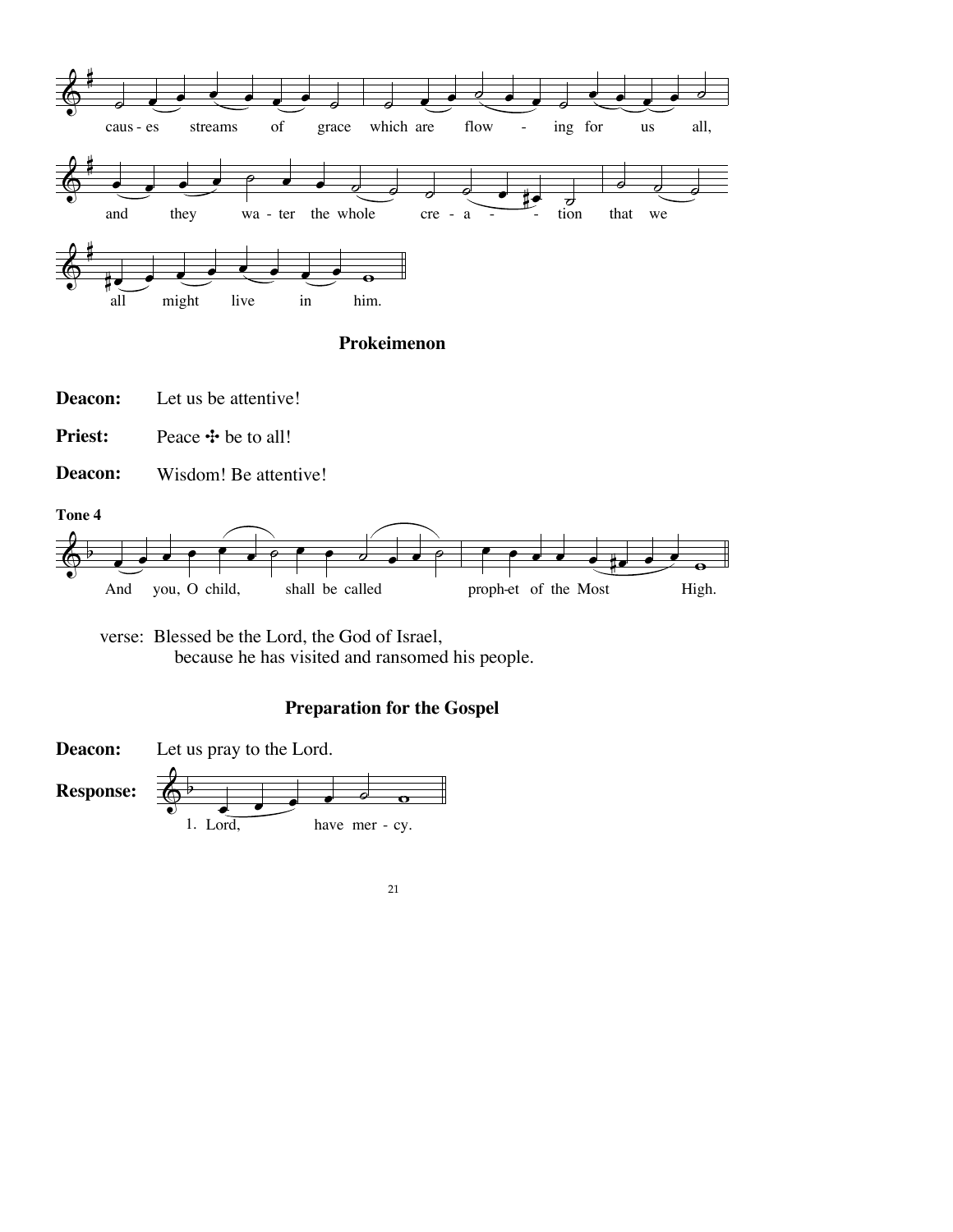For you are holy, O our God, and you dwell in the holy place, and to you **Priest:** For you are holy, O our God, and you dwell in the holy place, and to you are give glory, Father, Son, and Holy Spirit, now and ever and forever.



### **Let Everything That Lives and That Breathes**

**Tone 4**



*The deacon chants the verses.*

- verse: Let everything that lives and that breathes give praise to the Lord!
- verse: Praise God in his holy place; praise him in his mighty heavens.
- That we may be deemed worthy of hearing the holy Gospel, let us pray to the Lord, our God. **Deacon:**

## **Response:**



Wisdom! Let us stand and listen to the Holy Gospel. **Deacon:**

Peace  $\cdot \cdot \cdot$  be to all! **Priest:**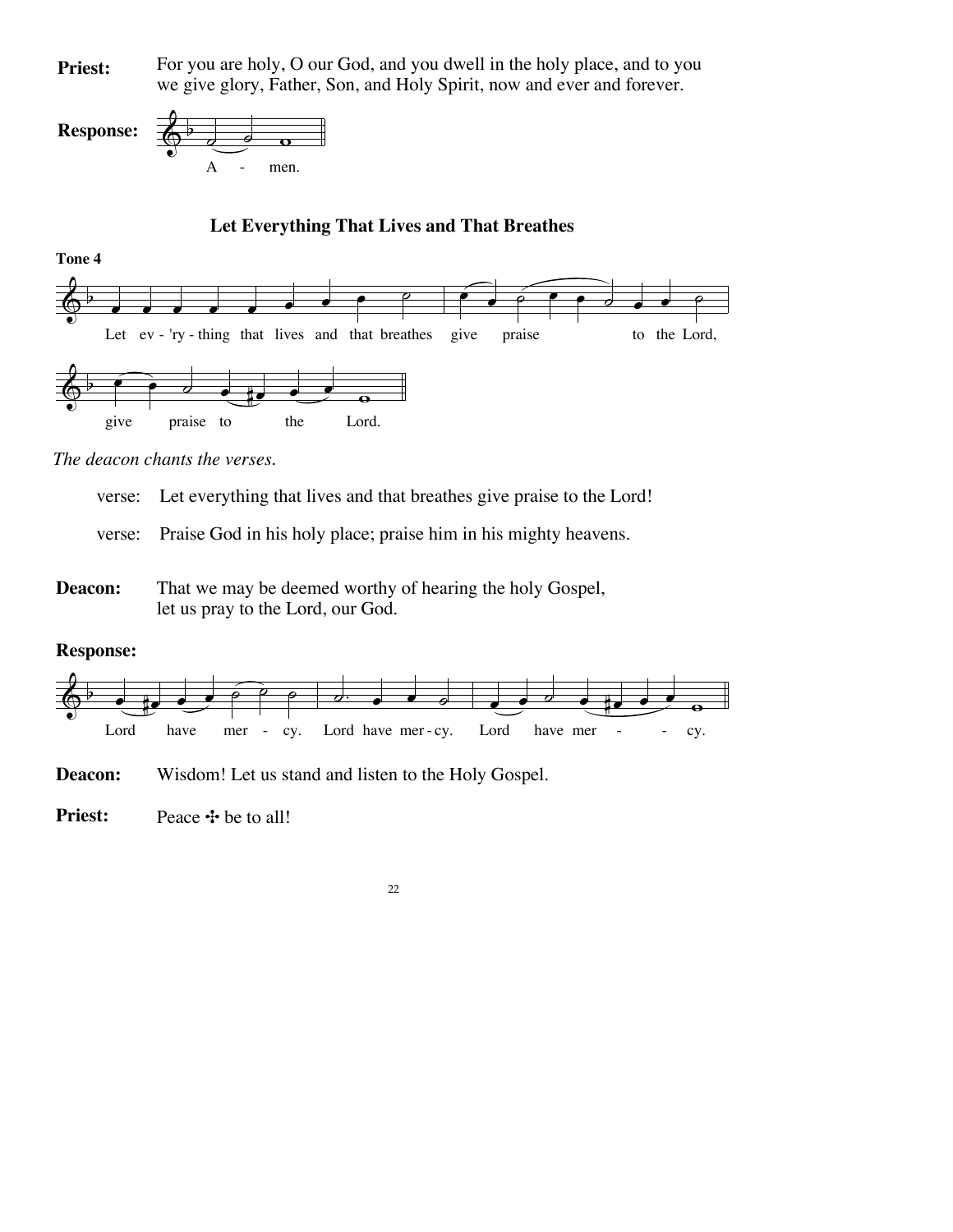

**Priest:** A reading of the Holy Gospel according to the holy apostle and evangelist Luke.

**Response:**



*The priest reads the Gospel, even when a deacon is present.*

**Priest:** *Luke 1:24-25, 57-68, 76. 80*

#### **Response:**



#### **Psalm 50**

Have mercy on me, God, in your kindness. \* In your compassion blot out my offense.

- O wash me more and more from my guilt \* and cleanse me from my sin.
- My offenses truly I know them; \* my sin is always before me.
- Against you, you alone, have I sinned; \* what is evil in your sight I have done.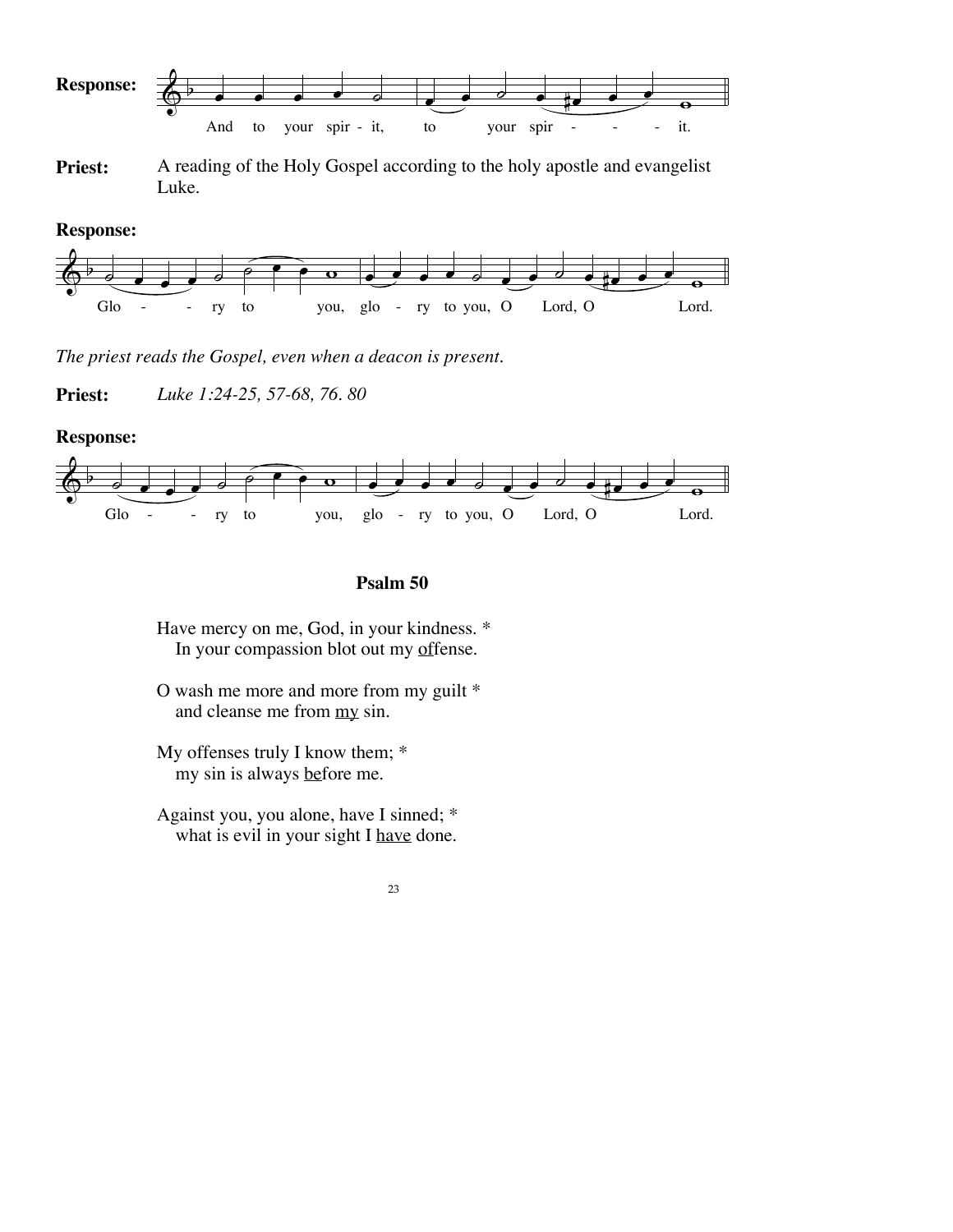That you may be justified when you give sentence \* and be without reproach when you judge,

O see, in guilt I was born, \* a sinner was I conceived.

Indeed you love truth in the heart; \* then in the secret of my heart teach me wisdom.

O purify me, then I shall be clean; \* O wash me, I shall be whiter than snow.

Make me hear rejoicing and gladness, \* that the bones you have crushed may thrill.

From my sins turn away your face \* and blot out all my guilt.

A pure heart create for me, O God; \* put a steadfast spirit within me.

Do not cast me away from your presence, \* nor deprive me of your holy spirit.

Give me again the joy of your help;  $*$ with a spirit of fervor sustain me.

that I may teach transgressors your ways \* and sinners may return to you.

O rescue me, God, my helper, \* and my tongue shall ring out your goodness.

O Lord, open my lips \* and my mouth will declare your praise.

For in sacrifice you take no delight, \* burnt offering from me you would refuse,

my sacrifice, a contrite spirit, \* a humbled, contrite heart you will not spurn.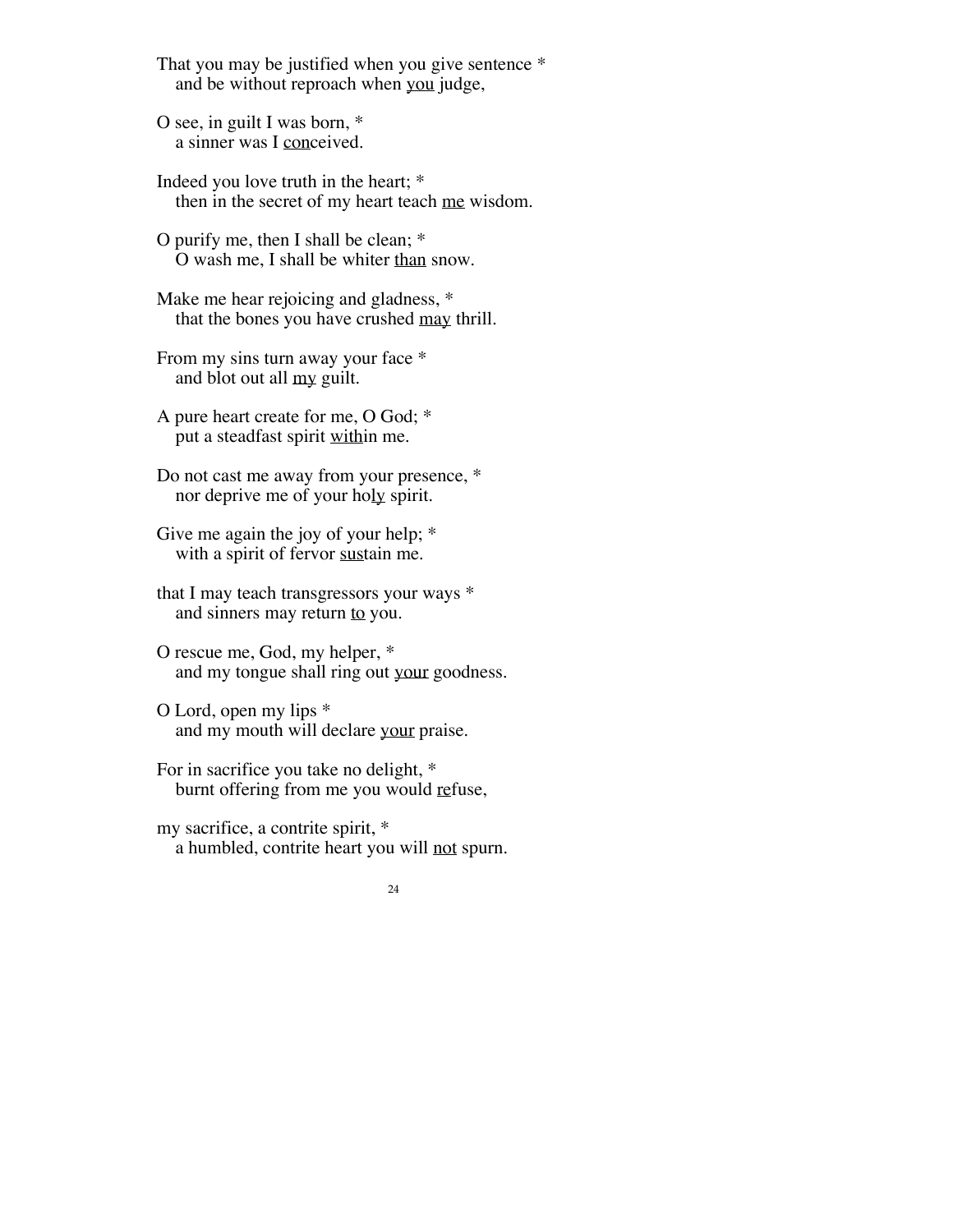#### In your goodness, show favor to Zion: \* rebuild the walls of Jerusalem.

Then you will be pleased with lawful sacrifice, burnt offerings wholly consumed, \* then you will be offered young bulls on your altar.

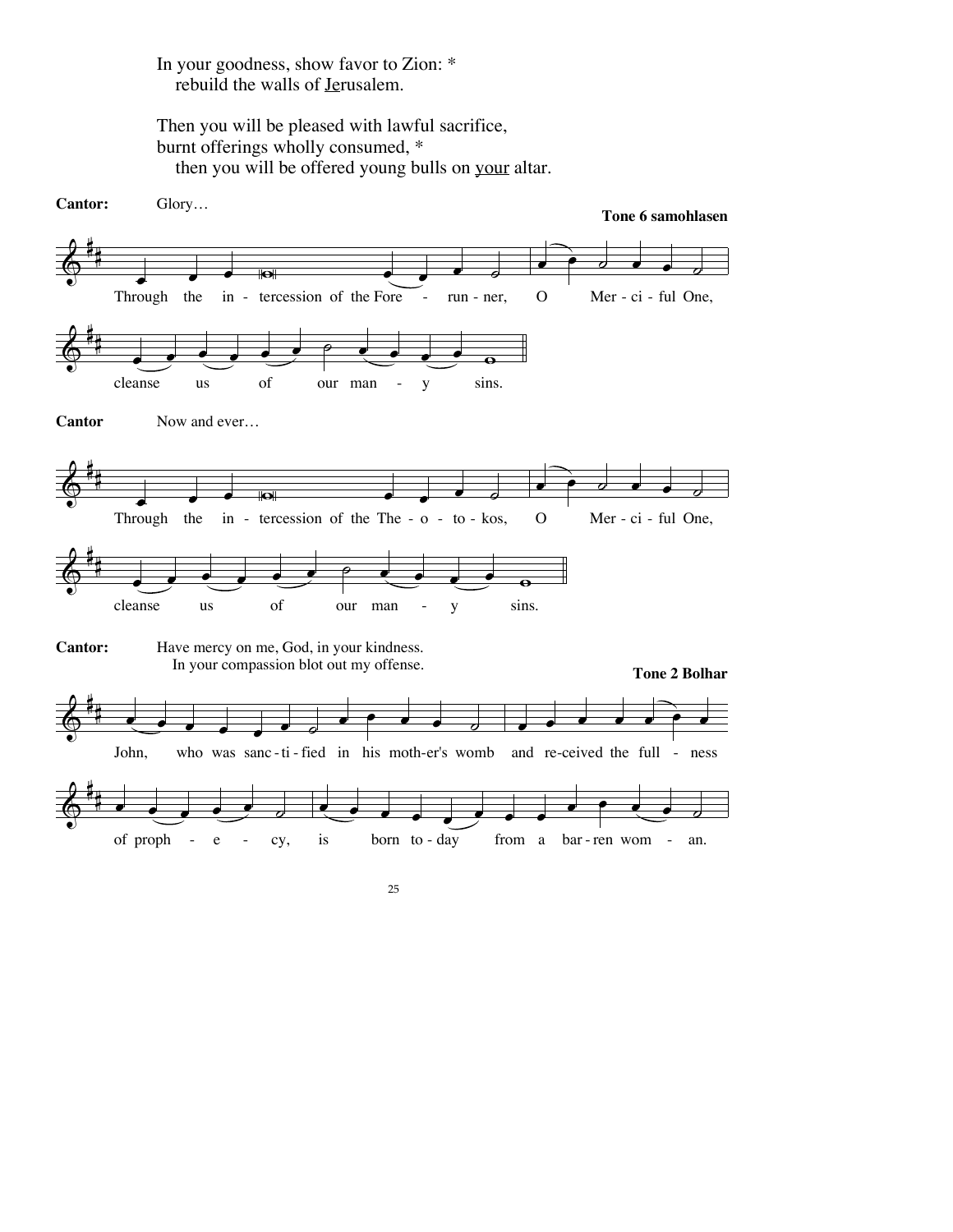

*The deacon, standing before the icon of the Lord, says*



*The priest, standing before the Holy Doors, says*

O Lord our God, you have given us forgiveness through repentance, and as a model of knowledge and confession of sins, you have revealed to us the repentance of the prophet David that led to pardon. Master, have mercy on us who have fallen into so many and so great sins. Have mercy in your kindness, and in your compassion blot out our offenses, for against you have we sinned, O Lord, who know the hidden depths of our hearts, and who alone have the power to forgive sins. A pure heart you have created for us; you have sustained us with a spirit of fervor and have given us the joy of your help. Do not cast us away from your presence, but in your goodness and love for all, grant that we may offer a sacrifice of righteousness and oblation on your holy altar until our last breath. **Priest:**

> Through the mercies and goodness and love of your only begotten Son, with whom you are blessed, together with your good and life-creating Spirit, now and ever and forever.

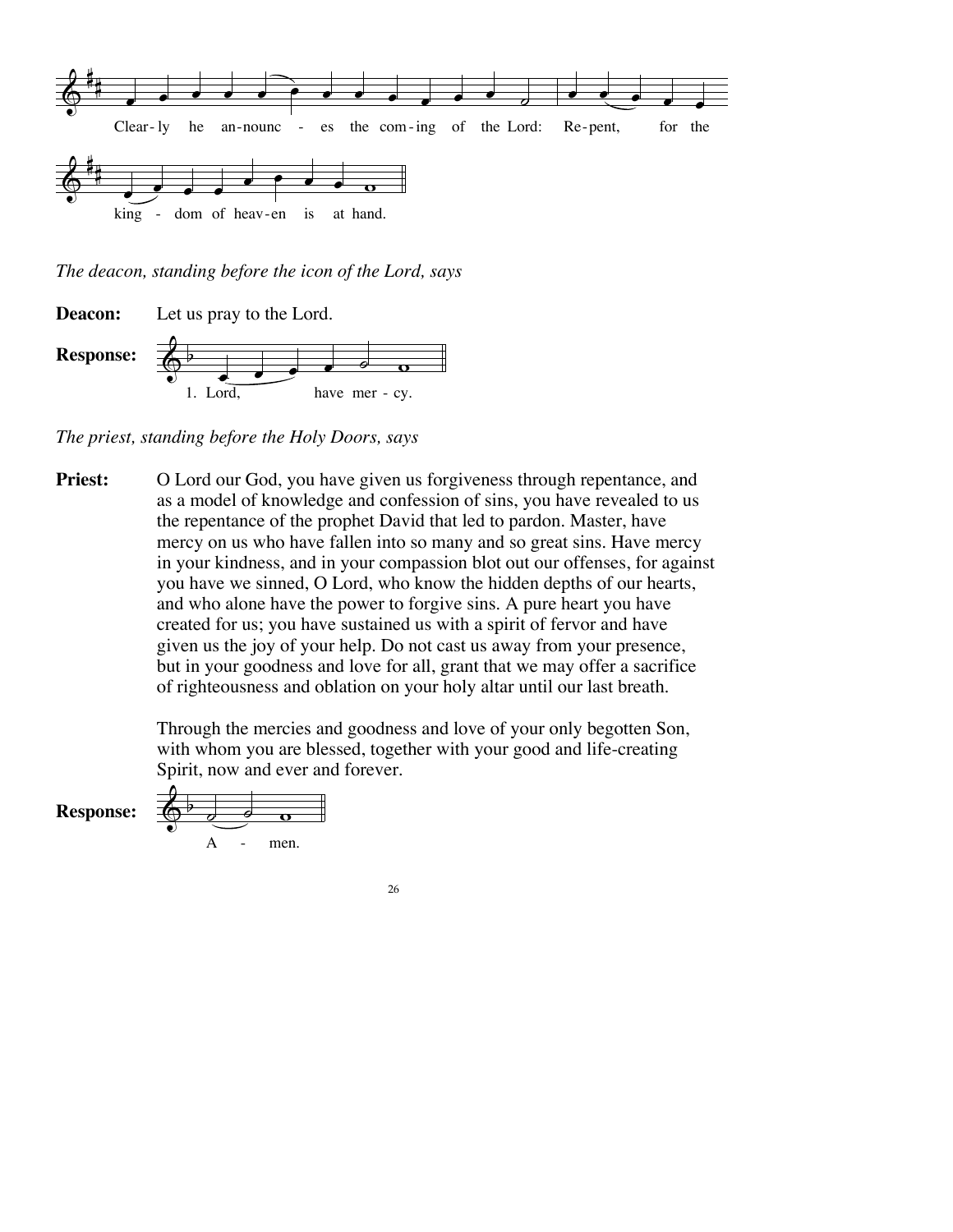

**Canon with Katavasiai of the Theotokos**

As a fair dawn coming before the sun, the offspring of a barren mother clearly announces to all that the Child of the Virgin will make the light of grace and faith shine upon the whole world. *Refrain*

"Truly, O wondrous John, you shall be called the prophet of the Most High, for you will go before Christ to prepare the way for the Creator," said Zechariah to his son, moved by the Holy Spirit. *Refrain*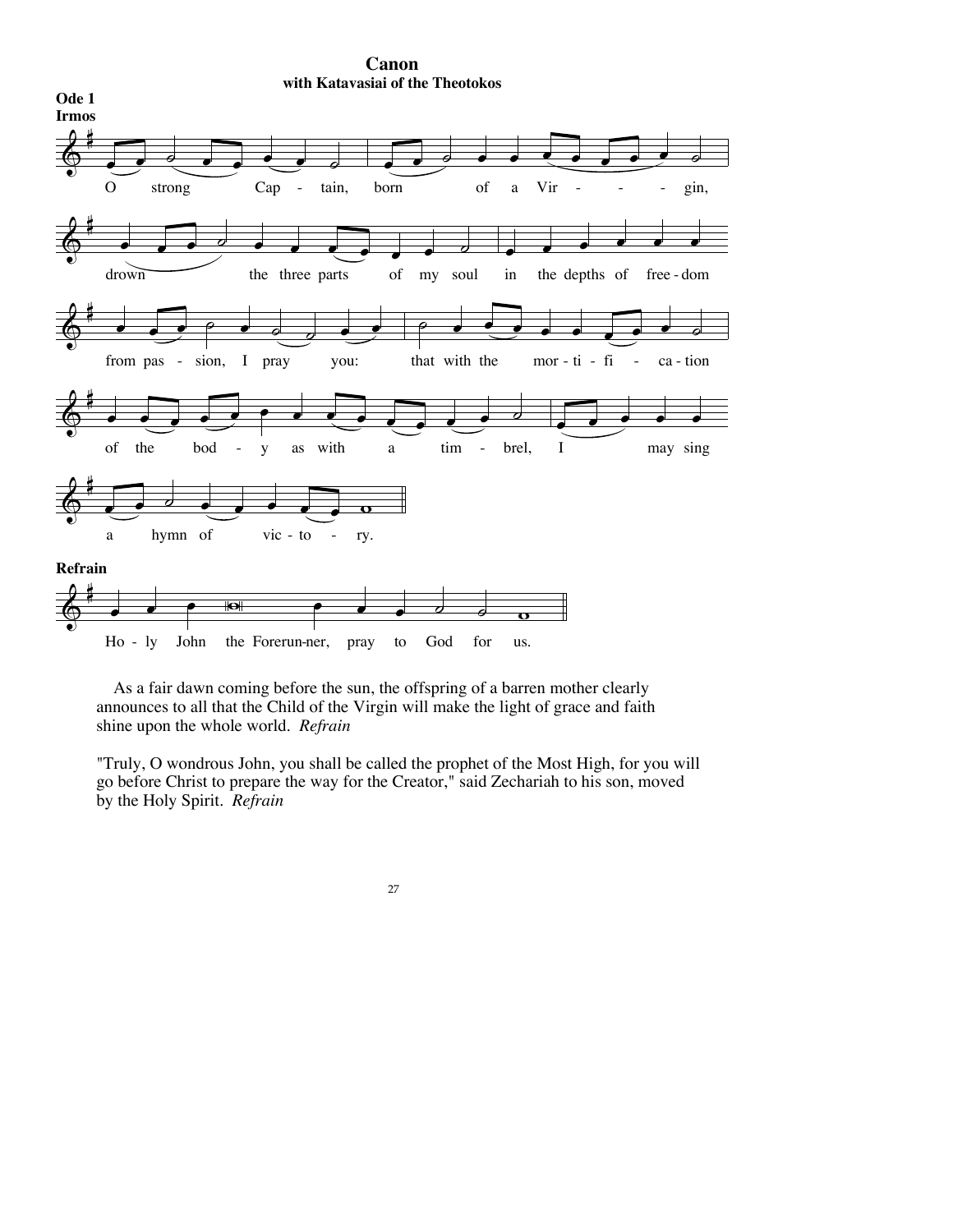Hearing the words of Gabriel, Zachariah remained unbelieving before the message of God; condemned to silence, he was set free by the nativity of the Voice, the Forerunner of the Word, holy John.



City of our God, pure and divine treasure of the King of All, all-spotless Theotokos: protect your inheritance, the believers who ceaselessly acclaim you and glorify your childbearing.

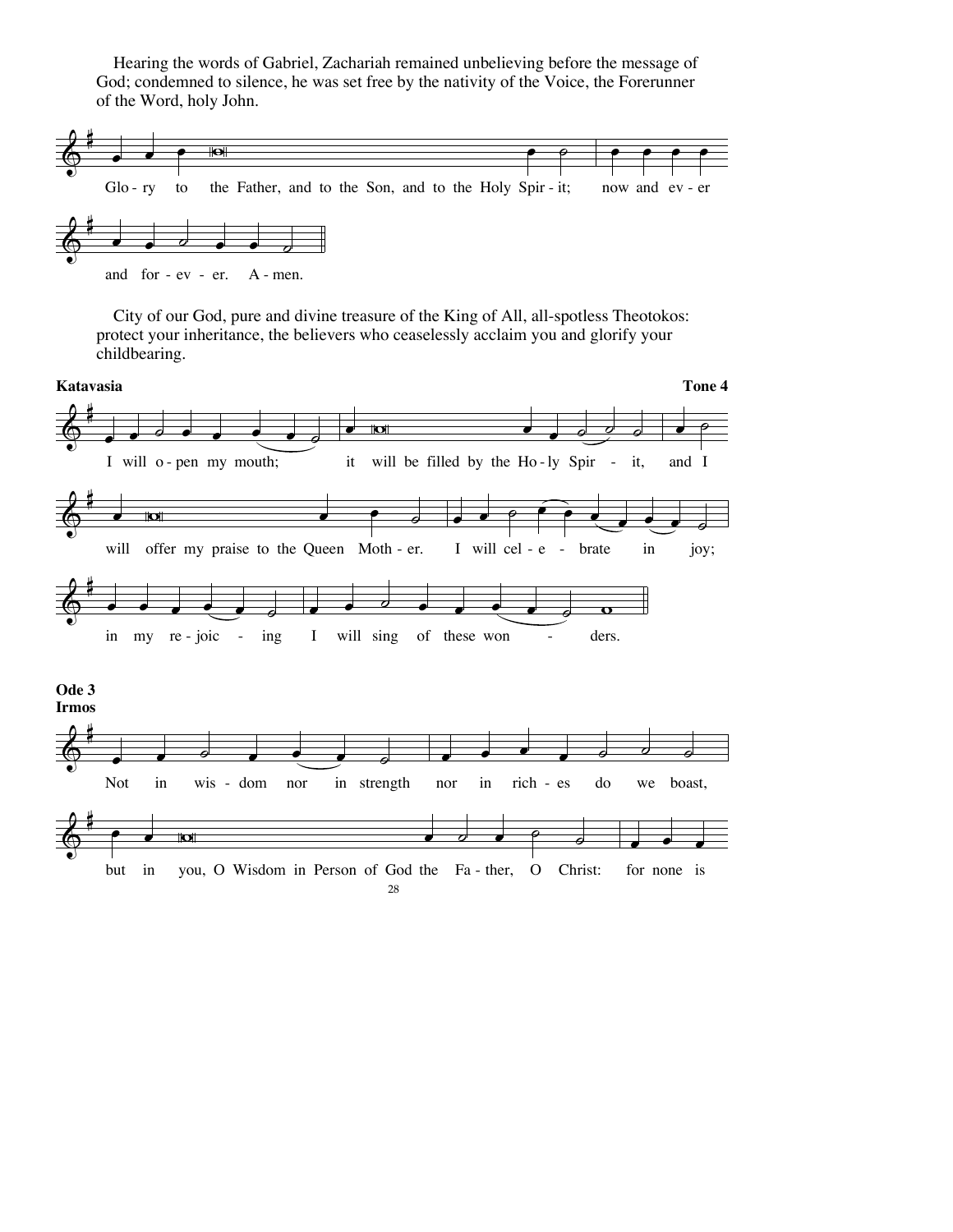

The Lord is born from a Virgin; but his loyal servant is born from an aged and barren mother; the greater miracle is preceded by another. *Refrain*

In her old age, the barren woman embraces the Virgin Mother, for she knows well that by her maternity, God has delivered her from her sterility. *Refrain*

Without knowing man, O pure Virgin, you conceived God made flesh: strengthen me against the assaults of the passions which threaten to shake me, for I have no other helper but you.



O Virgin, your childbearing frees all mankind from the bonds of its condemnation, and by grace, it binds us to him who blesses all those who praise your divine maternity.

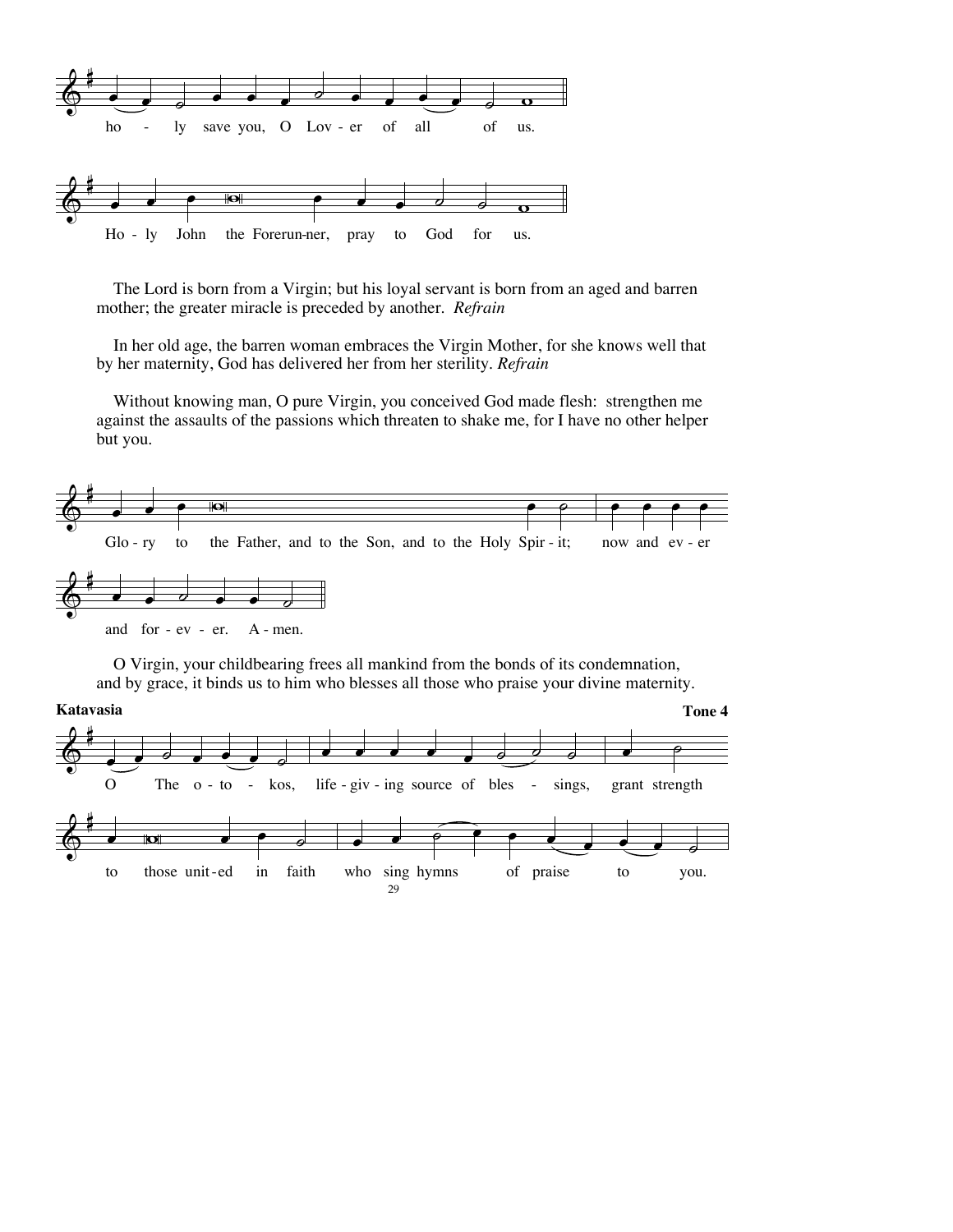

*After the Third Ode, the deacon (or priest) stands before the Holy Doors and says the Small Litany at the ambon:*



Commemorating our most holy, most pure, most blessed and glorious Lady, the Theotokos and ever-Virgin Mary with all the saints, let us commit ourselves and one another and our whole life to Christ our God. **Deacon:**



For you are our God, and to you we give glory, to the Father, and to the Son, and to the Holy Spirit, now and ever and forever. **Priest:**

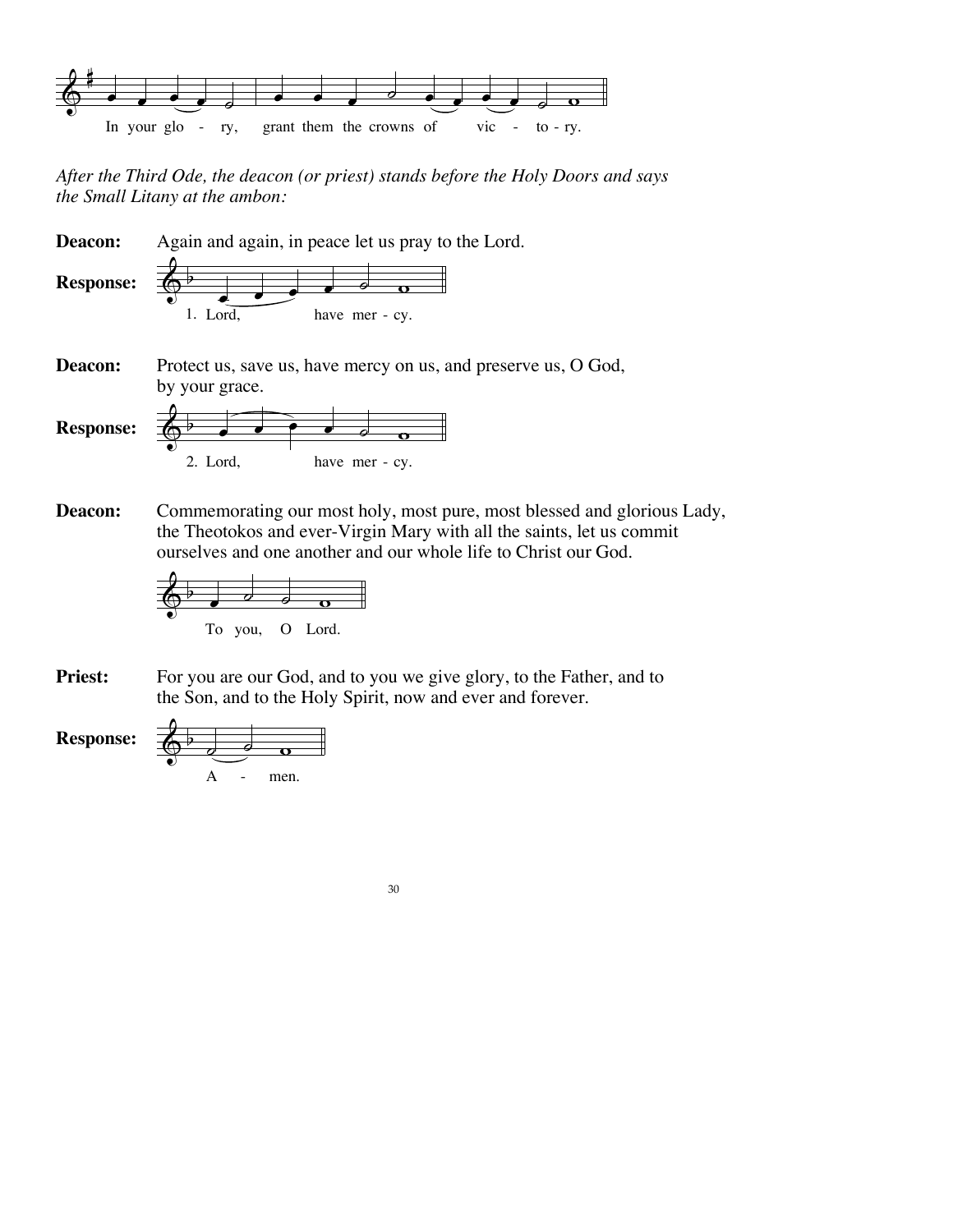

Before your ineffable mysteries, O Christ, comes a mystery in which the laws of nature are renewed, for the deliverance from infirmity foretells that human nature will also be restored and divinized. *Refrain*

For the Son coming from the Father and about to be incarnate, Isaiah had foretold a human messenger equal to the angels, when he said, "Behold, I send him before your face t o cry out, 'Glory to Your power, O Christ!" *Refrain*

"I have been born to serve the Master as a servant. For this have I come: to announce his coming, just as the wondrous maternity of an aged and barren woman confirms the childbearing of the Virgin!"

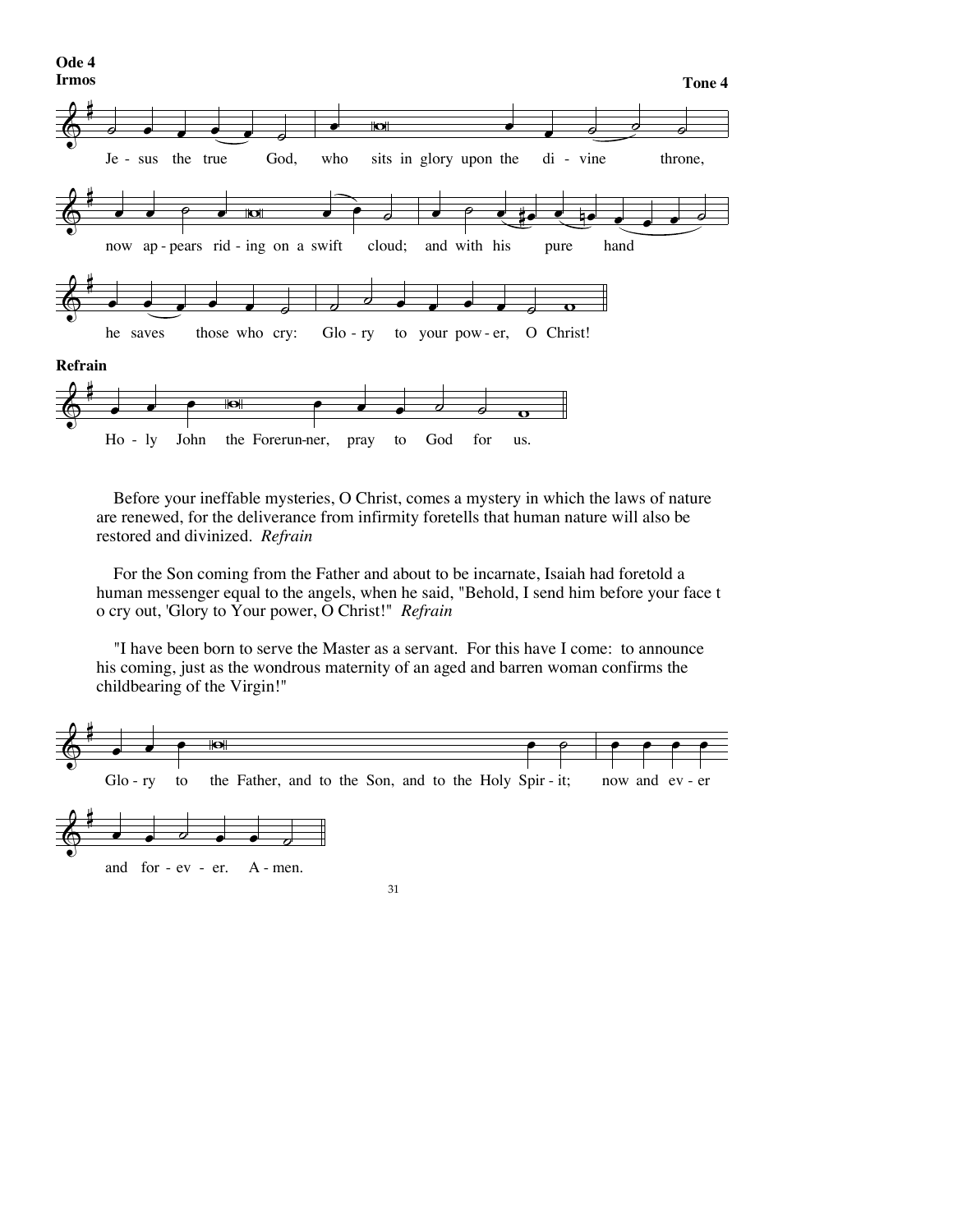The holy Theotokos, that perfumed temple in which would dwell the Word of the Father, the Most High God, would not suffer corruption nor travail in her womb, for she bears Emmanuel, God made man.

*Katavasia: Repeat Irmos from above.*



The earth has raised up the true hearald, that voice which proclaims to all with the tongue of the Spirit the Son of the Virgin, who in a material body is going to make oliness come down upon us from heaven. *Refrain*

The Lord has made you the true lampstand for Christ; you give light to us all, but you clothe all his enemies with shame as with a cloak, as you openly proclaim the Son and Word of God. *Refrain*

The whole creation divinely rejoices at your birth, for in its eyes you are an earthly angel, a heavenly man, O Forerunner who announce to us the incarnation of the heavenly God.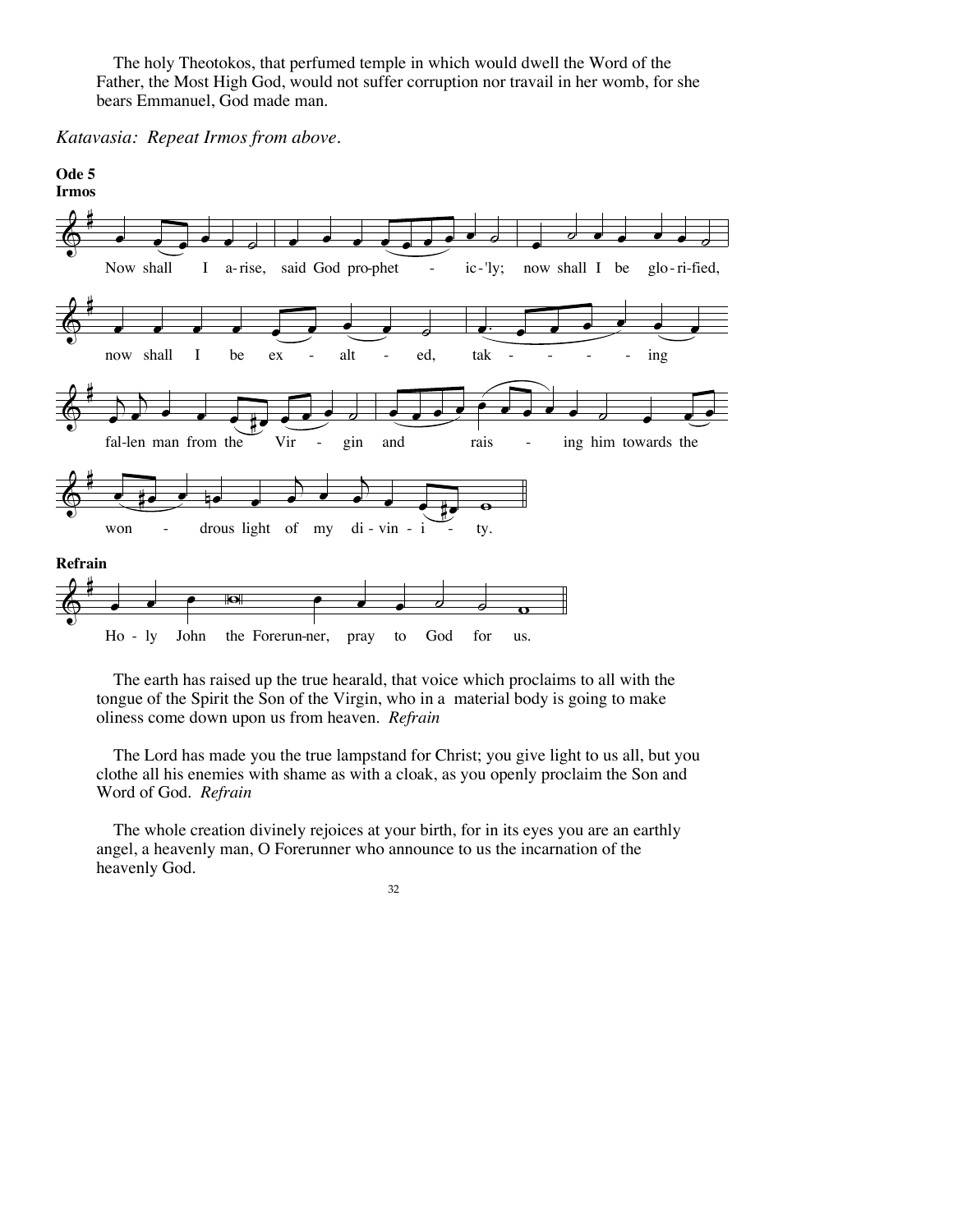

The voices of the prophets have announced your wonders, O spotless Virgin, calling you the mountain of the Lord, the gate and lampstand of the Light whose wondrous radiance truly illumines the whole world.

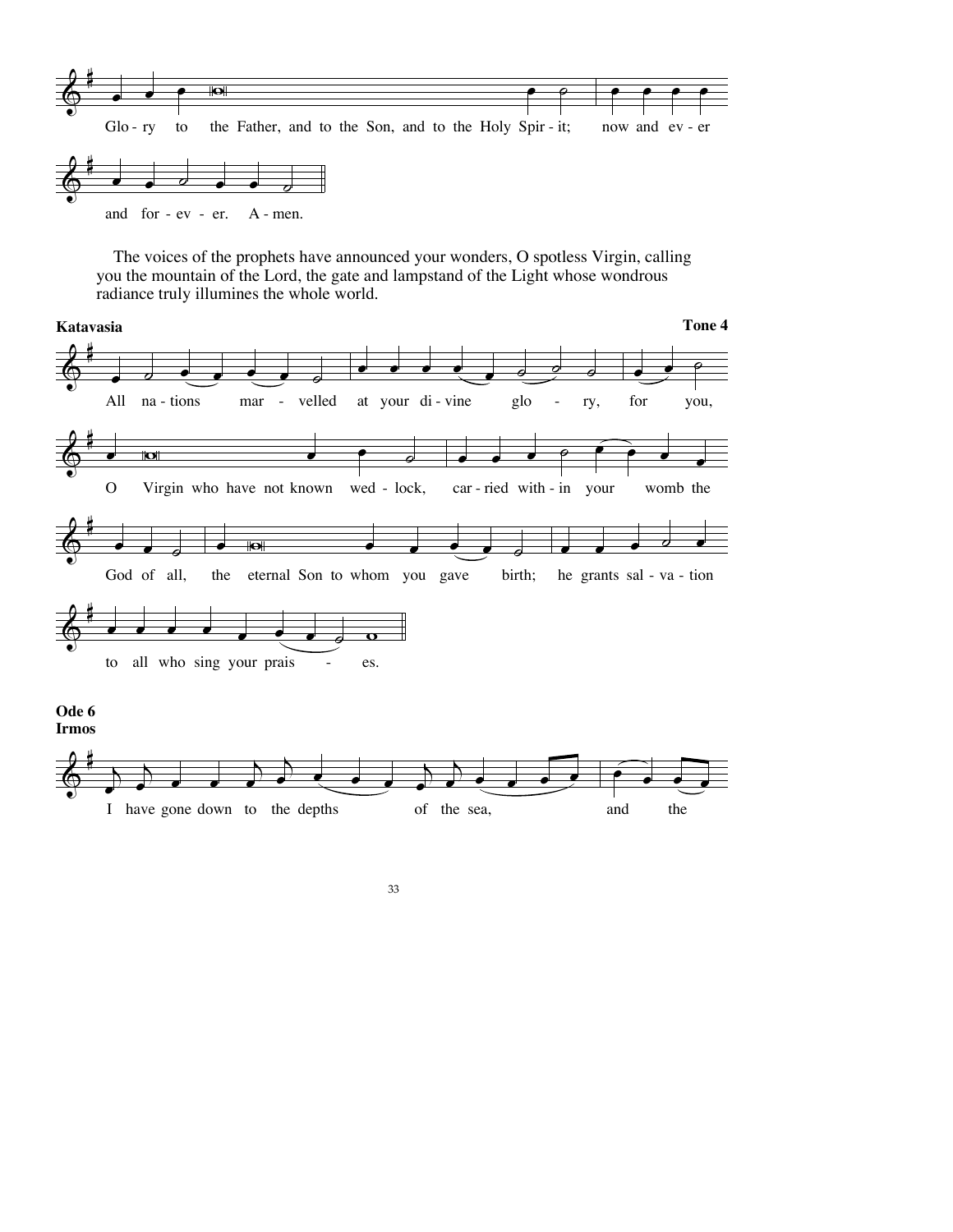

As a prophet, while in your mother's womb, you recognized the Word of God; with the voice of Elizabeth, you celebrated God, contemplating in a dark chamber the unapproachable Light. *Refrain*

Never-silent, as the voice of one crying aloud, O Baptist, do not cease praying to the Redeemer of the world to loose the spiritual barrenness of those singing the praises of your nativity.



Your all-pure womb, O spotless Theotokos, has become the dwelling-place for the unapproachable God, upon whom the hosts of heaven cannot gaze without fear.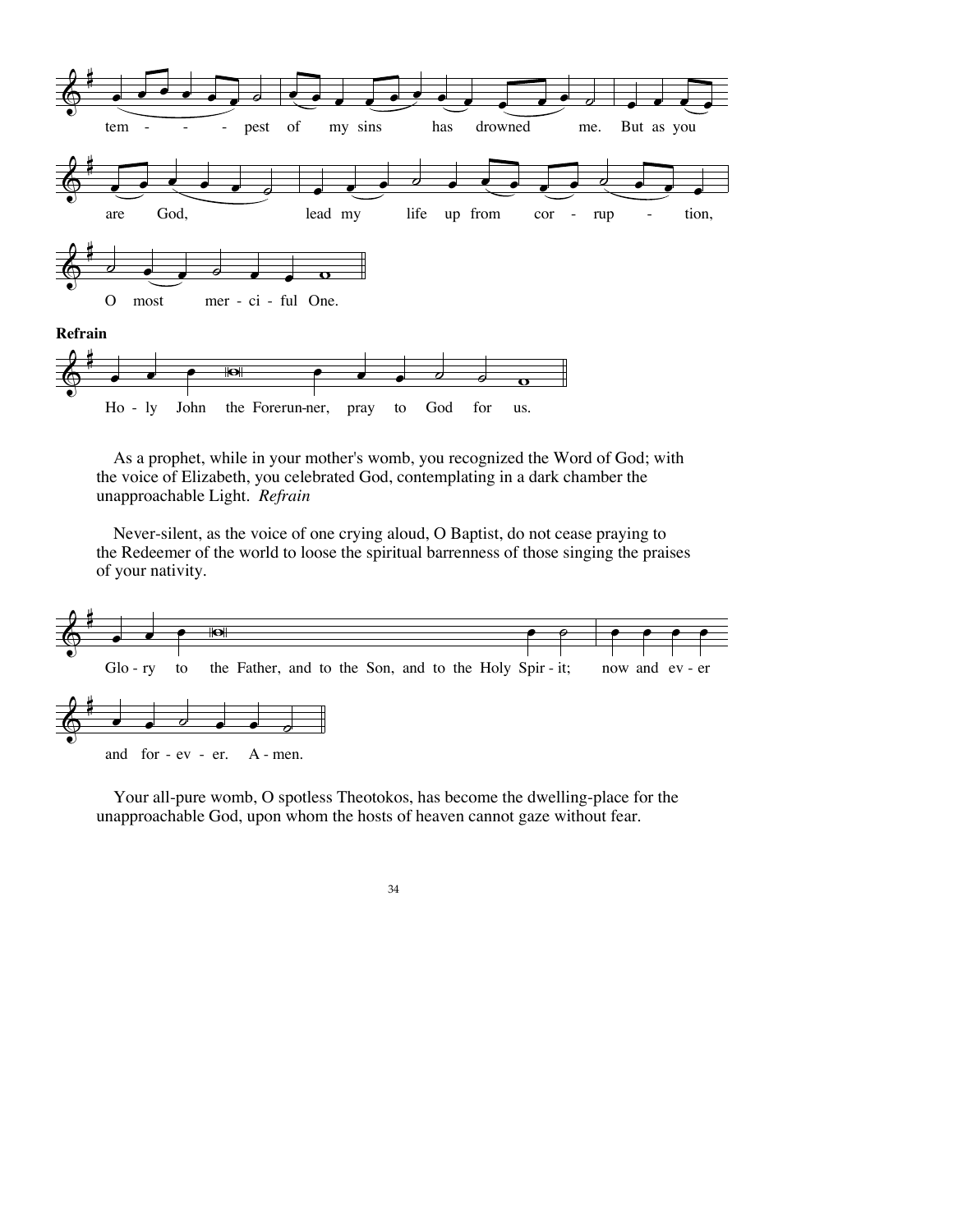

*After the Sixth Ode, the deacon (or priest) stands before the Holy Doors and says the Small Litany at the ambon:*



- 2. Lord. have mer - cy.
- Commemorating our most holy, most pure, most blessed and glorious Lady, the Theotokos and ever-Virgin Mary with all the saints, let us commit ourselves and one another and our whole life to Christ our God. **Deacon:**



For you are the King of peace, and the Savior of our souls, and we give thanks to you, Father, Son, and Holy Spirit, now and ever and forever. **Priest:**

**Response:**

 $\phi$   $\rightarrow$   $\circ$   $\circ$ A - men.  $35$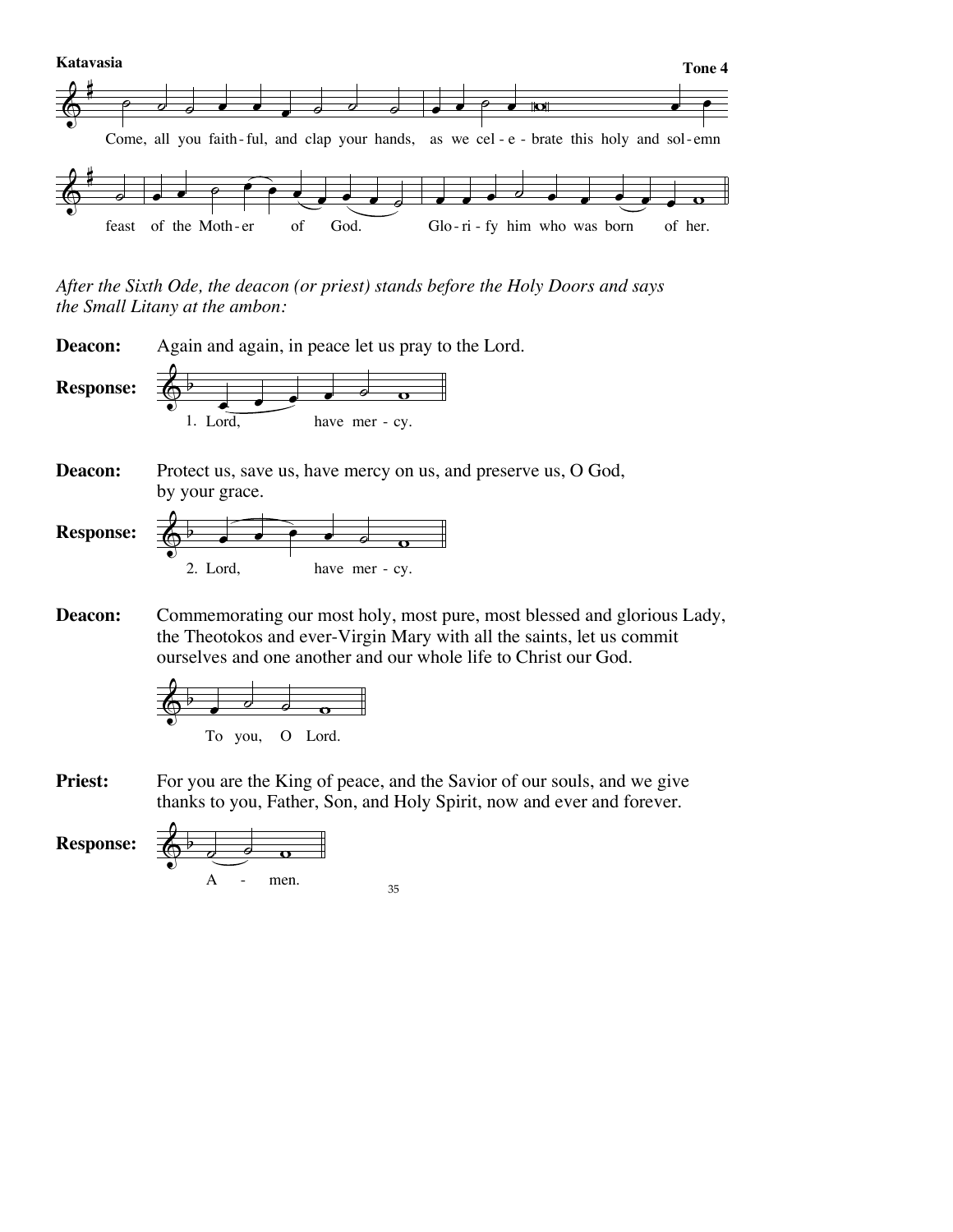#### **Kontakion and Ikos**



Let us now praise the Forerunner of the Lord. Elizabeth gave birth to him from a barren womb, but not without seed, for Christ alone passed through the impassable gate without seed. Elizabeth, the barren one, gave birth to John, but not without a father. The pure Virgin, however, by the overshadowing of the Father and the Spirit of God, gave birth to Jesus. And John, who was born from a barren one, manifested himself to be a prophet, a preacher, and also the forerunner of the One born without seed. **Ikos**

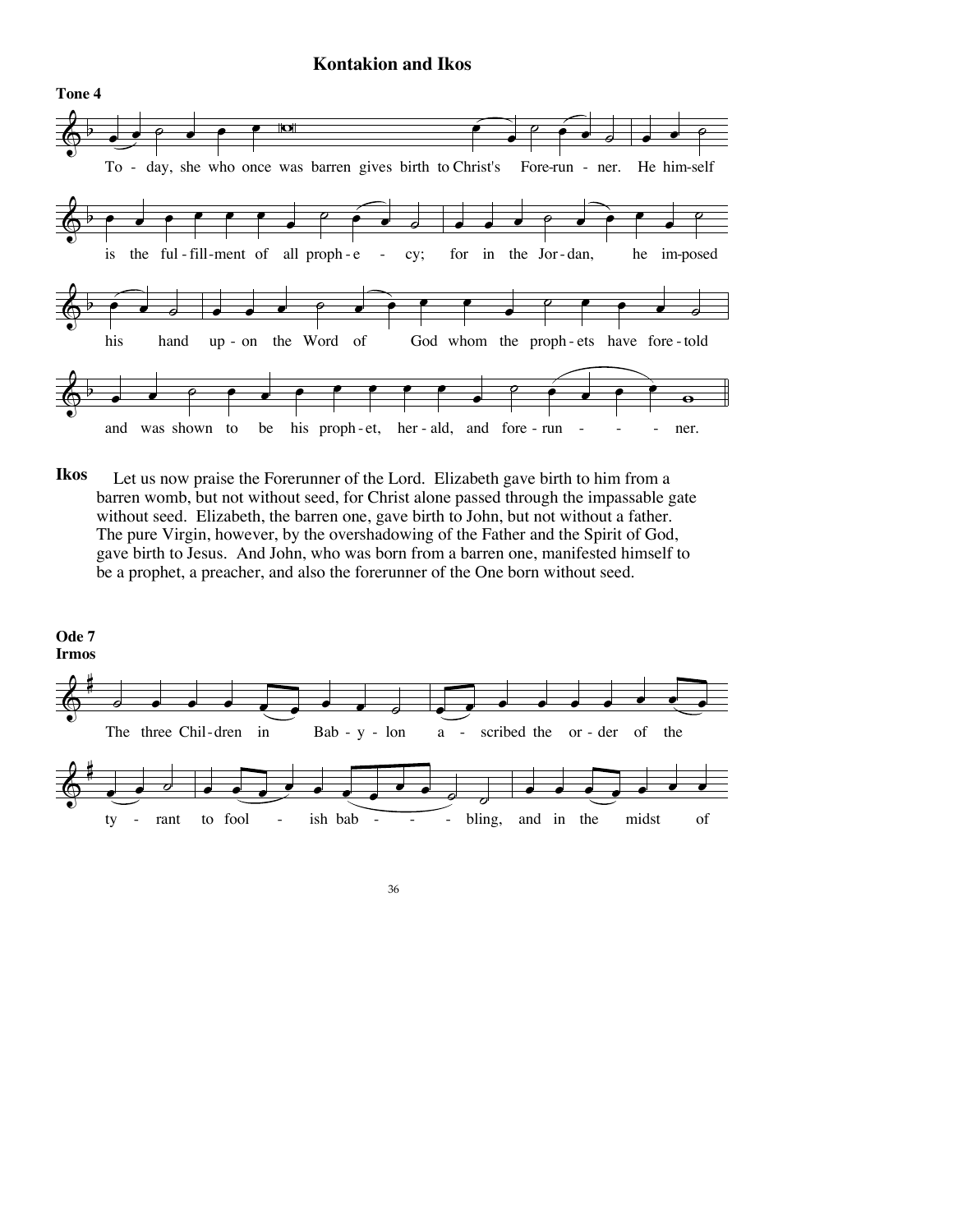

Previously all human nature lay in darkness; but you appeared like the dawn, O Forerunner, crying aloud, "Blessed are You, O Lord, God of our Fathers!" *Refrain*

By your wondrous birth from a barren mother, O Forerunner, our sick nature was healed, for it learned to sing, "Blessed are You, O Lord, God of our Fathers!" *Refrain*

You were born of a barren woman, O Forerunner, for in view of the barrenness of the Law, grace has come to sing to Christ, "Blessed are You, O Lord, God of our Fathers!"



O pure and blessed Virgin, intercede for us who entreat you, for we all place our hope in you, O Lady, and sing to you: do not turn your servants away!

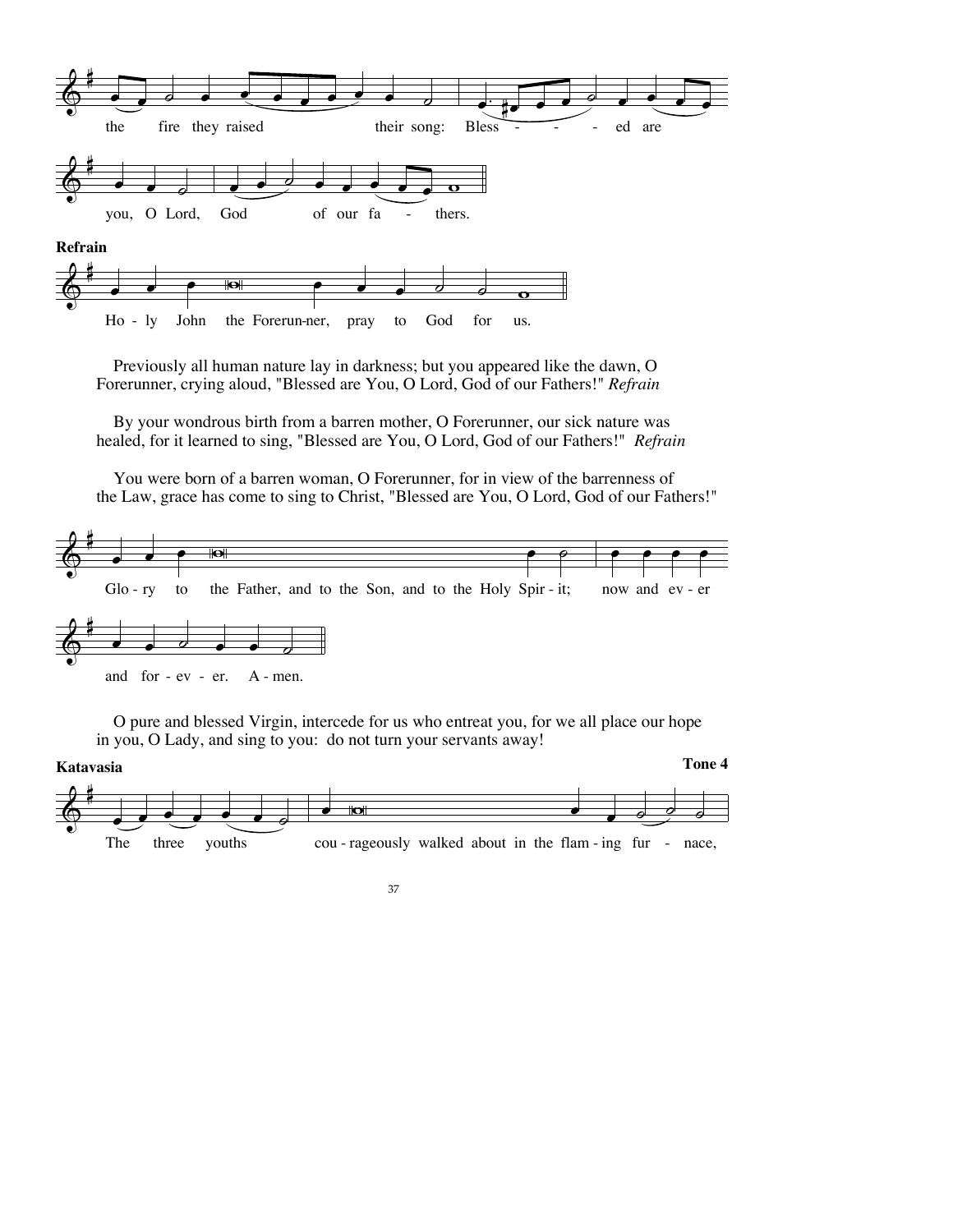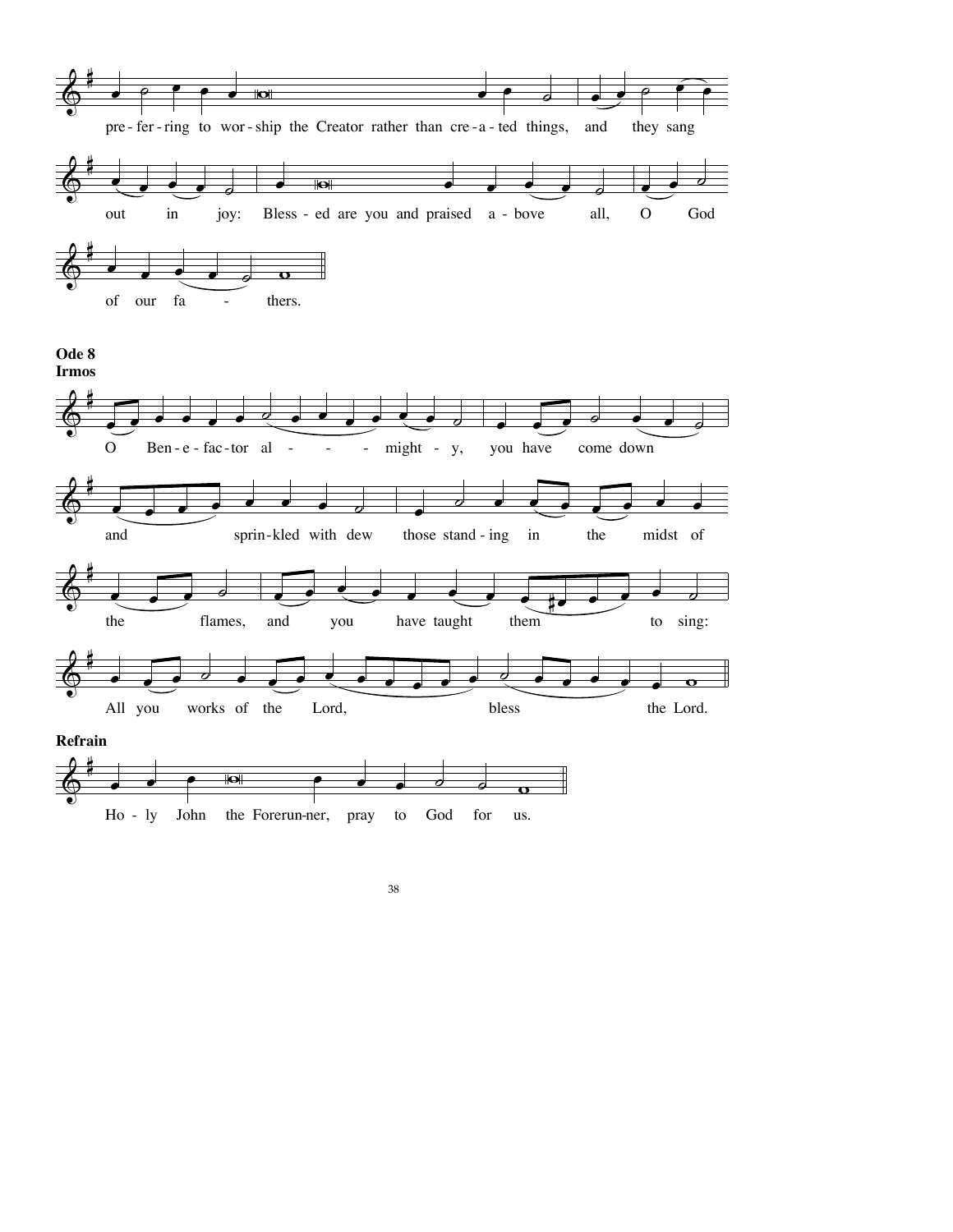Moses was the servant of the Law; Jesus is the God of the New Testament. And now, as mediator of them both, the Forerunner sings, "All you his works, praise and bless the Lord!" *Refrain*

A dove has come from a barren womb: the Forerunner has brought the Church of Christ and divinely-planted branch, and he leads it in singing, "All you his works, praise and bless the Lord!" *Refrain*

O God-bearing people, holy nation, imitate the dove of Christ; living in purity like him, sing with gentle hymns, "All you His works, praise and bless the Lord!"



Let us honor the spotless Virgin who transcended nature in giving birth to the eternal, uncreated Word for our salvation. Let us say to her: "O Virgin, we bless the fruit of your womb."

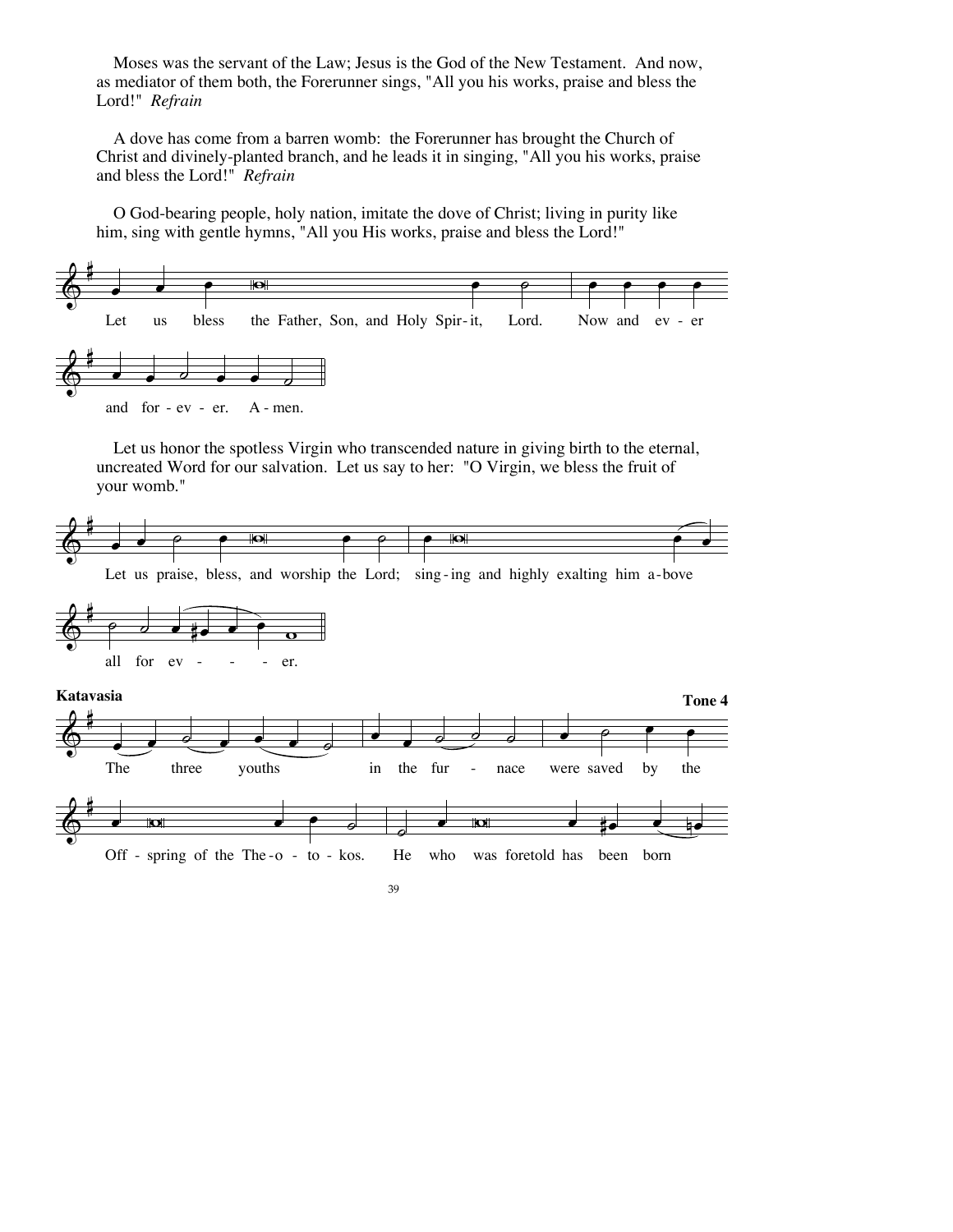

#### **Canticle of the Theotokos**

*At the end of the Eighth Ode, the deacon (or priest if there is no deacon) comes with the censer before the icon of the Theotokos on the icon screen. Incensing her icon, he intones:*

**Deacon:** Let us greatly extol the Theotokos and the Mother of Light in hymns!

*Then he incenses the whole Church as usual, beginning with the Holy Table, while the faithful sing the Canticle of the Theotokos.*

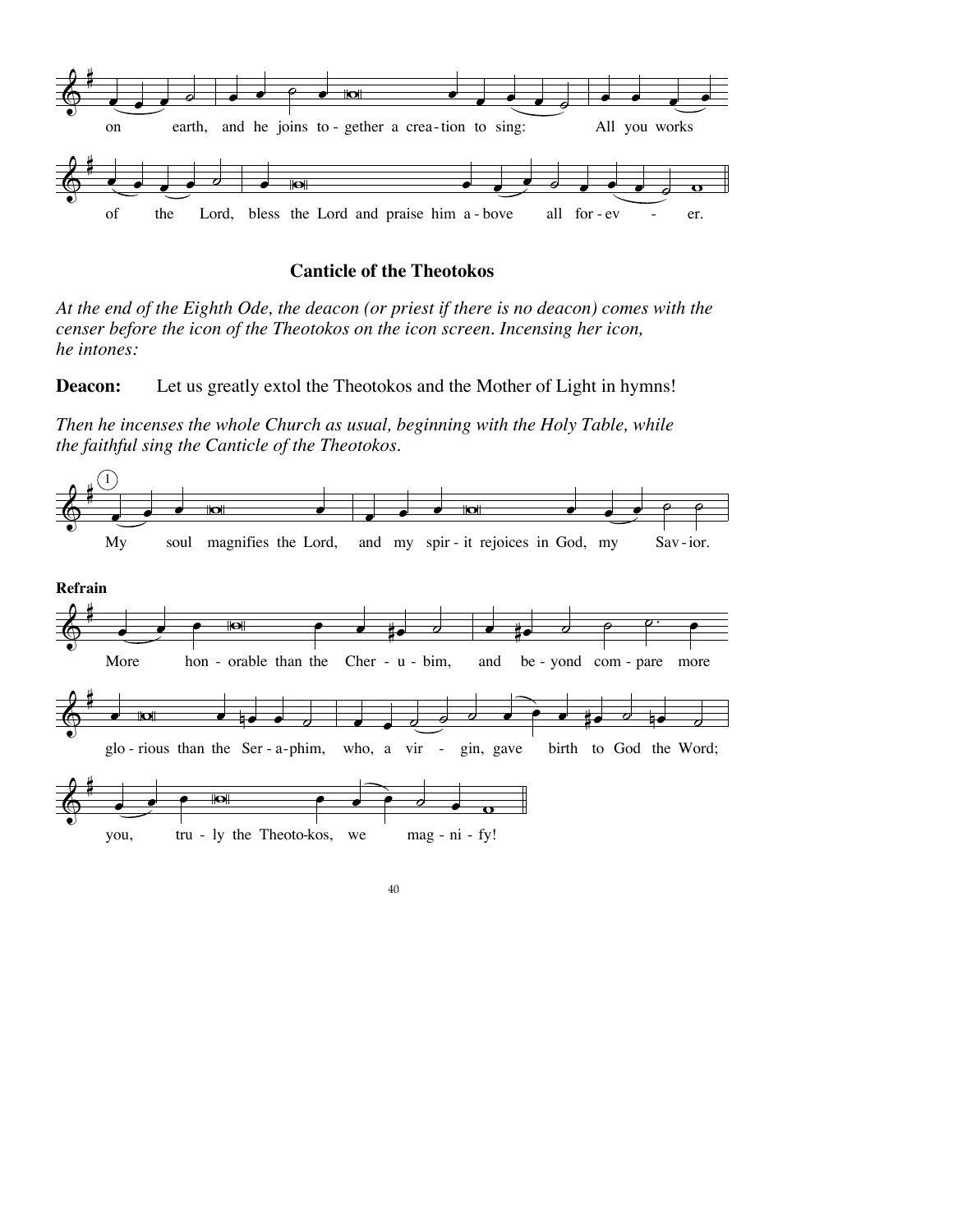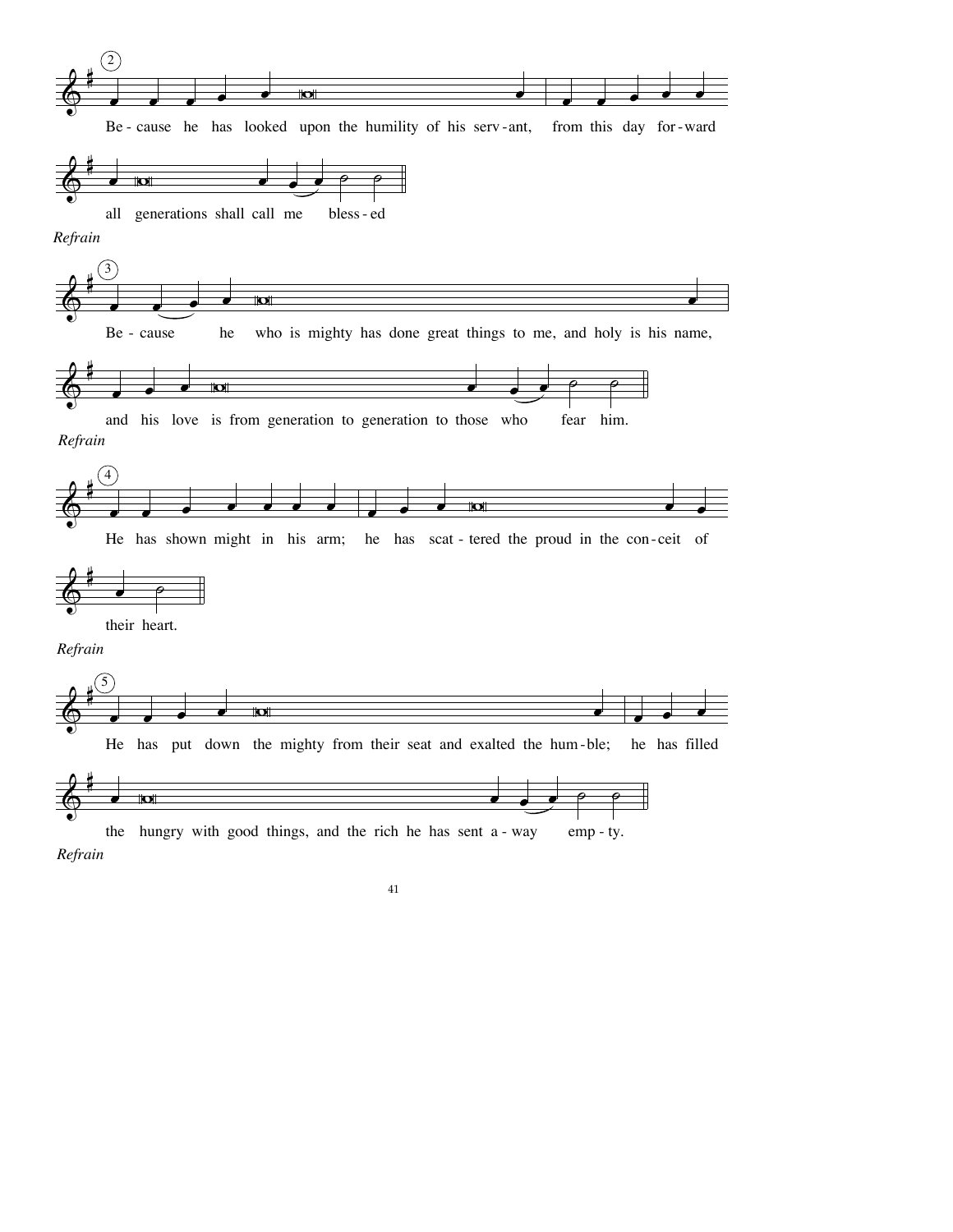

He has re-ceived Israel his servant, being mindful of hislove, as he spoke to our fathers:



to Abraham and to his seed for - ev - er.

*Refrain*



Behold the voice which sings as a forerunner for barren and desolate hearts: "Prepare the way for Christ now, for He is going to come in glory." Hearing this, we magnify him *Refrain*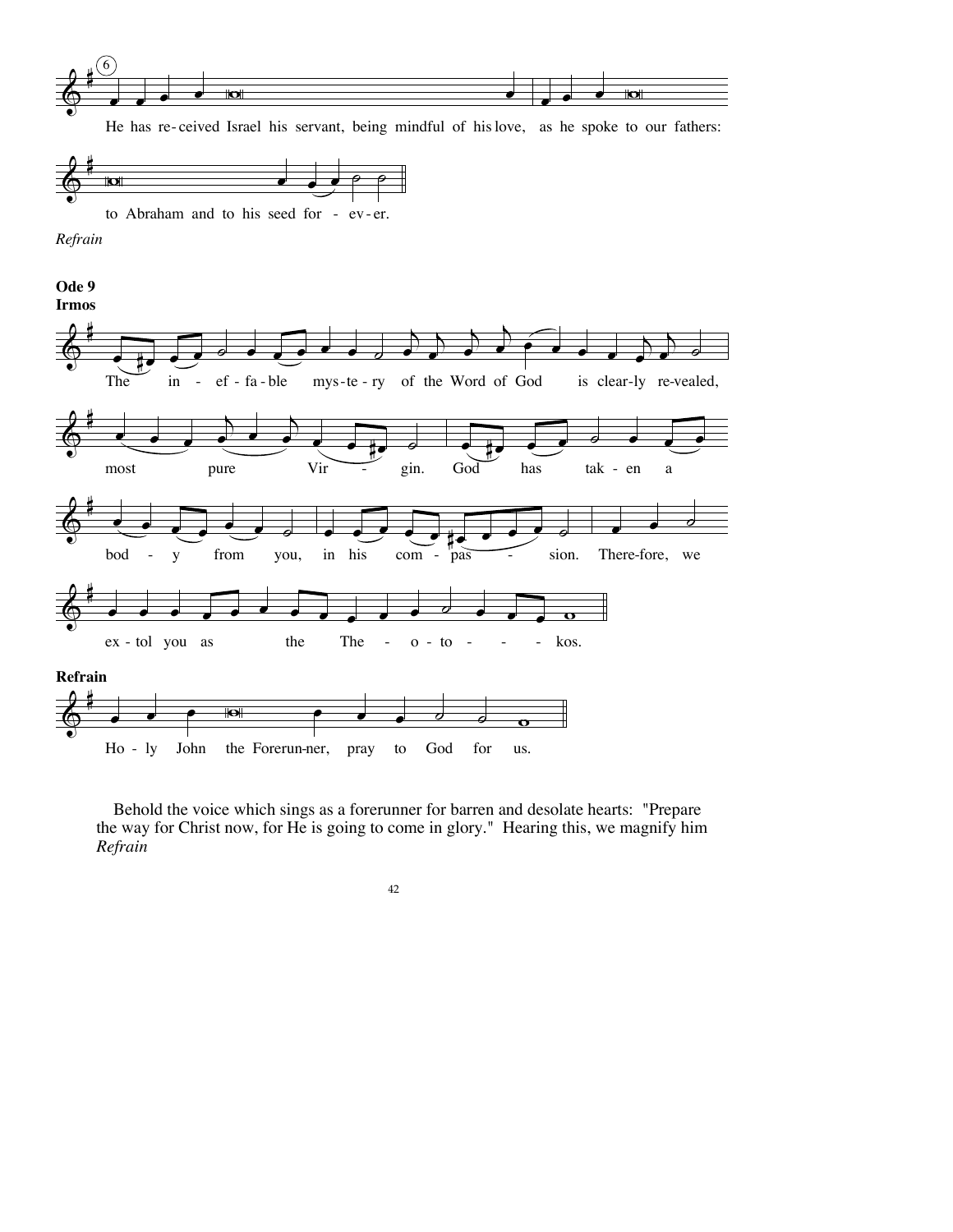Of old, O Forerunner, in the all-Holy Spirit, you clearly proclaimed the Son as the Lamb of God who takes away the sin of the world; entreat him now to grant remission of sins to your flock. Refrain



You reign over every creature: grant trophies of victory, and submit the enemy to the Church, that we may magnify you as Theotokos.



 $ho - ly$  The -  $o - to - kos$ .

After the Ninth Ode, the deacon (or priest) stands before the Holy Doors and says the Small Litany at the ambon: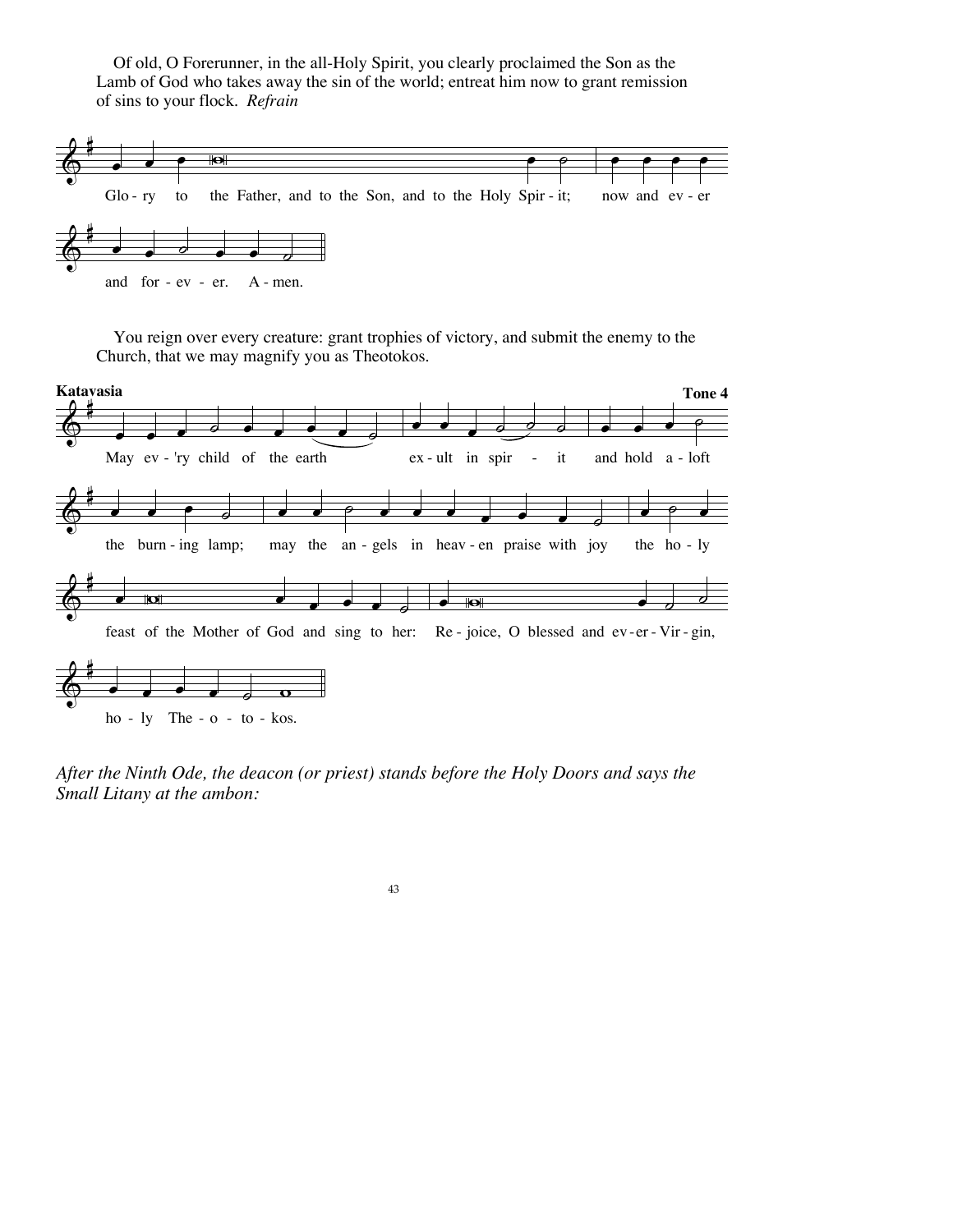Again and again, in peace let us pray to the Lord. **Deacon:**



Commemorating our most holy, most pure, most blessed and glorious Lady, the Theotokos and ever-Virgin Mary with all the saints, let us commit ourselves and one another and our whole life to Christ our God. **Deacon:**



O God, our God, who have placed all spiritual and intellectual powers under your will, we pray and beg you: accept these hymns of praise which we offer to you according to our ability together with all your creatures. Give us in exchange the riches of your goodness, for before you all beings in the heavens, or on earth and under the earth bend their knees, and everything that lives or that breathes gives praise to your glory beyond reach, for you are the one true God, full of mercy. For all the heavenly powers praise you, and we give glory to you: to the Father, and to the Son, and to the Holy Spirit, now and ever and forever. **Priest:**

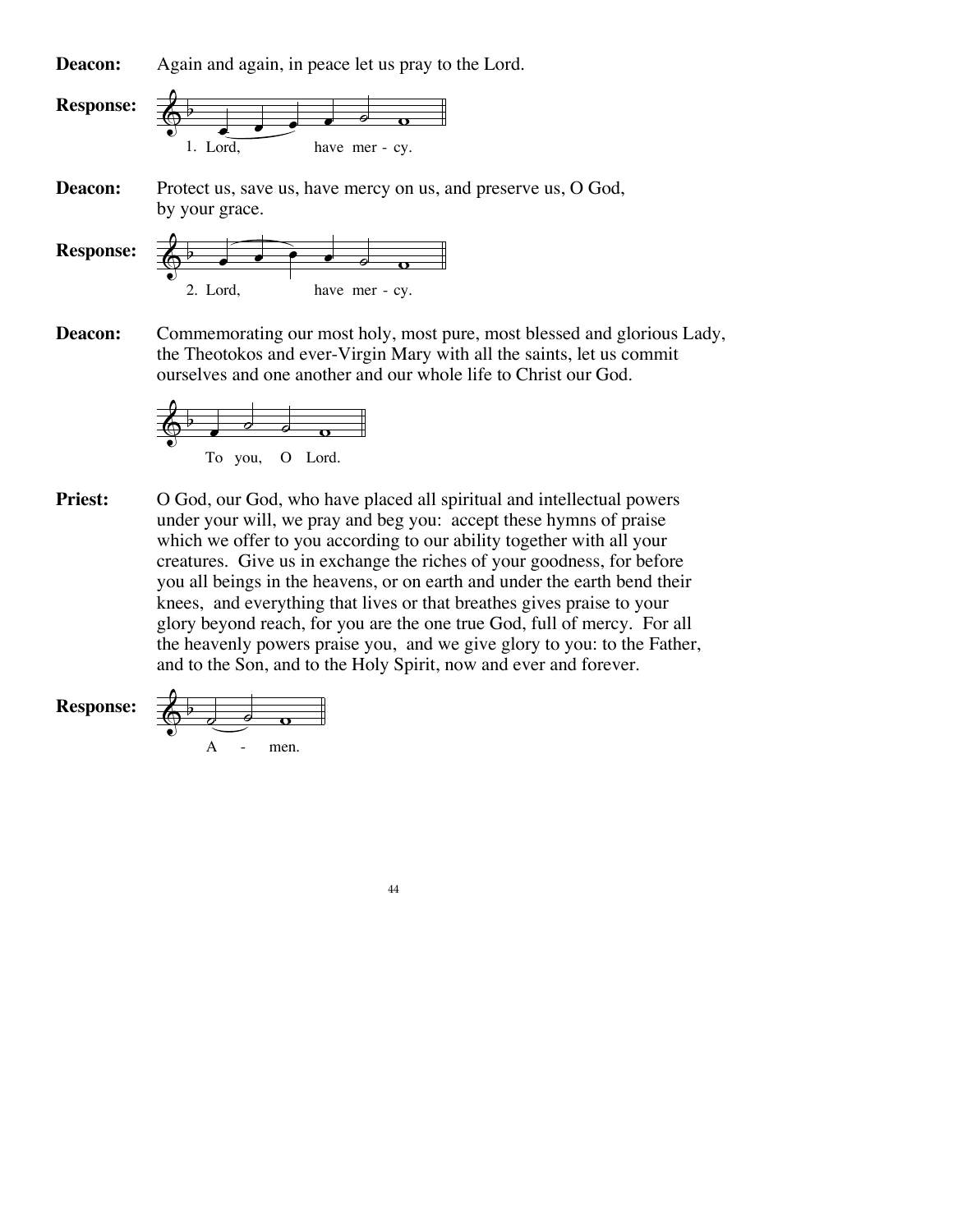## **Hymns of Light**

Podoben: Ženy uslyšik

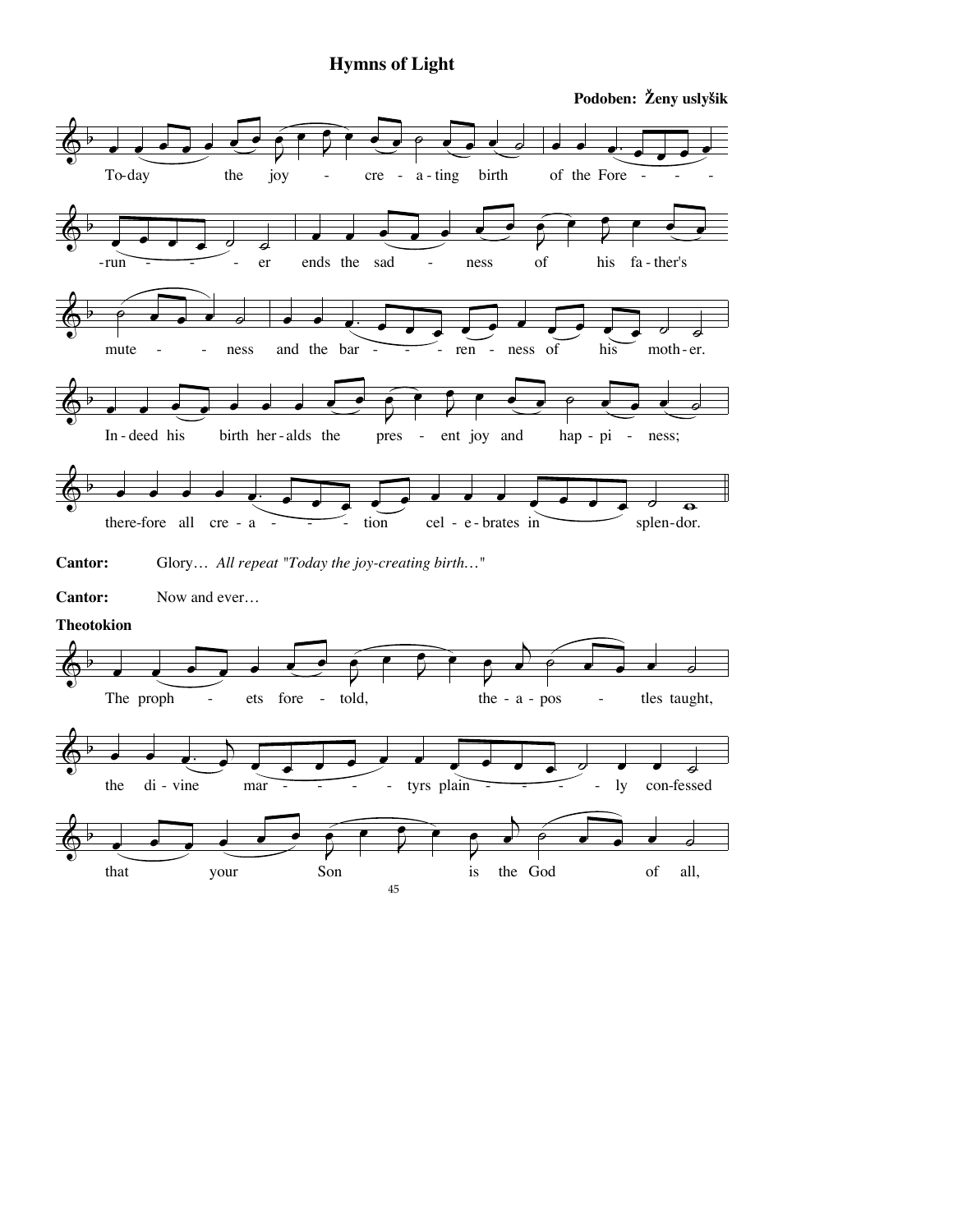

Praise him, sun and moon, \* praise him, shining stars. Praise him, highest heavens \* and the waters above the heavens.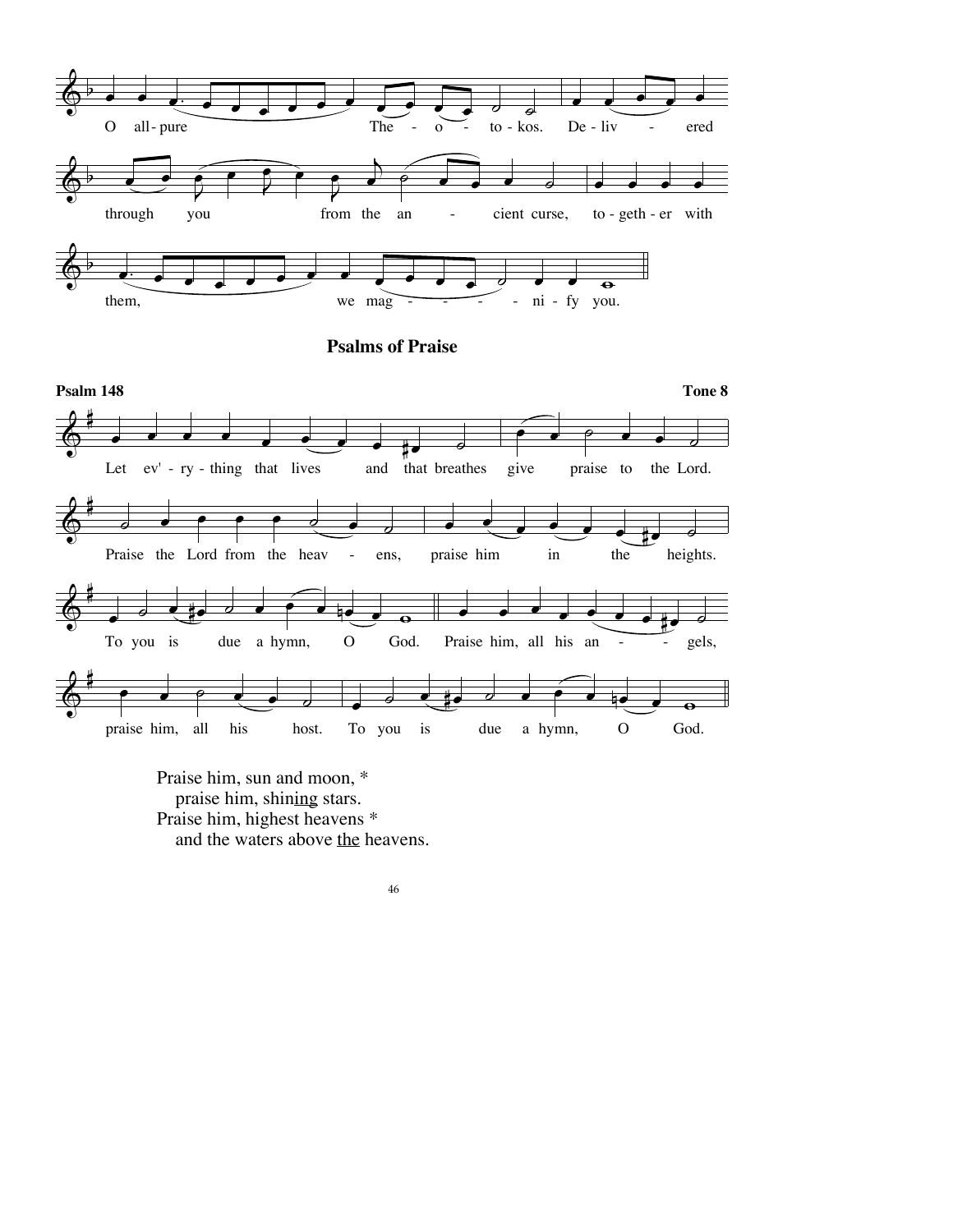Let them praise the name of the Lord. \* He commanded; they were made. He fixed them forever, \* gave a law which shall not pass away. Praise the Lord from the earth, \* sea creatures and all oceans, fire and hail, snow and mist, \* stormy winds that obey his word; all mountains and hills, \* all fruit trees and cedars, beasts, wild and tame, \* reptiles and birds on the wing; all earth's kings and peoples, earth's princes and rulers. young men and maidens, \* old men together with children. Let them praise the name of the Lord  $*$ for he alone is exalted. The splendor of his name \* reaches beyond heaven and earth. He exalts the strength of his people, \* he is the praise of all his saints, of the children of Israel, \* of the people to whom he comes close.

Sing a new song to the Lord, \* his praise in the assembly of the faithful. Let Israel rejoice in its Maker, \* let Zion's sons exult in their king. Let them praise his name with dancing  $*$ and make music with timbrel and harp. For the Lord takes delight in his people. \* He crowns the poor with salvation. Let the faithful rejoice in their glory,  $*$ shout for joy and take their rest. Let the praise of God be on their lips  $*$ and a two-edged sword in their hand, to deal out vengeance to the nations \* and punishment on all the peoples; **Psalm 149**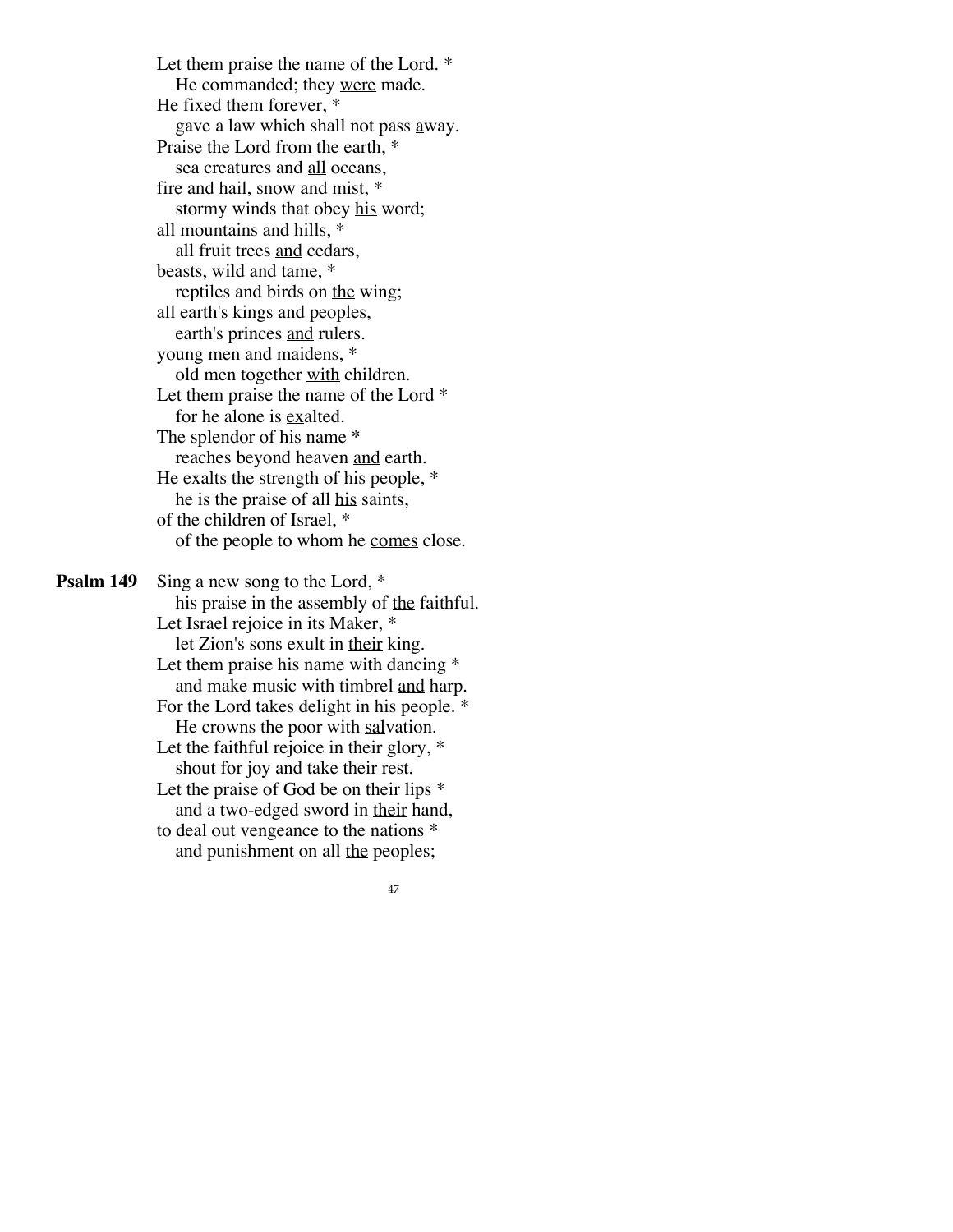to bind their kings in chains \* and their nobles in fetters of iron. To carry out the sentence pre-ordained: \* this honor is for all the faithful.

- Praise God in his holy place, \* praise him in his mighty heavens. **Psalm 150**
- Praise him for his powerful deeds, praise his surpassing greatness. **Cantor:** *(on 4)*

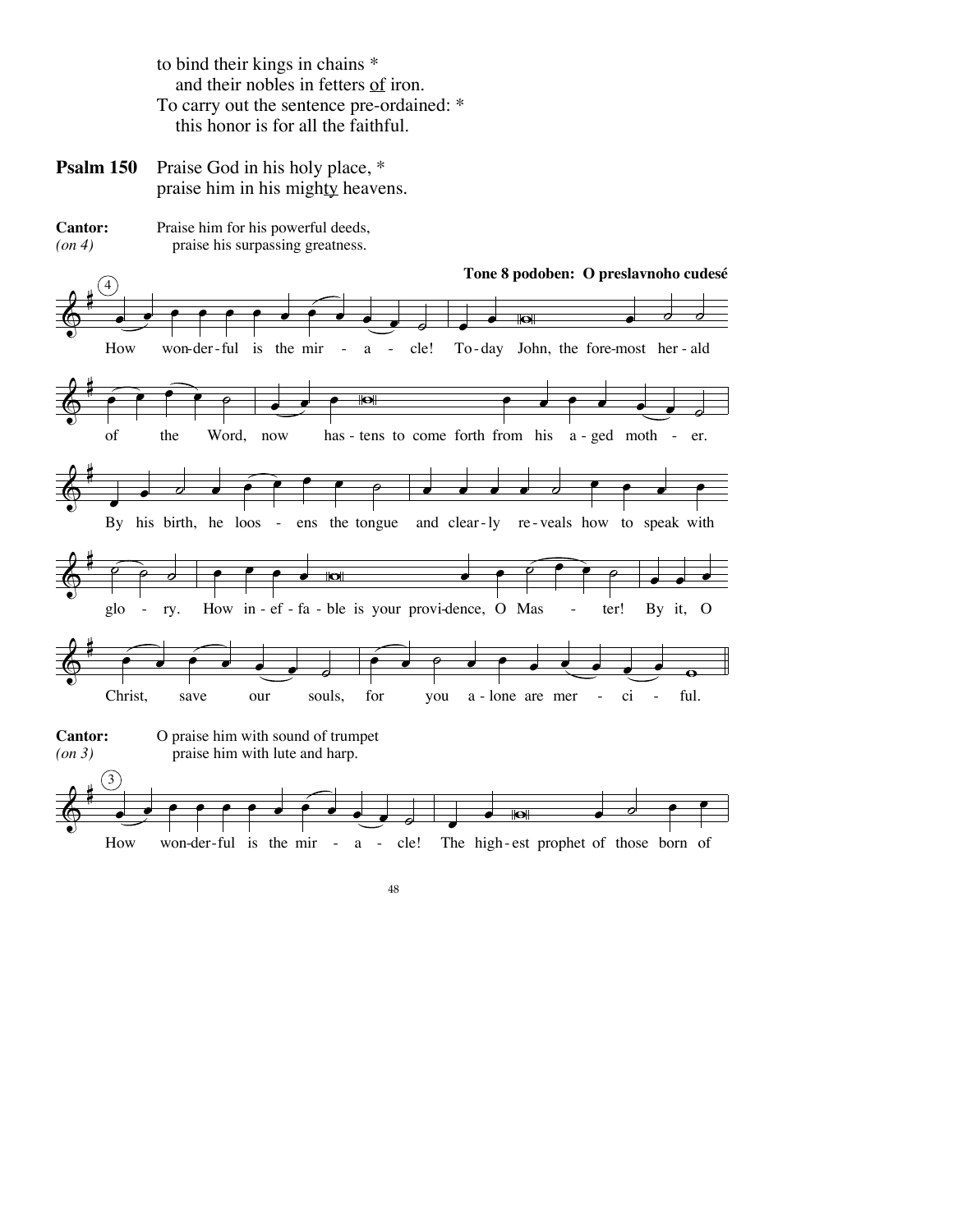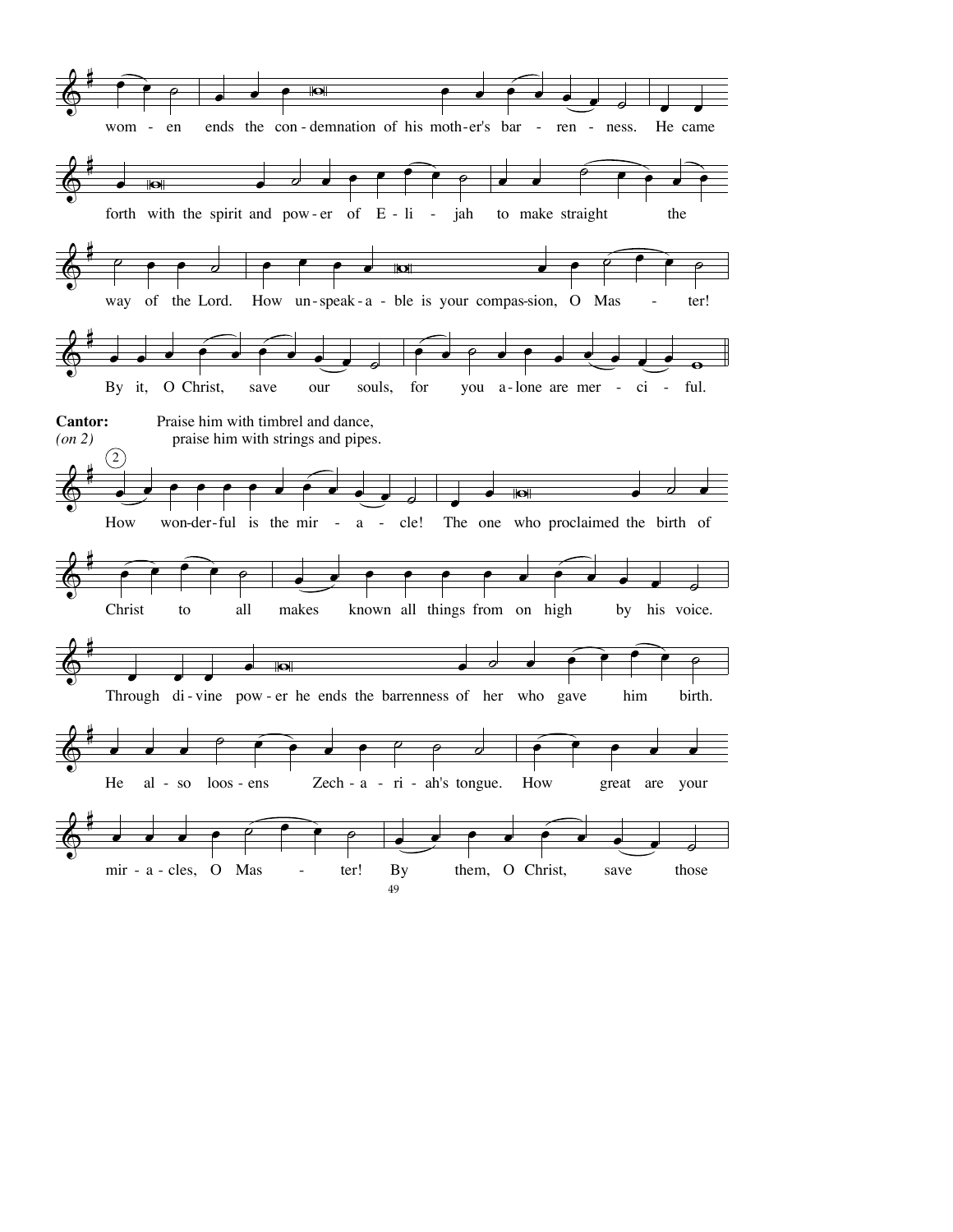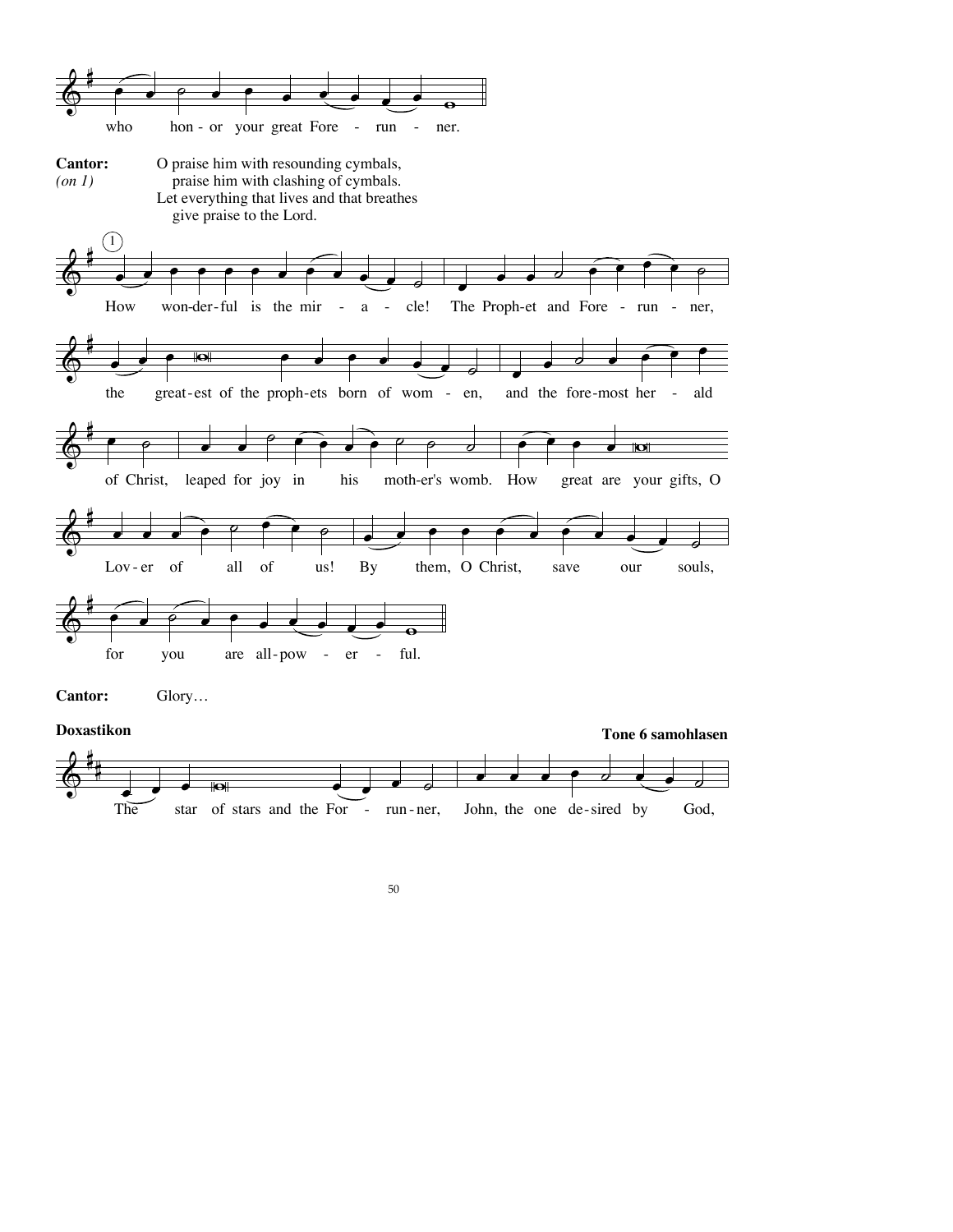

#### **The Great Doxology**

*During the Psalms of Praise, the priest vests in the phelonion. At the "Glory to the Father…" of the Psalms of Praise, the deacon (or priest) opens the Holy Doors. After the last sticheron, the priest stands before the Holy Table, facing east, raises his hands, and intones:*

**Deacon:** Glory to you who show us the light!

*And the faithful continue the Great Doxology. At "Holy God," the priest takes the Gospel Book from the tetrapod and processes with it through the Holy Doors and replaces it on the Holy Table.*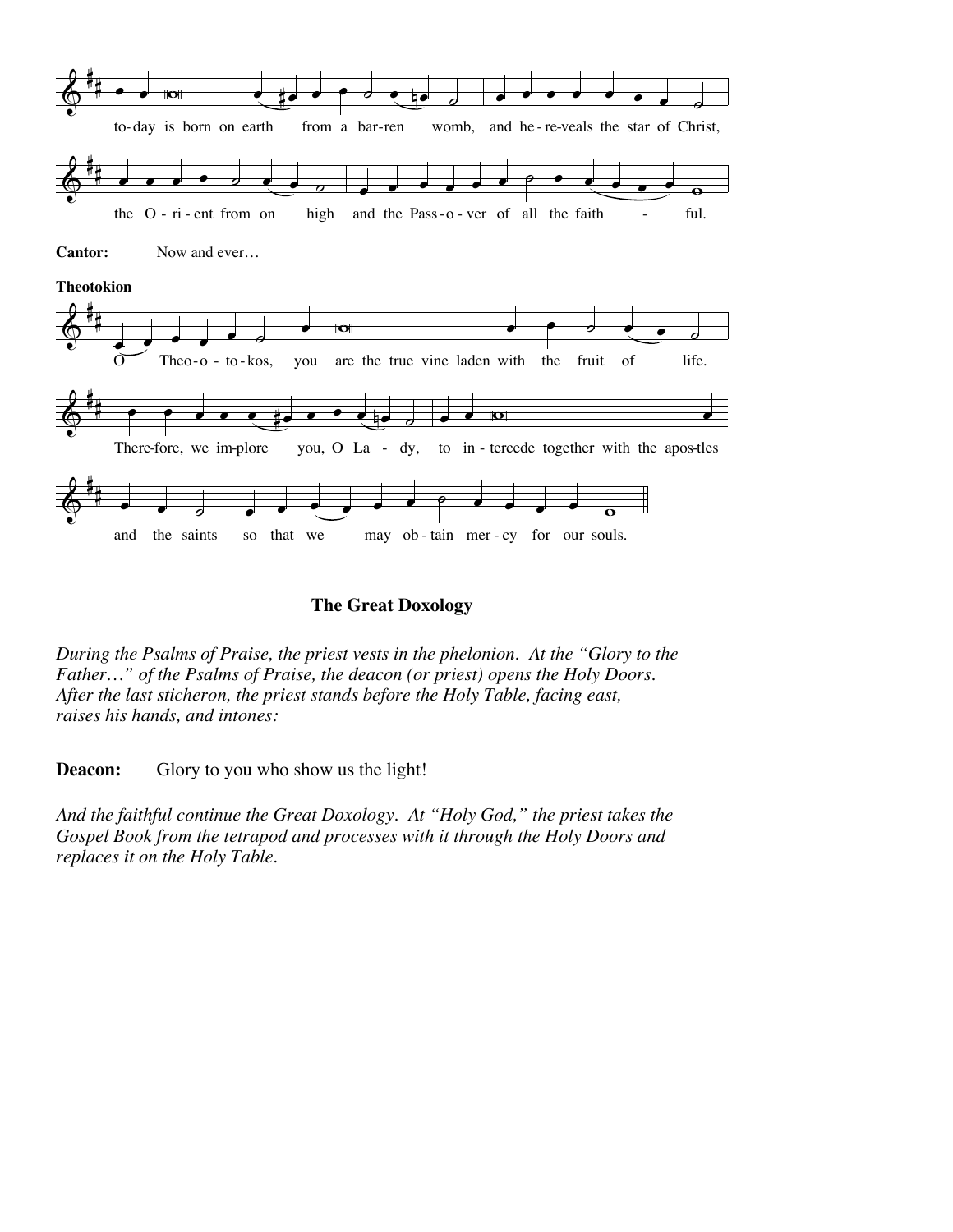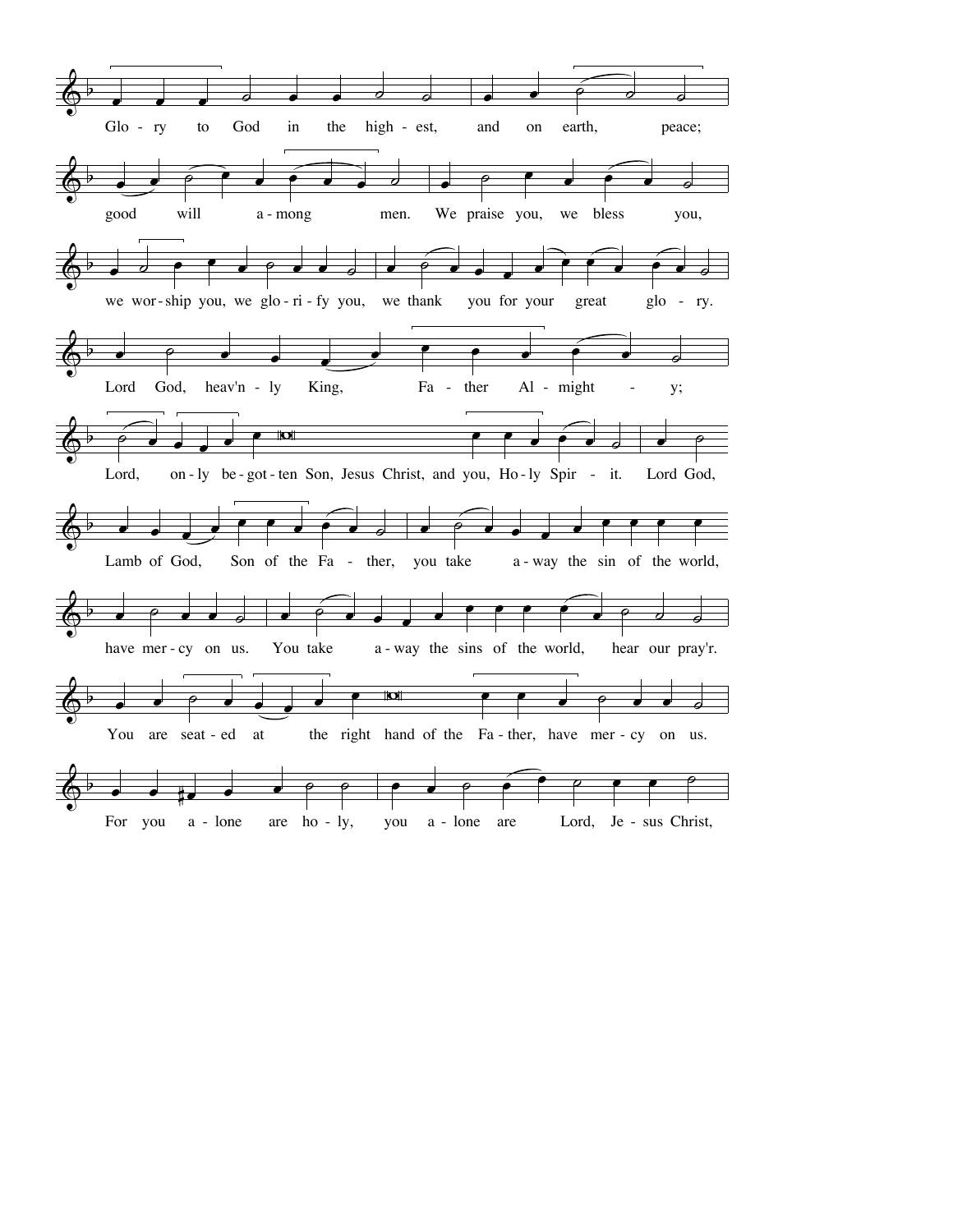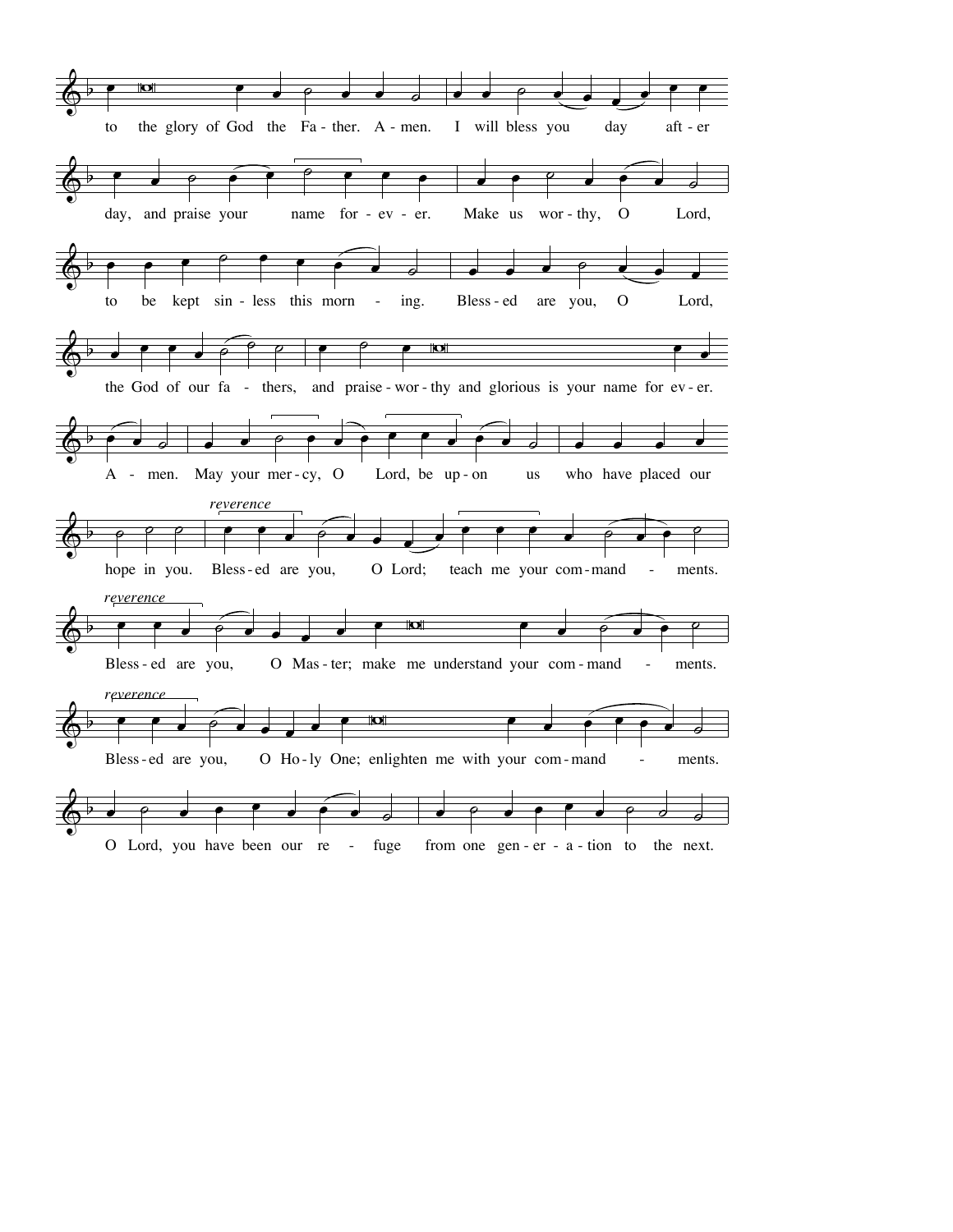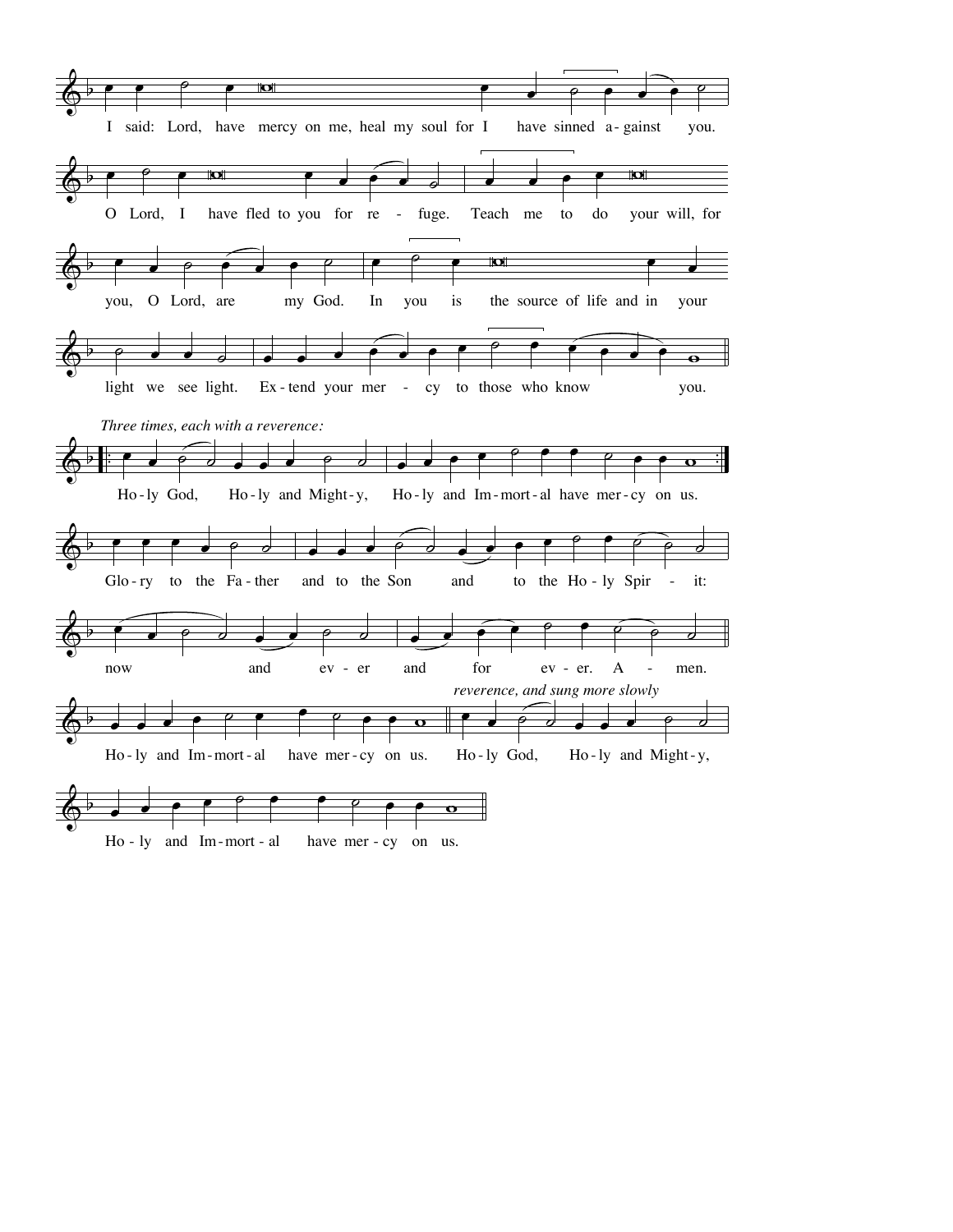#### **Troparion**



*The deacon says the following litany at the ambon. If there is no deacon, the priest says this litany at the Holy Doors.*

## **Litany of Supplication**

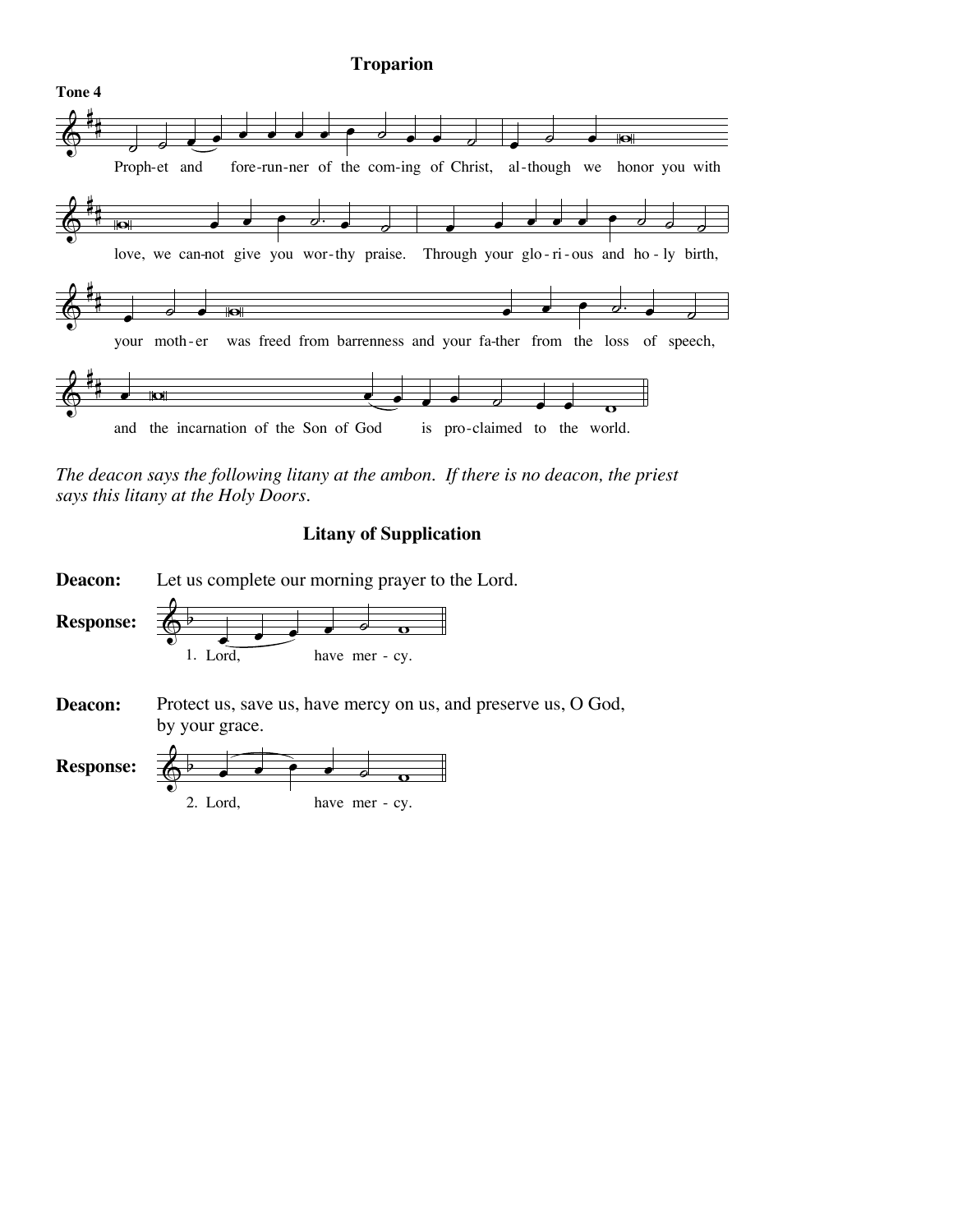| Deacon:          | That this whole day be perfect, holy, peaceful, and without sin,<br>let us beseech the Lord.                                                                                                                         |
|------------------|----------------------------------------------------------------------------------------------------------------------------------------------------------------------------------------------------------------------|
| <b>Response:</b> | this,<br>Lord.<br>3. Grant<br>O                                                                                                                                                                                      |
| Deacon:          | For an angel of peace, a faithful guide, a guardian of our souls<br>and bodies, let us beseech the Lord.                                                                                                             |
| <b>Response:</b> | Lord.<br>4. Grant<br>this,<br>O                                                                                                                                                                                      |
| Deacon:          | For the pardon and remission of our sins and offenses,<br>let us beseech the Lord.                                                                                                                                   |
| <b>Response:</b> | Grant this, O Lord. (3)                                                                                                                                                                                              |
| Deacon:          | For what is good and beneficial to our souls and for peace in the world,<br>let us beseech the Lord.                                                                                                                 |
| <b>Response:</b> | Grant this, O Lord (4)                                                                                                                                                                                               |
| Deacon:          | That we spend the rest of our life in peace and repentance,<br>let us beseech the Lord.                                                                                                                              |
| <b>Response:</b> | Grant this, O Lord. (3)                                                                                                                                                                                              |
| Deacon:          | For a Christian, painless, unashamed, peaceful end of our life,<br>and for a good account before the fearsome judgment seat of Christ,<br>let us beseech the Lord.                                                   |
| <b>Response:</b> | Grant this, O Lord. (4)                                                                                                                                                                                              |
| Deacon:          | Commemorating our most holy, most pure, most blessed and glorious Lady,<br>the Theotokos and ever-Virgin Mary with all the Saints, let us commit<br>ourselves and one another, and our whole life to Christ our God. |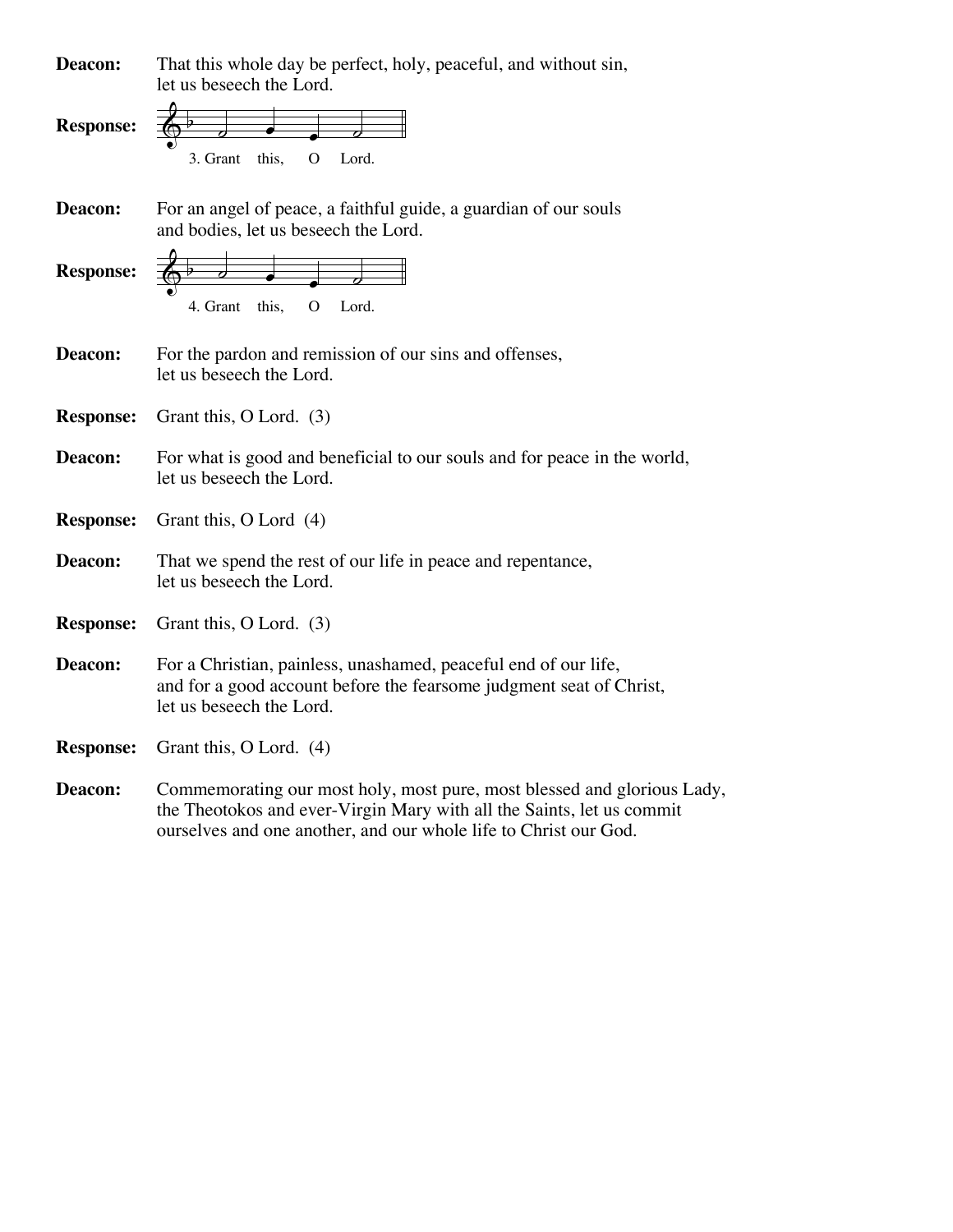

**Priest:** We sing to you, we praise you, we bless you, and we thank you, God of our Fathers, for you have banished the dark of night and shown us once again the light of day. We beseech you, forgive our sins and accept our prayer in your great tenderness of heart because we take refuge in you, the merciful and all-powerful God. Shine in our hearts your true Sun of Justice. Enlighten our minds and guard all our senses, so that walking blamelessly in the path of your commandments as in daylight, we may reach eternal life, for in you is the source of life. Make us worthy to enjoy the unapproachable light. For you are our God and we give glory to you, Father, Son, and Holy Spirit, now and ever and forever.



#### **Prayer over Bowed Heads**



**Priest:** Holy Lord, you dwell on high and look upon the lowly, and with your allseeing eye you watch over all creation. To you we bend our neck in spirit and body and we implore you, O Holy of Holies, stretch forth your invisible hand from your holy dwelling place and bless us all. If we have sinned voluntarily or involuntarily forgive us as a good God who loves mankind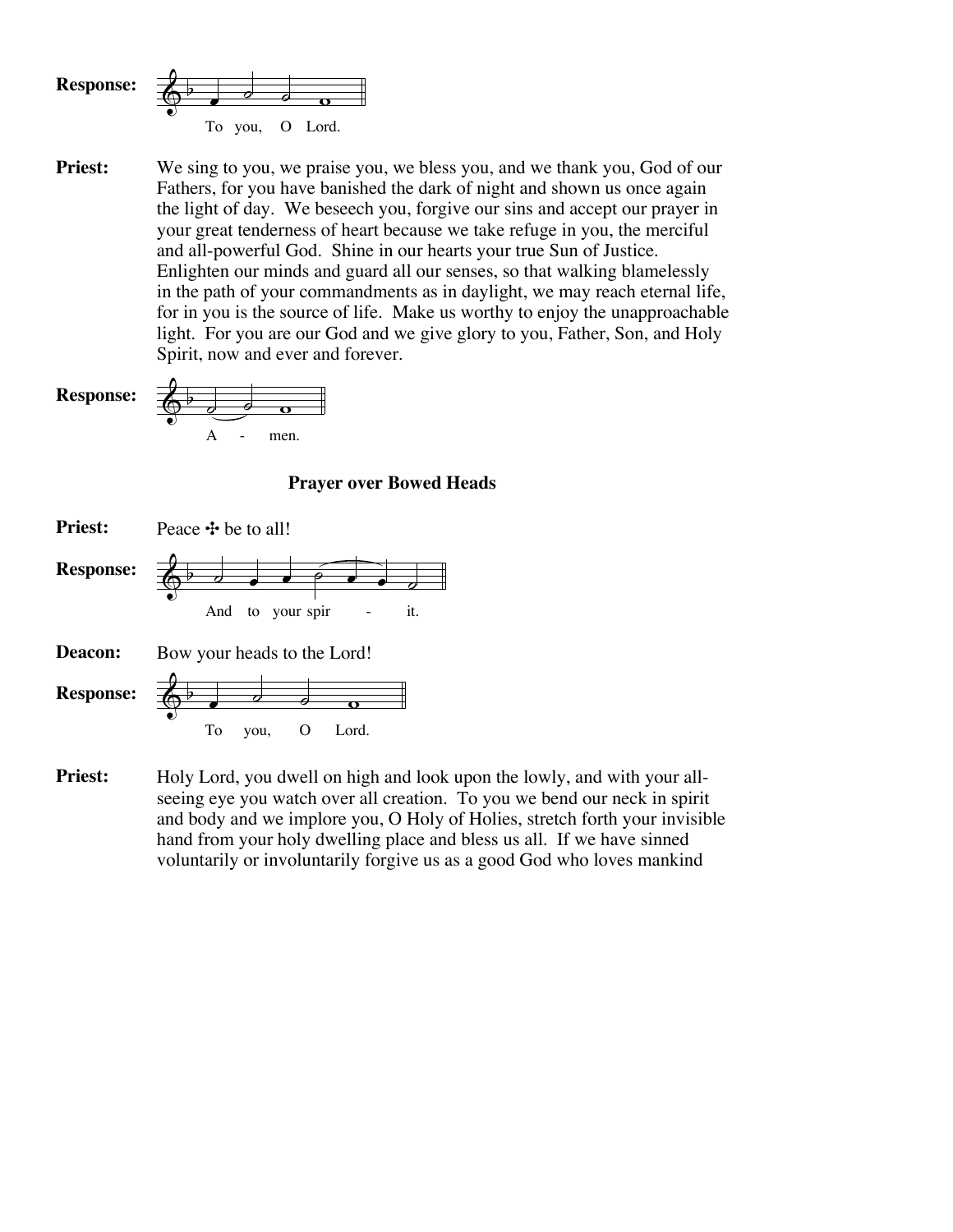and gives us earthly and heavenly gifts. For yours are mercy and salvation, O Christ our God, and we give glory to you, with your eternal Father and your life-creating Spirit, now and ever and forever.



## **Dismissal**



Blessed is Christ our God, the One-Who-Is, always, now and ever and forever. **Priest:**

 $\phi$   $\rightarrow$   $\circ$   $\circ$ A - men. O God, strengthen the true faith, for-ev-er and ev-er.  $\bullet$   $\vert$   $\circ$   $\vert$   $\circ$ . . . . . *.* **Response:**

O most holy Theotokos, save us! **Priest:**

#### **Response:**